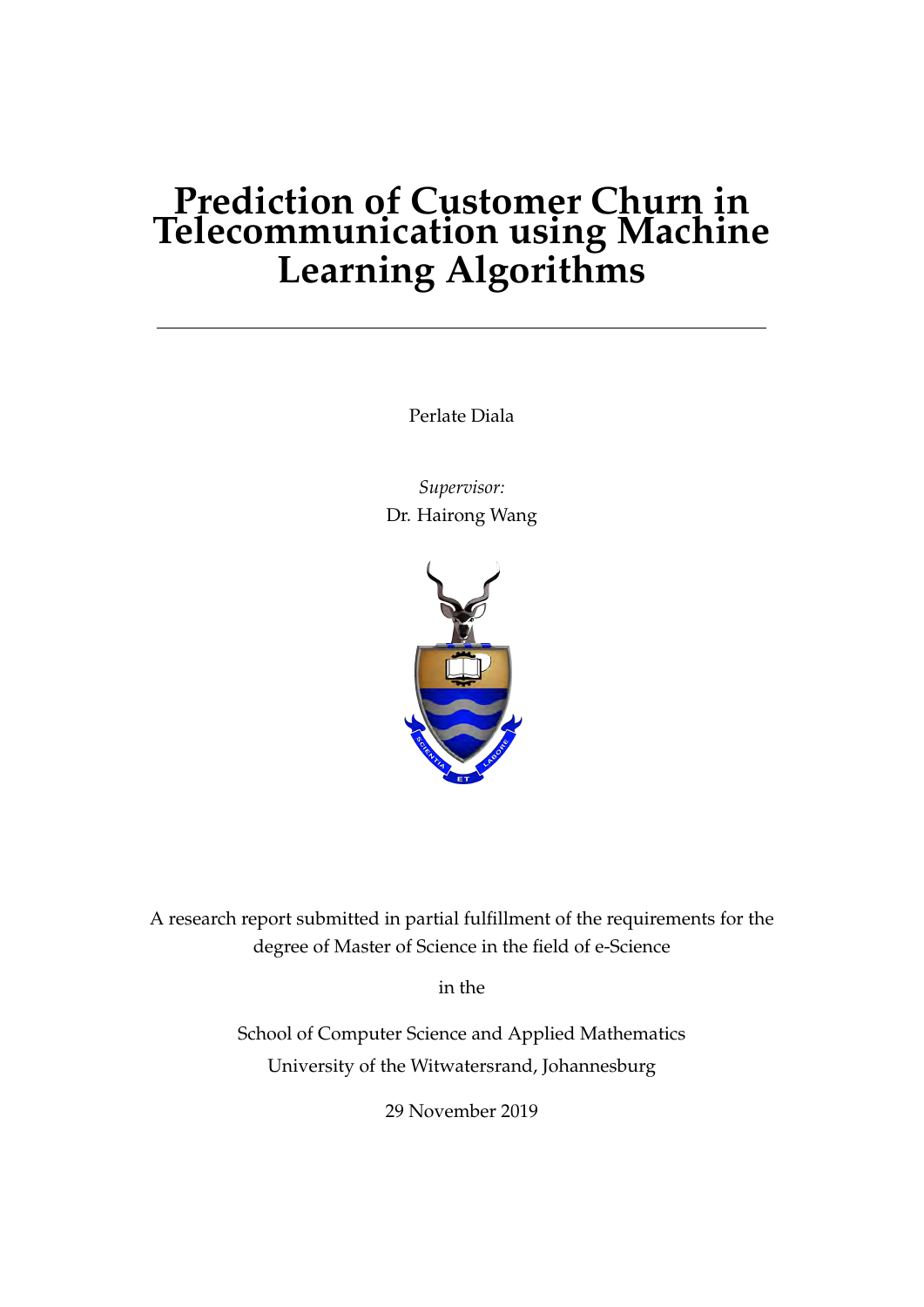# <span id="page-1-0"></span>**Declaration**

I, Perlate Diala, declare that this research report is my own, unaided work. It is being submitted for the degree of Master of Science in the field of e-Science at the University of the Witwatersrand, Johannesburg. It has not been submitted for any degree or examination at any other university.

Perlate Diala 29 November 2019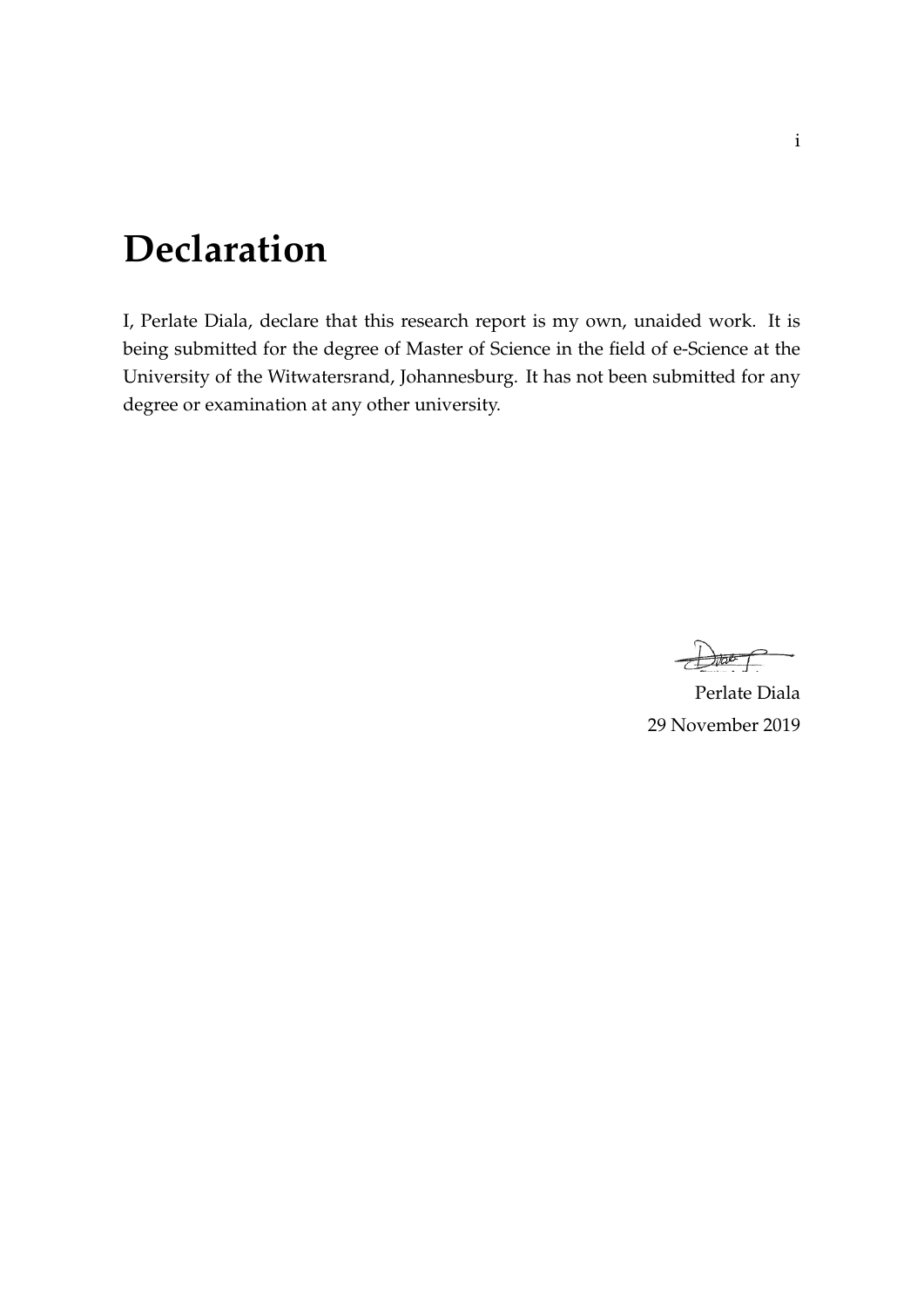# *Abstract*

<span id="page-2-0"></span>Loss of customers in telecommunication industries has become one of the major concerns in recent years. This is due to a very high of competition among industries and the customer acquisition costs, so it is of great value to keep existing customers. For that purpose, it is of great significant to prevent churn by implementing prediction models that are effective and accurate. However, the major problems with building models for telecommunication are large volumes of data, enormous feature space and Class Imbalance Problem (CIP). This study aims to compare the performance of various machine learning classifiers for the prediction of customer churn in telecommunication. In particular, we explore some pre-processing of the dataset such as dimensionality reduction and seven oversampling techniques to reduce CIP, and hence to improve the performance of the concerned machine learning models. To evaluate the performance of selected machine learning models, the Receiver Operating Characteristic and Area Under the Curve (ROC-AUC curve) was adopted. The experimental results showed that the Logistic Regression classifier coupled with Random Oversampling (ROS) and dimensionality reduction based on linear autoencoder performs better than all other classifiers.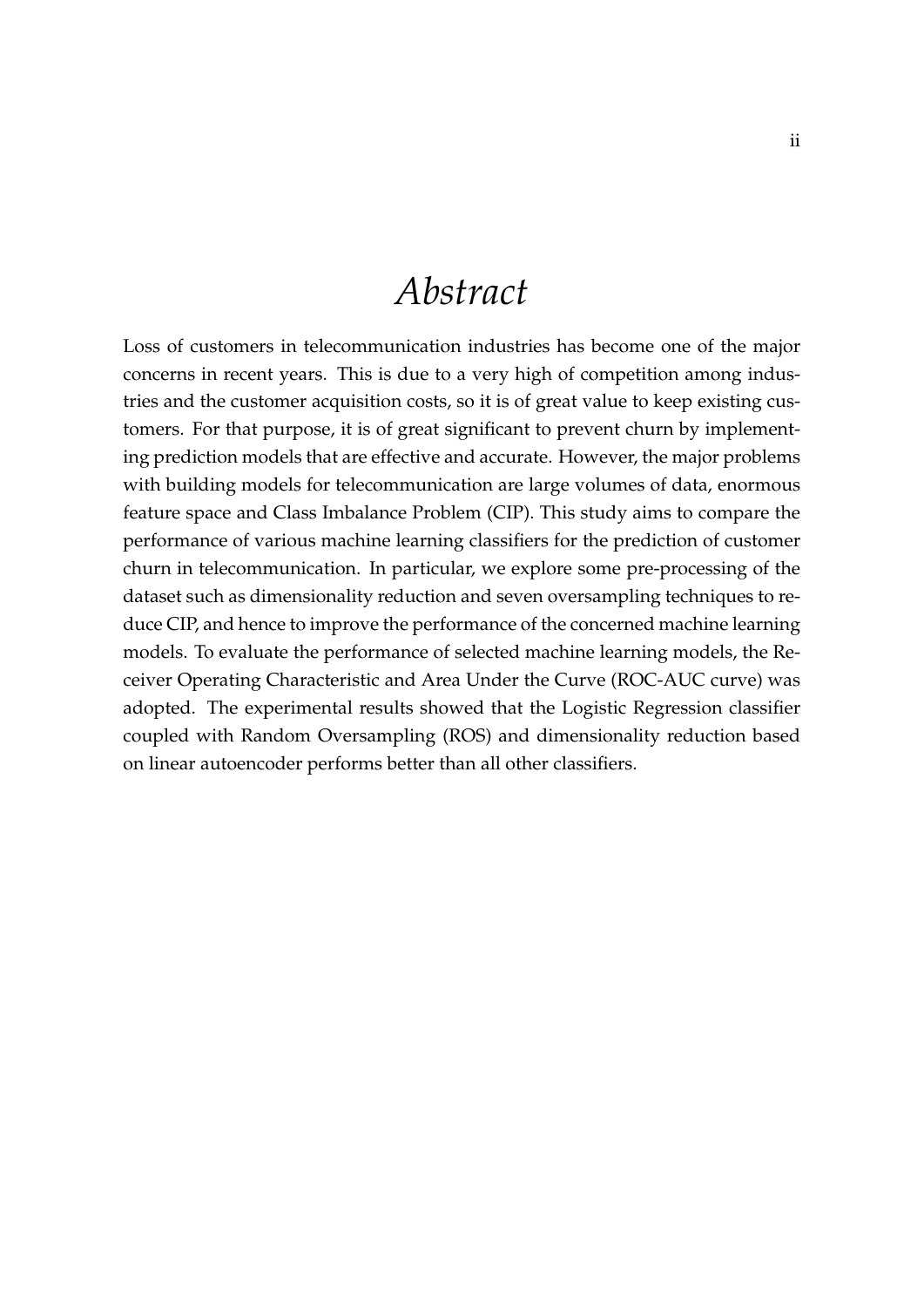# <span id="page-3-0"></span>**Acknowledgements**

I acknowledge with sincere appreciation and deep gratitude to my research supervisor, Dr. Hairong Wang, for her guidance, advice, support and and critical comments during the this study. The support of the DST-CSIR National e-Science Postgraduate Teaching and Training Platform (NEPTTP) with the funding towards this research is hereby acknowledged. Opinions expressed and conclusions arrived at, are those of the author and are not necessarily to be attributed to the NEPTTP.

Many thanks to Prof. Celik, Dr. Helen Robertson, and Ms. Casey Sparkes for their continuous and arranging monthly meetings to discuss research progress.

I would moreover like to expand my gratitude to all my friends for proofreading my work. Lastly, I wish to thank my parents for their support and encouragement throughout my studies. I would moreover like to expand my appreciation to all my friends for editing my work. Finally, I wish to thank my guardians for their bolster and support all through my consider.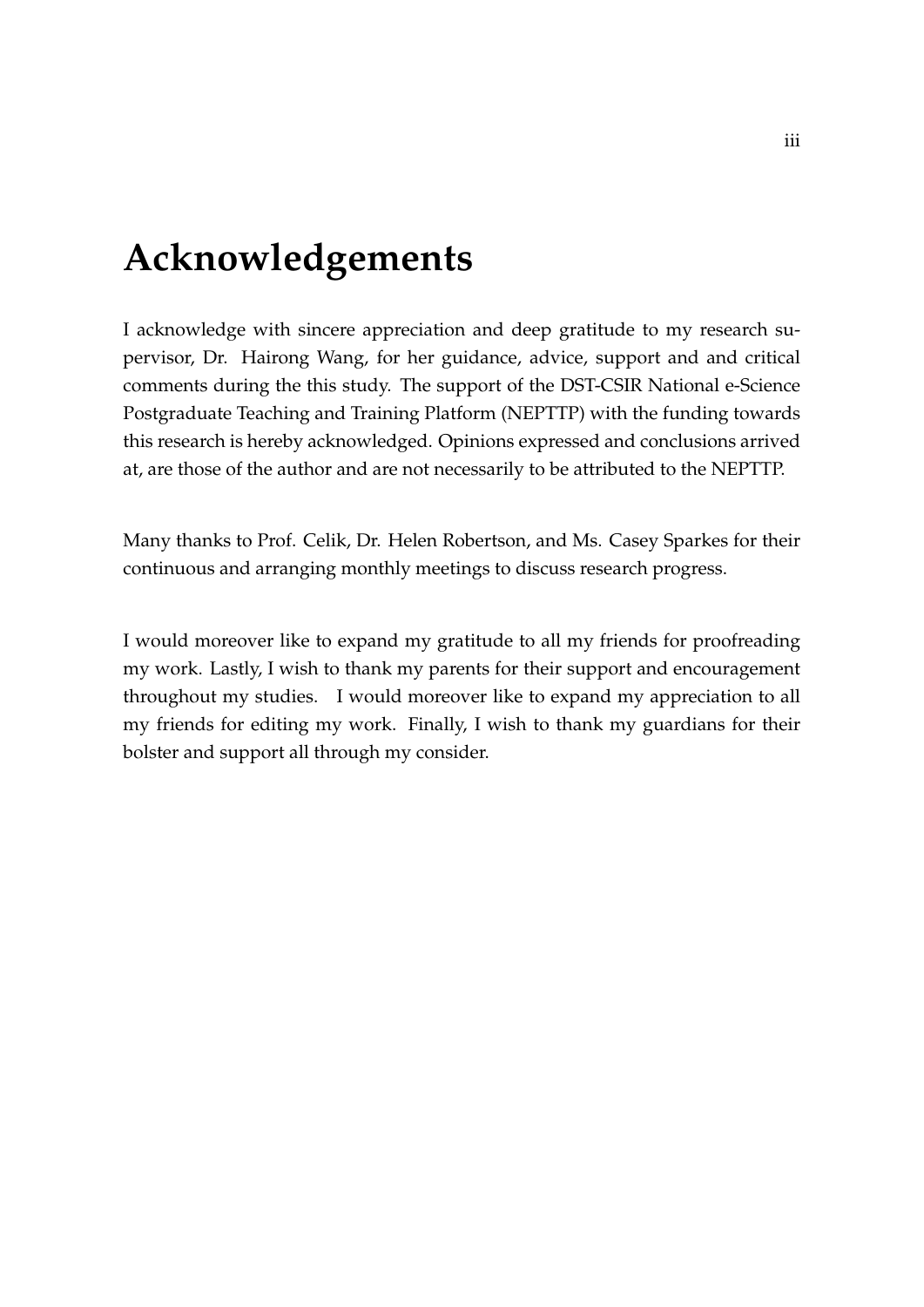# **Contents**

|                | <b>Declaration</b> |                                                                                          | $\mathbf{i}$   |
|----------------|--------------------|------------------------------------------------------------------------------------------|----------------|
|                | <b>Abstract</b>    |                                                                                          | ii             |
|                |                    | <b>Acknowledgements</b>                                                                  | iii            |
|                |                    | <b>List of Figures</b>                                                                   | vii            |
|                |                    | <b>List of Tables</b>                                                                    | ix             |
| 1              |                    | <b>Introduction</b>                                                                      | $\mathbf{1}$   |
|                | 1.1                |                                                                                          | $\overline{3}$ |
|                | 1.2                |                                                                                          | 3              |
|                | 1.3                |                                                                                          | 3              |
|                |                    | 1.3.1                                                                                    | 3              |
|                |                    | 1.3.2                                                                                    | 3              |
|                | 1.4                | Research Question(s) $\dots \dots \dots \dots \dots \dots \dots \dots \dots \dots \dots$ | $\overline{4}$ |
|                | 1.5                |                                                                                          | $\overline{4}$ |
|                | 1.6                |                                                                                          | 5              |
| $\overline{2}$ |                    | <b>Background and Related Work</b>                                                       | 6              |
|                | 2.1                |                                                                                          | 6              |
|                | 2.2                |                                                                                          | 6              |
|                |                    | 2.2.1                                                                                    | 6              |
|                |                    | Undercomplete Autoencoder<br>2.2.1.1                                                     | 9              |
|                |                    | 2.2.1.2                                                                                  | 10             |
|                |                    | 2.2.1.3                                                                                  | 11             |
|                | 2.3                |                                                                                          | 11             |
|                |                    | 2.3.1                                                                                    | 11             |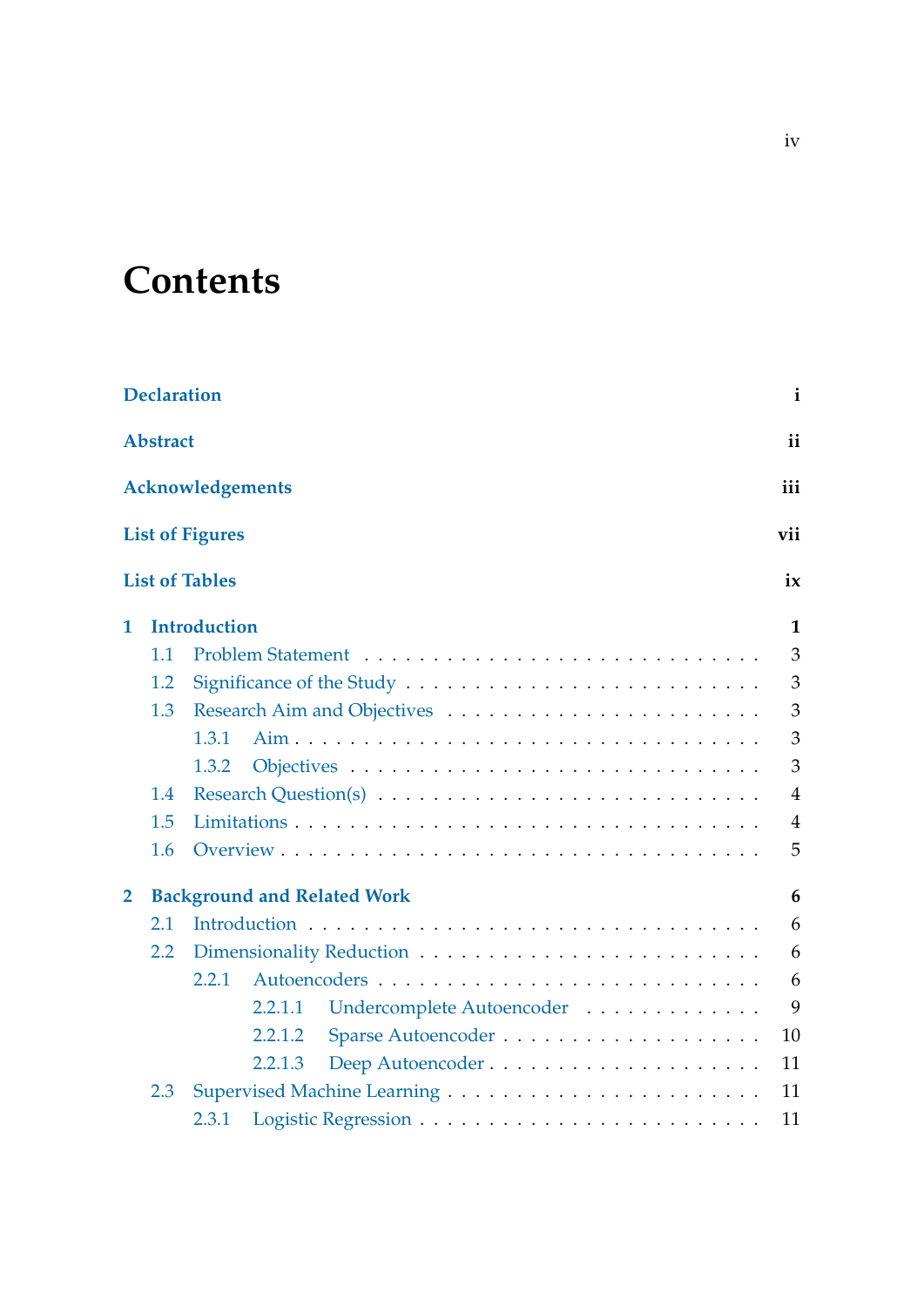|   |     | 2.3.2          |                                                            | 12       |
|---|-----|----------------|------------------------------------------------------------|----------|
|   |     |                | Kernel Functions of the SVM<br>2.3.2.1                     | 14       |
|   |     | 2.3.3          |                                                            | 14       |
|   | 2.4 |                |                                                            | 15       |
|   | 2.5 |                |                                                            | 15       |
|   |     | 2.5.1          |                                                            | 16       |
|   |     | 2.5.2          | Synthetic Minority Oversampling Technique                  | 17       |
|   |     | 2.5.3          |                                                            | 18       |
|   |     | 2.5.4          |                                                            | 18       |
|   |     | 2.5.5          |                                                            | 19       |
|   |     | 2.5.6          |                                                            | 20       |
|   | 2.6 |                | Stratified K-Fold Cross-Validation                         | 21       |
|   |     | 2.6.1          | Stratified K-Fold Cross-Validation for Imbalance Classes   | 22       |
|   | 2.7 |                |                                                            | 23       |
|   |     | 2.7.1          | Receiver Operating Characteristic and Area Under the Curve | 23       |
|   | 2.8 |                |                                                            | 24       |
|   | 2.9 |                |                                                            | 28       |
| 3 |     |                | <b>Research Methodology</b>                                | 29       |
|   | 3.1 |                |                                                            | 29       |
|   | 3.2 |                |                                                            | 29       |
|   | 3.3 |                |                                                            | 31       |
|   |     |                |                                                            |          |
|   |     | 3.3.1          |                                                            |          |
|   |     |                |                                                            | 31       |
|   |     | 3.3.2          | 3.3.2.1                                                    | 32       |
|   |     |                | Missing Values Handling                                    | 32       |
|   | 3.4 | <b>Methods</b> | 3.3.2.2 Standardisation of the Data                        | 33<br>34 |
|   |     | 3.4.1          |                                                            | 34       |
|   |     | 3.4.2          |                                                            | 34       |
|   |     |                | 3.4.2.1                                                    | 34       |
|   |     | 3.4.3          | Dimensionality Reduction                                   | 36       |
|   |     | 3.4.4          | Churn Prediction Models                                    | 37       |
|   |     | 3.4.5          |                                                            | 38       |
|   | 3.5 |                |                                                            | 38       |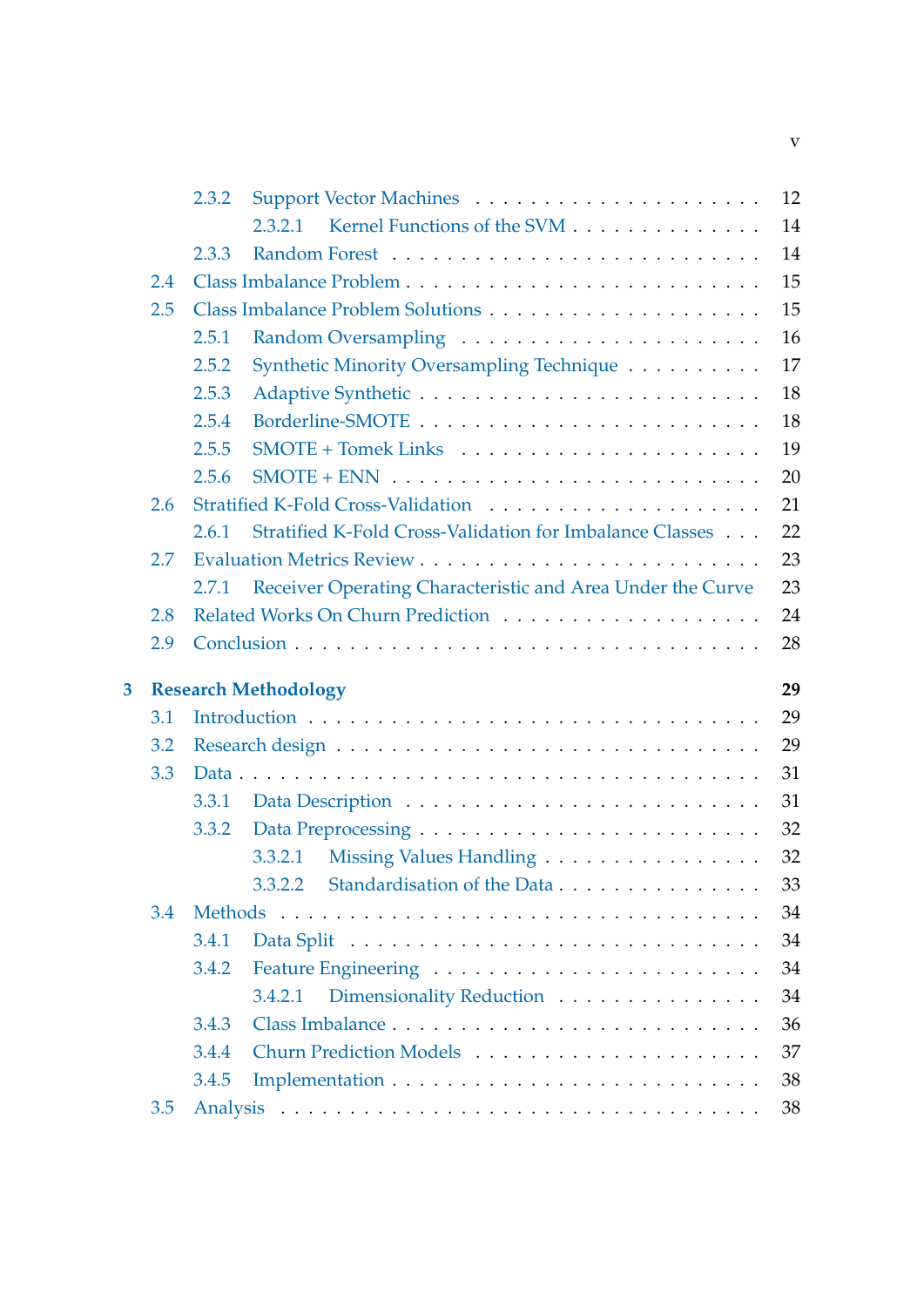|   |     | 3.5.1               |                                                                | 38 |
|---|-----|---------------------|----------------------------------------------------------------|----|
|   |     | 3.5.2               | Evaluation Metric                                              | 39 |
|   | 3.6 |                     |                                                                | 39 |
| 4 |     |                     | <b>Results and Discussion</b>                                  | 40 |
|   | 4.1 |                     |                                                                | 40 |
|   | 4.2 |                     |                                                                | 40 |
|   | 4.3 |                     | Comparison of Dimensionality Reduction, Oversampling and Clas- |    |
|   |     |                     |                                                                | 41 |
|   |     | 4.3.1               | Comparison of the Performance of Classifiers and Oversam-      |    |
|   |     |                     | pling Methods Evaluated on Features Reduced by Linear Au-      |    |
|   |     |                     |                                                                | 42 |
|   |     | 4.3.2               | Comparison of the Performance of Classifiers and Oversam-      |    |
|   |     |                     | pling Methods Evaluated on Features Reduced by Autoen-         |    |
|   |     |                     |                                                                | 44 |
|   |     | 4.3.3               | Comparison of the Performance of Classifiers and Oversam-      |    |
|   |     |                     | pling Methods Evaluated on Features Reduced by Autoen-         |    |
|   |     |                     |                                                                | 46 |
|   |     | 4.3.4               | Comparison of the Performance of Classifiers and Oversam-      |    |
|   |     |                     | pling Methods Evaluated on Features Reduced by Deep Au-        |    |
|   |     |                     |                                                                | 48 |
|   | 4.4 |                     |                                                                | 50 |
|   | 4.5 |                     |                                                                | 51 |
| 5 |     |                     | <b>Conclusions and Future Work</b>                             | 52 |
|   | 5.1 |                     |                                                                | 52 |
|   | 5.2 |                     |                                                                | 53 |
|   |     | <b>Bibliography</b> |                                                                | 54 |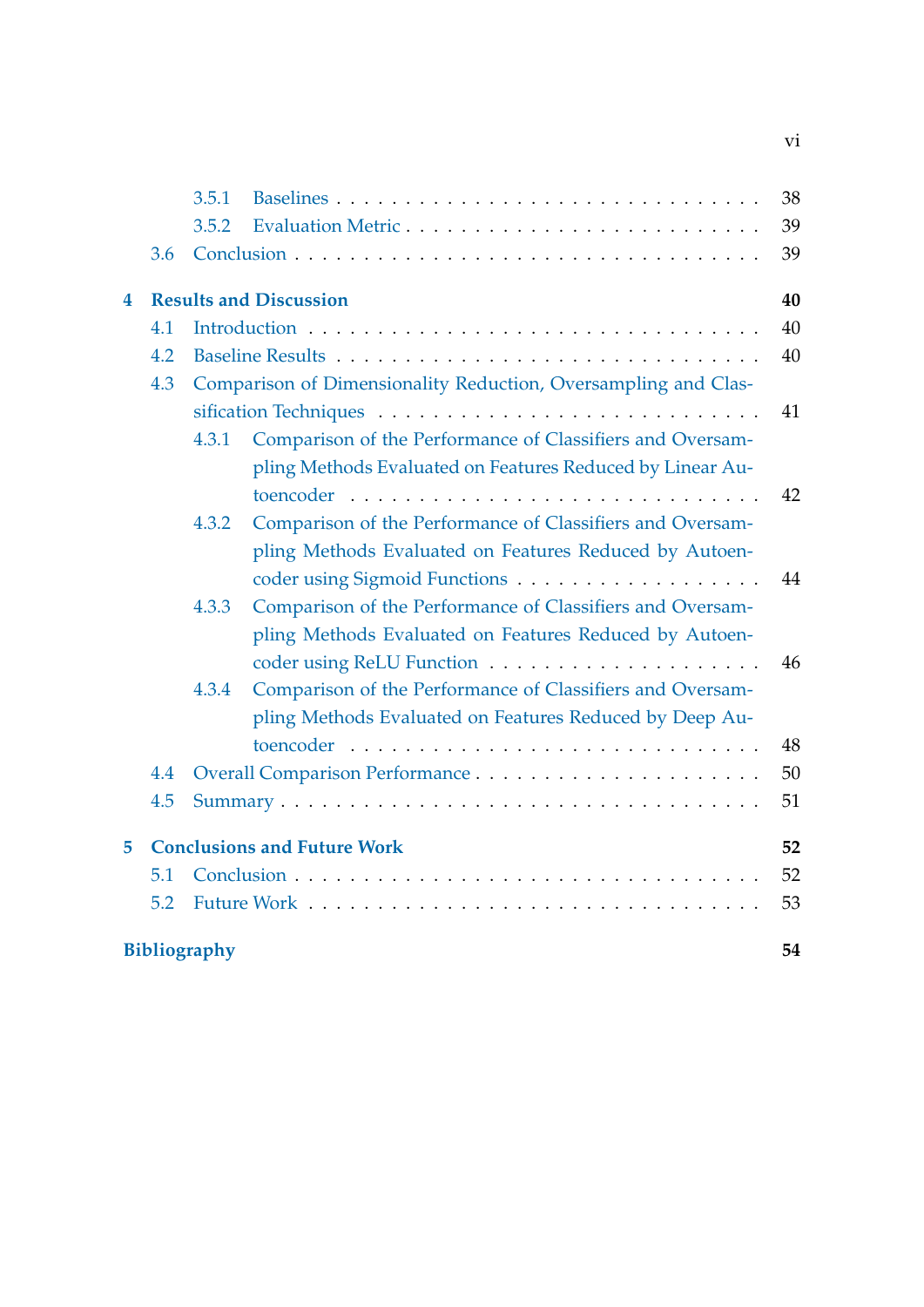# <span id="page-7-0"></span>**List of Figures**

| 2.1 | A simple representation of an autoencoder with one hidden layer [41]. | 7  |
|-----|-----------------------------------------------------------------------|----|
| 2.2 |                                                                       | 9  |
| 2.3 |                                                                       | 13 |
| 2.4 |                                                                       | 16 |
| 2.5 | Data Re-sampling using Random Oversampling [31].                      | 16 |
| 2.6 | Synthetic Data Generation using SMOTE [53].                           | 18 |
| 2.7 |                                                                       | 20 |
| 2.8 |                                                                       | 22 |
| 2.9 | A simple representation of a ROC curve [23].                          | 24 |
| 3.1 | Machine Learning Classification Framework                             | 30 |
| 3.2 | Class distribution of the original datasets.                          | 32 |
| 3.3 | The Distribution of Missing Values for each Feature.                  | 33 |
| 4.1 | ROC-AUC Curve for each Baseline Classification Model                  | 41 |
| 4.2 | The difference in performance evaluation of various classifiers on    |    |
|     | datasets from dimensionality reduction using linear autoencoder and   |    |
|     | oversampling methods against the baseline results.                    | 44 |
| 4.3 | The difference in performance evaluation of various classifiers on    |    |
|     | datasets from dimensionality reduction using non-linear sigmoid au-   |    |
|     | toencoder and oversampling methods against the baseline results.      | 46 |
| 4.4 | The difference in performance evaluation of various classifiers on    |    |
|     | datasets from dimensionality reduction using non-linear relu autoen-  |    |
|     | coder and oversampling methods against the baseline results.          | 48 |
| 4.5 | The difference in performance evaluation of various classifiers on    |    |
|     | datasets from dimensionality reduction using deep autoencoder and     |    |
|     | oversampling methods against the baseline results.                    | 50 |
|     |                                                                       |    |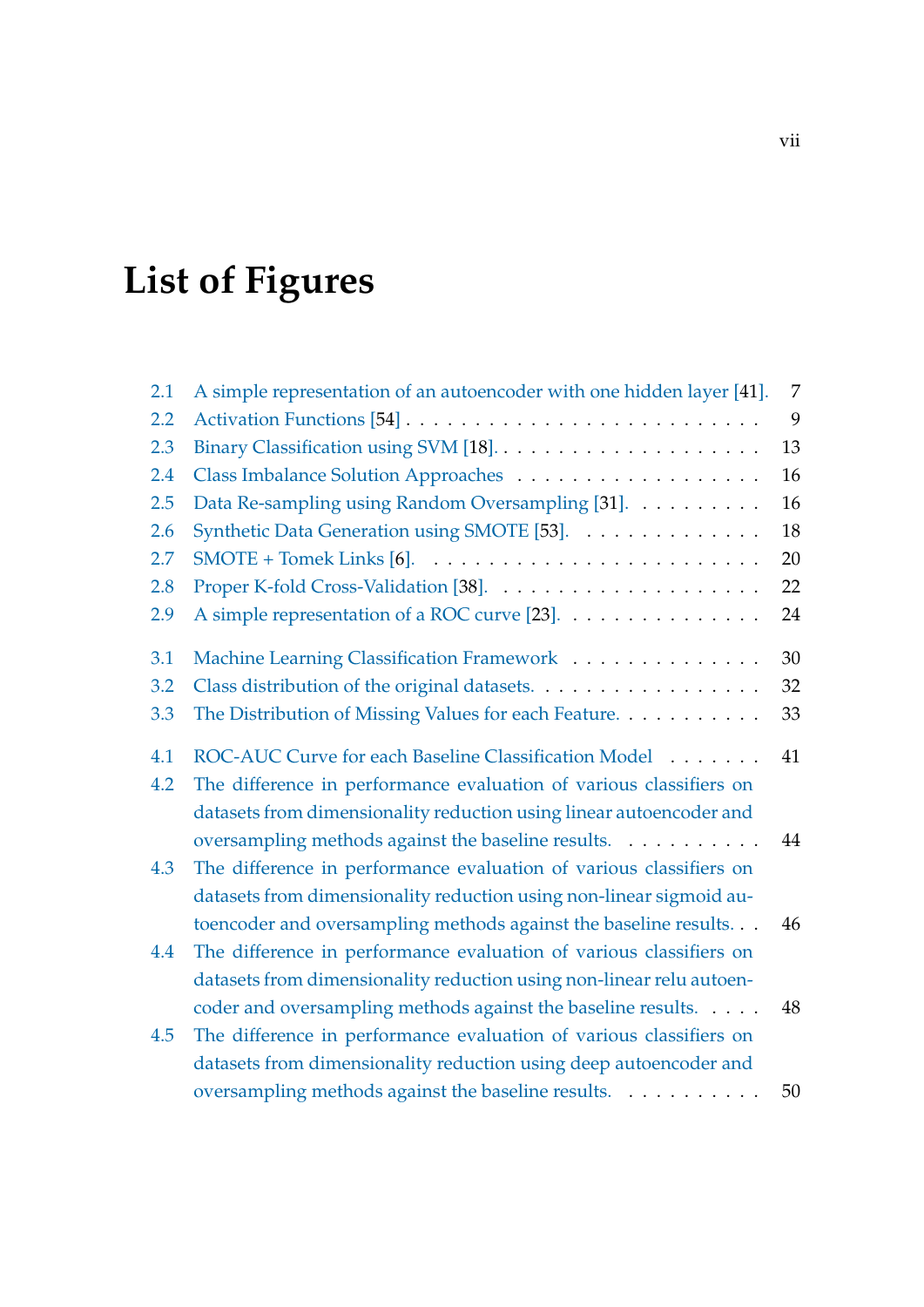| 4.6 Experimental Performance of Oversampling, Dimensionality Reduc- |  |  |  |  |
|---------------------------------------------------------------------|--|--|--|--|
| tion, and Machine Learning Techniques 51                            |  |  |  |  |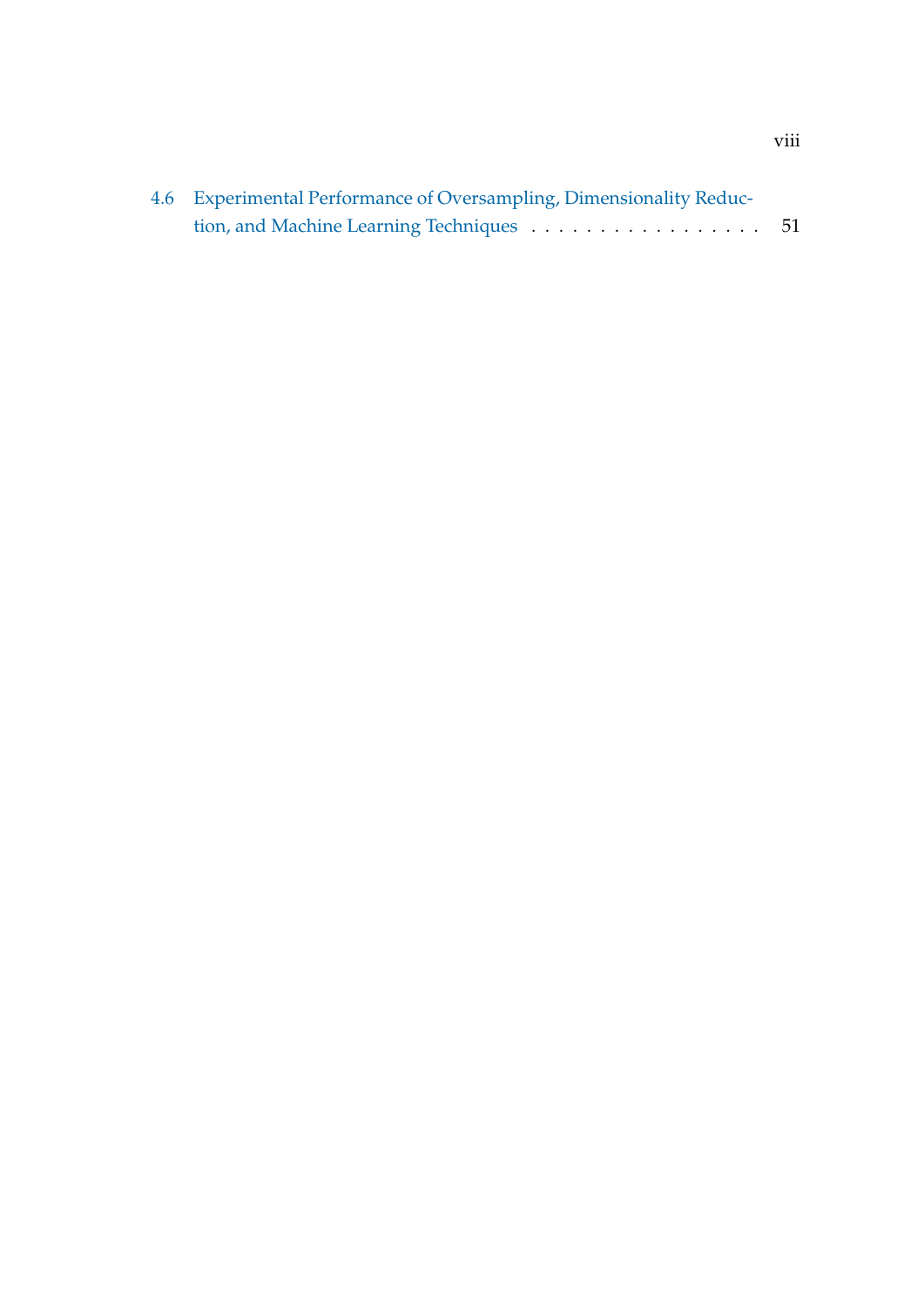# <span id="page-9-0"></span>**List of Tables**

| 3.1 |                                                                                                        | 31 |
|-----|--------------------------------------------------------------------------------------------------------|----|
| 3.2 | Oversampling techniques implemented to address the class imbal-                                        |    |
|     | ance in this study. $\dots \dots \dots \dots \dots \dots \dots \dots \dots \dots \dots \dots \dots$ 37 |    |
| 4.1 | The performance evaluation of machine learning classifiers, over-                                      |    |
|     | sampling techniques and linear autoencoder based on AUC for dataset                                    |    |
|     | $1$ and $2. \ldots \ldots \ldots \ldots \ldots \ldots \ldots \ldots \ldots \ldots \ldots \ldots$       |    |
| 4.2 | The performance evaluation of machine learning classifiers, over-                                      |    |
|     | sampling techniques and non-linear sigmoid autoencoder based on                                        |    |
|     |                                                                                                        | 45 |
| 4.3 | The performance evaluation of machine learning classifiers, over-                                      |    |
|     | sampling techniques and non-linear relu autoencoder based on AUC                                       |    |
|     | for dataset 1 and 2. $\dots \dots \dots \dots \dots \dots \dots \dots \dots \dots \dots \dots$         | 47 |
| 4.4 | The performance evaluation of machine learning classifiers, over-                                      |    |
|     | sampling techniques and deep autoencoder based on AUC for dataset                                      |    |
|     |                                                                                                        |    |
|     |                                                                                                        |    |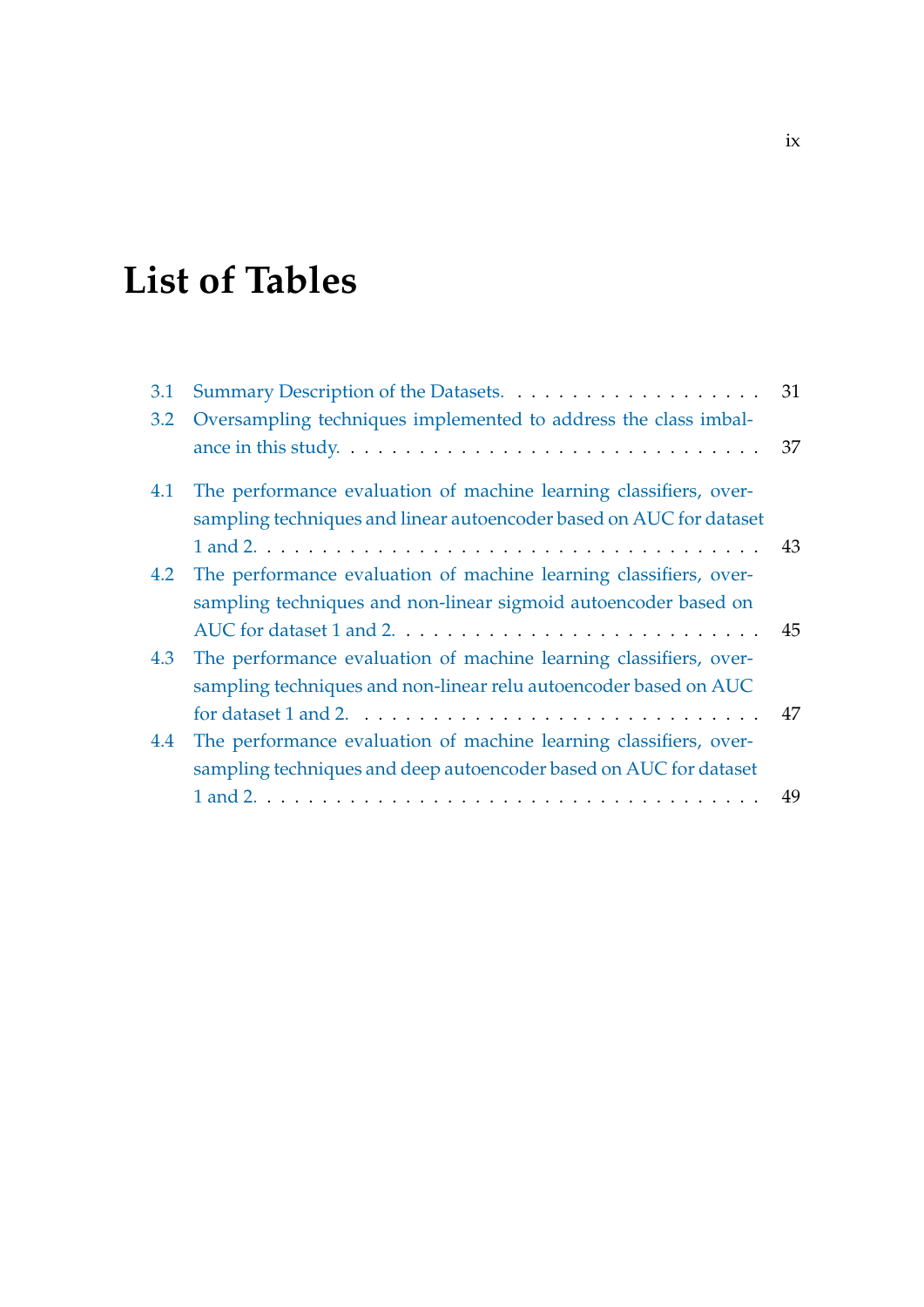# <span id="page-10-0"></span>**Chapter 1**

# **Introduction**

Customer churn, simply meaning loss of customers, can be defined according to the type of business. For instance, in [\[47,](#page-67-2) [50\]](#page-67-3) customer churn in telecommunication was defined as a condition in which existing customers or clients migrate from a company or cancel their service to move to its competitors [\[37\]](#page-66-2), or in a case where a clients end their relationship with the organisation or close their accounts [\[46\]](#page-67-4). In the telecommunication businesses, customer churn or customer defection problem is one of the fundamental concentration in the Customer Relationship Management (CRM) division [\[47\]](#page-67-2). The main purpose of CRM in customer churn is to build strength and foster a good relationship with existing customers. According to [\[4\]](#page-63-2) many telecommunication companies are suffering from a higher churn rate due to competition from their competitors. Moreover, [\[56\]](#page-68-0) showed that customer turnover plays a very important role in a company as it negatively affects the business's revenues and growth. Due to a very high cost of acquiring new customers and competition among industries, numerous telecommunication companies are presently moving their concentration from customer procurement to customer maintenance [\[48,](#page-67-5) [60\]](#page-68-1).

Given these potential negative effects, [\[19\]](#page-64-1) argued that companies especially those working with big data such as telecommunication, marketing, and insurance must focus on developing effective and highly accurate predictive models that will be able to flag/identify customers that are at risk of defecting or leaving. Over time, different statistical techniques and machine learning models have been implemented and tested to predict customer turnover. Machine learning techniques such as ensemble learning-Random Forest (RF), Artificial Neural Network (ANN) [\[4,](#page-63-2) [55\]](#page-68-2) yield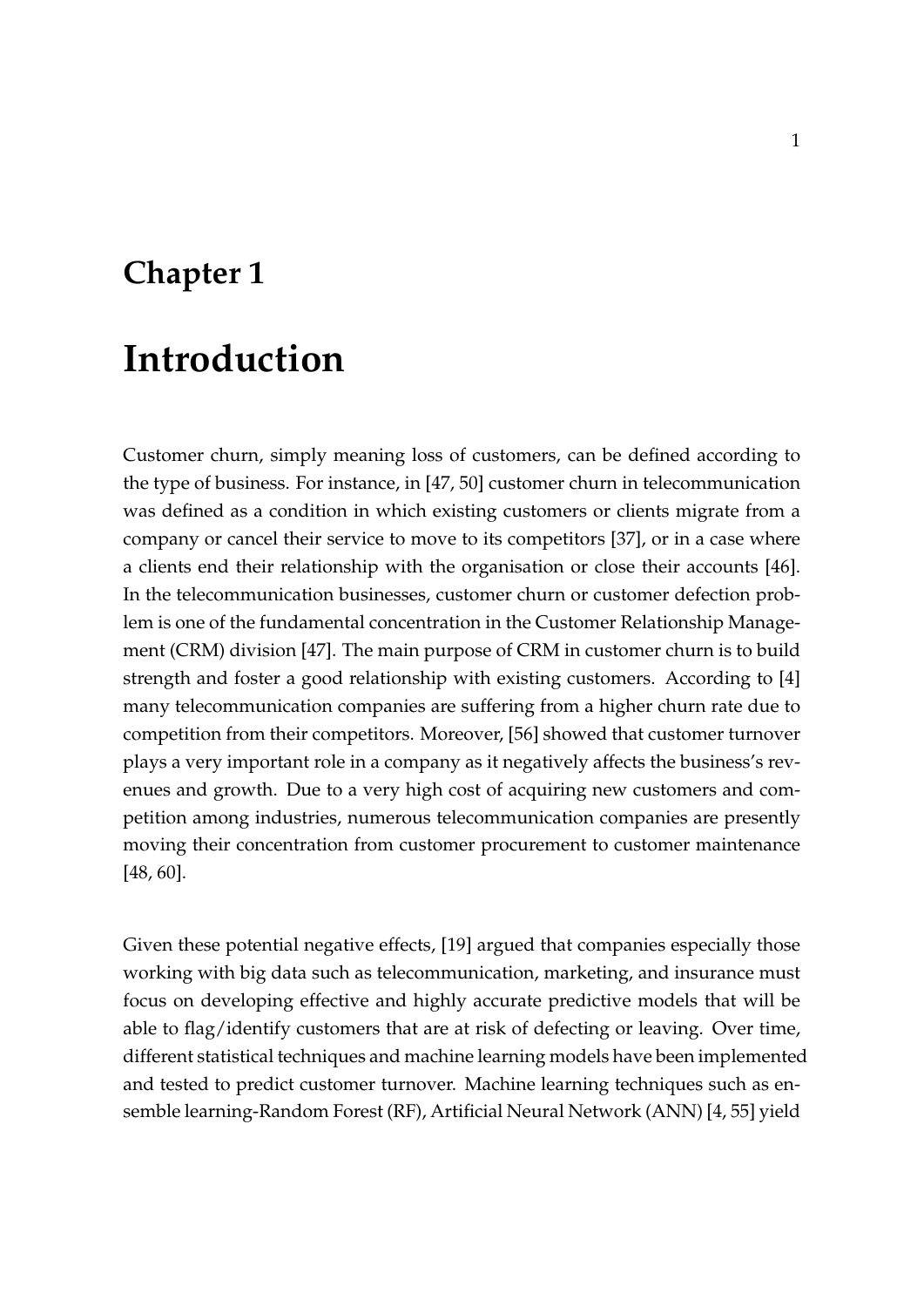a higher accuracy as compared to statistical models such as Logistic Regression (LR) and Naive Bayes (NB) [\[55\]](#page-68-2). Moreover, the Support Vector Machines (SVM) with different optimal penalty parameters and kernel parameters on grid search and cross-validation can provide high accuracy [\[49\]](#page-67-6).

When building churn prediction models for this specific industry, the problem that emerges is the issue of CIP [\[22,](#page-65-2) [25\]](#page-65-3). The main setback with learning from imbalance class is that machine learning classifiers turn to ignore class distribution by just concentrating only in the majority class and overlook the minority class which is our interest. Therefore, when building machine learning classifiers on imbalance classes, there is a great chance of getting misleading results. For example, consider a rare case of two classes with 98% majority and 2% minority class respectively. A classifier would give the accuracy of 98% and ignore the minority class which we are interested in. In order to overcome this, different sampling techniques such as Random Oversampling (ROS), Random Under-sampling (RUS) [\[22\]](#page-65-2), and synthetic methods such as Synthetic Minority Over-sampling Technique (SMOTE) [\[11\]](#page-64-2) and Adaptive Synthetic (ADASYN) sampling approach [\[24\]](#page-65-4) have been proposed. These methods have the potential to improve customer churn prediction performance [\[22,](#page-65-2) [11\]](#page-64-2).

Another essential step in building machine learning models is feature engineering. Feature engineering plays a very important part for any prediction models. One of the main issues that are essentially encountered in a telecommunication is the large amount of features space. These problem turns to affect or reduce the performance of the models as well as long-time to train. However, different feature selection and feature engineering techniques have been proposed [\[40,](#page-66-3) [57\]](#page-68-3). For the purpose of this study, feature engineering based on dimensionality reduction using autoencoders with various activation functions, i.e., under-complete autoencoder (based on linear, and non-linear sigmoid activation functions), sparse autoencoder (based on non-linear relu activation function), and deep autoencoder was used to address this issue.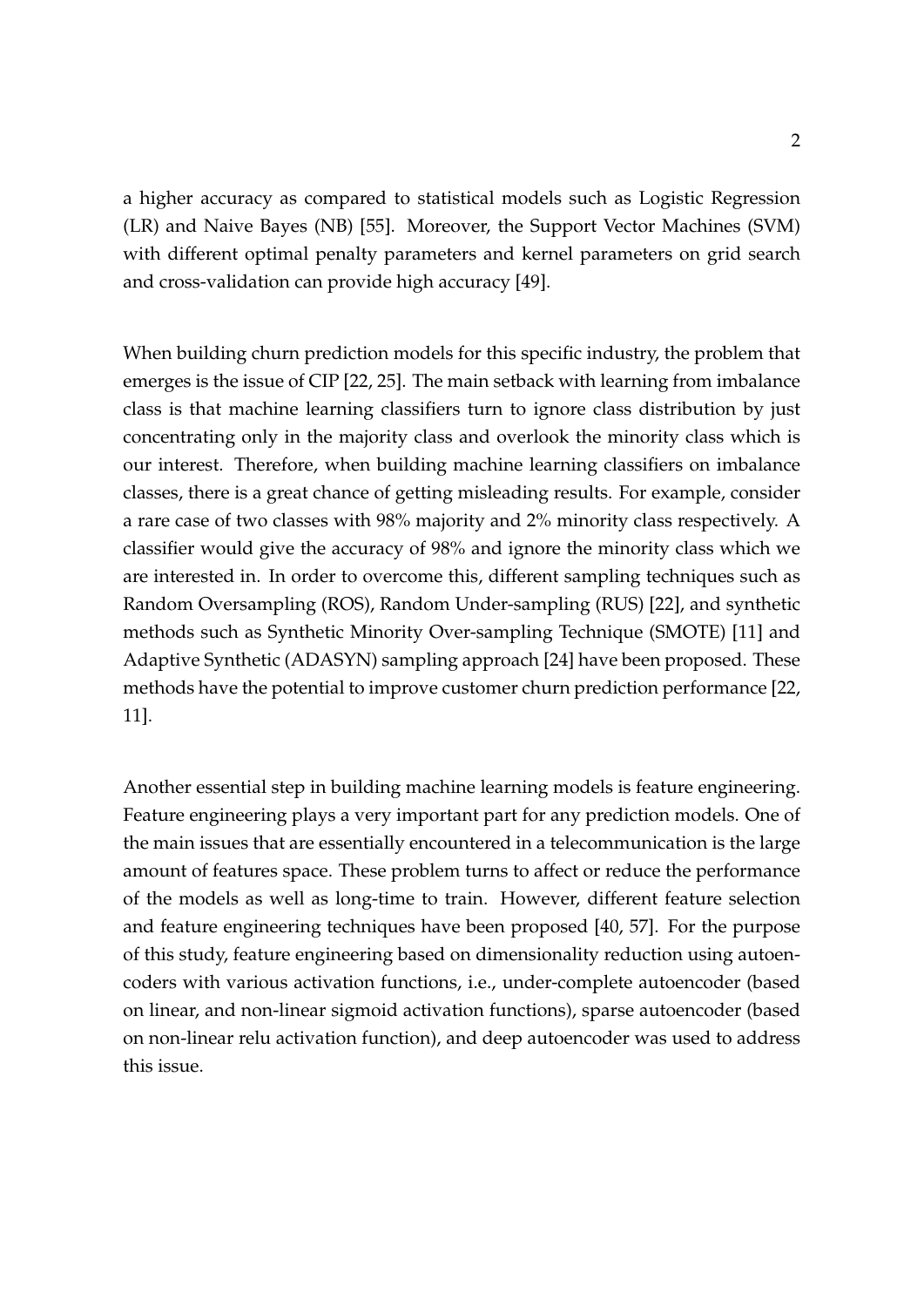## <span id="page-12-0"></span>**1.1 Problem Statement**

Most service-based businesses are now facing a high customer churn rate. Statistical techniques such as LR and NB have been widely used to solve this problem. Recently, different machine learning approaches have been implemented for customer defection prediction. These approaches have the potential to improve the prediction performance of statistical approaches. However, there is a problem with class distribution and high dimensional datasets in telecommunication which affect machine learning-based model predictions. Thus, the problem we address in this research is to investigate whether machine learning algorithms with data re-sampling (ROS, SMOTE, ADASYN, BorderlineSMOTE, SMOTE+Tomek, and SMOTE+ENN) techniques provide satisfactory performance when evaluated on the selected dimensionality reduction techniques (under-complete and sparse autoencoders) based on various activation functions, i.e., linear autoencoder, non-linear sigmoid-based autoencoder, non-linear relu autoencoder, and deep autoencoder.

## <span id="page-12-1"></span>**1.2 Significance of the Study**

Previous researches have shown that customer churn is the major priority concern for telecommunication industries. The current study intends to make the following contribution: the evaluation of different supervised machine learning classifiers when combined with some selected pre-processing methods and different oversampling techniques for churn prediction using telecommunication data.

## <span id="page-12-2"></span>**1.3 Research Aim and Objectives**

### <span id="page-12-3"></span>**1.3.1 Aim**

The aim of this study is to develop a predictive model that can identify customers that are likely to churn using telecommunication dataset.

### <span id="page-12-4"></span>**1.3.2 Objectives**

The objectives of this study are as follows: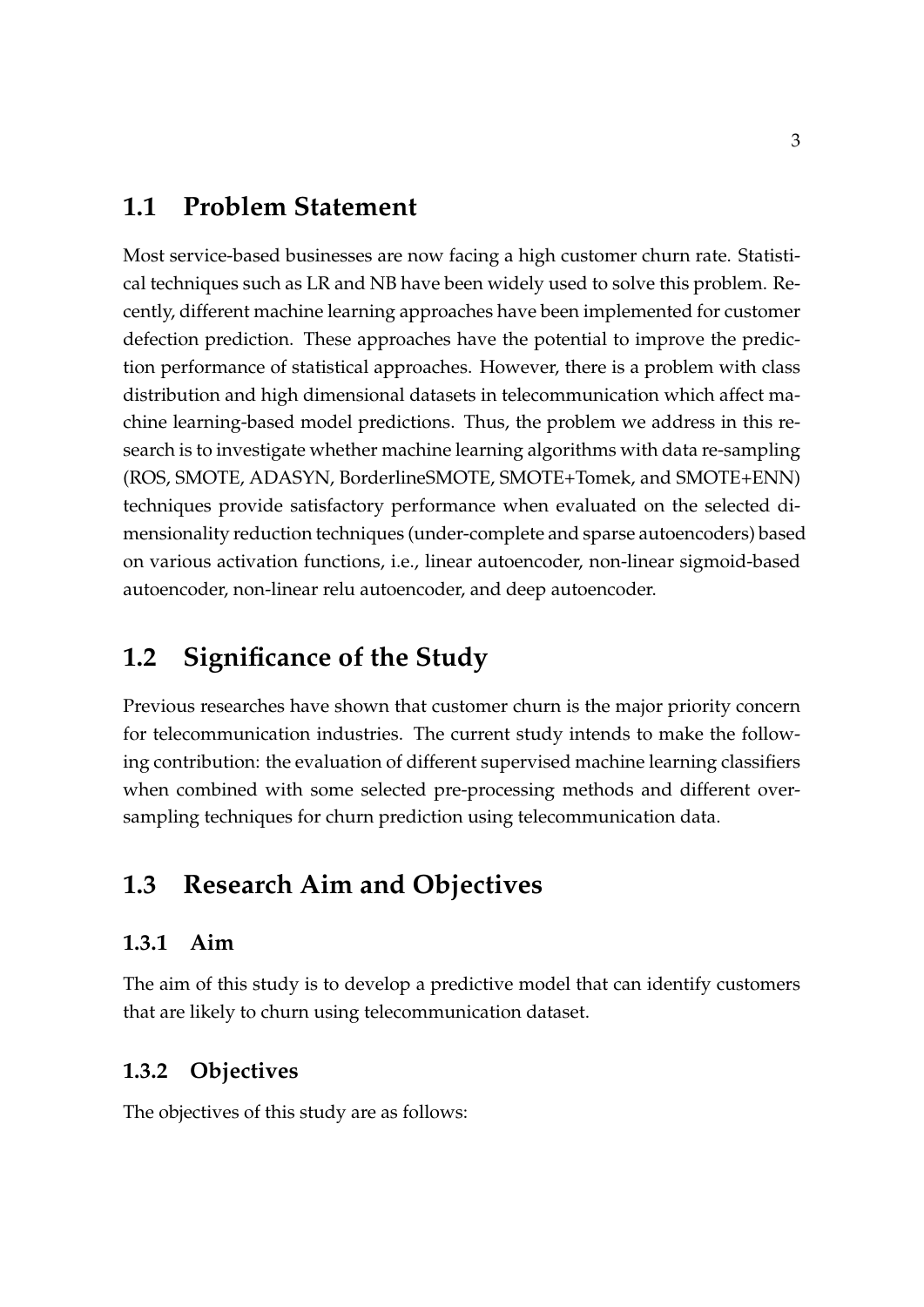- To apply dimensionality reduction techniques to address the issue of highdimensional space.
- To apply over-sampling techniques to address the CIP, and hence improve the prediction accuracy.
- To apply LR, SVM, and RF as the predictive models in our study to identify the customers that are likely to churn using publicly available telecommunication datasets.
- To evaluate and compare the performance of all the above mentioned predicting models using ROC-AUC measure.

# <span id="page-13-0"></span>**1.4 Research Question(s)**

- Which of the selected autoencoders methods, i.e., under-complete (based on linear and non-linear sigmoid-based activation functions), sparse autoencoder (with non-linear relu), and deep autoencoder performs best in reducing feature dimensionality?
- Which of the selected over-sampling techniques, i.e., ROS, SMOTE, ADASYN, Borderline-SMOTE, SMOTE+Tomek, and SMOTE+ENN would be more suitable in dealing with CIP for telecommunication data and in improving the overall prediction accuracy?
- Which of the selected supervised machine learning algorithm (LR, SVM, and RF) perform best in customer churn prediction using telecommunication data?

# <span id="page-13-1"></span>**1.5 Limitations**

This section addresses the scope of the research by identifying and discussing its limitations. The empirical results reported herein should be considered in light with some limitations. Firstly, we have performed missing values imputation using median and mode for continuous and categorical features respectively. However, given the nature of the high number of missing values in the larger dataset, it could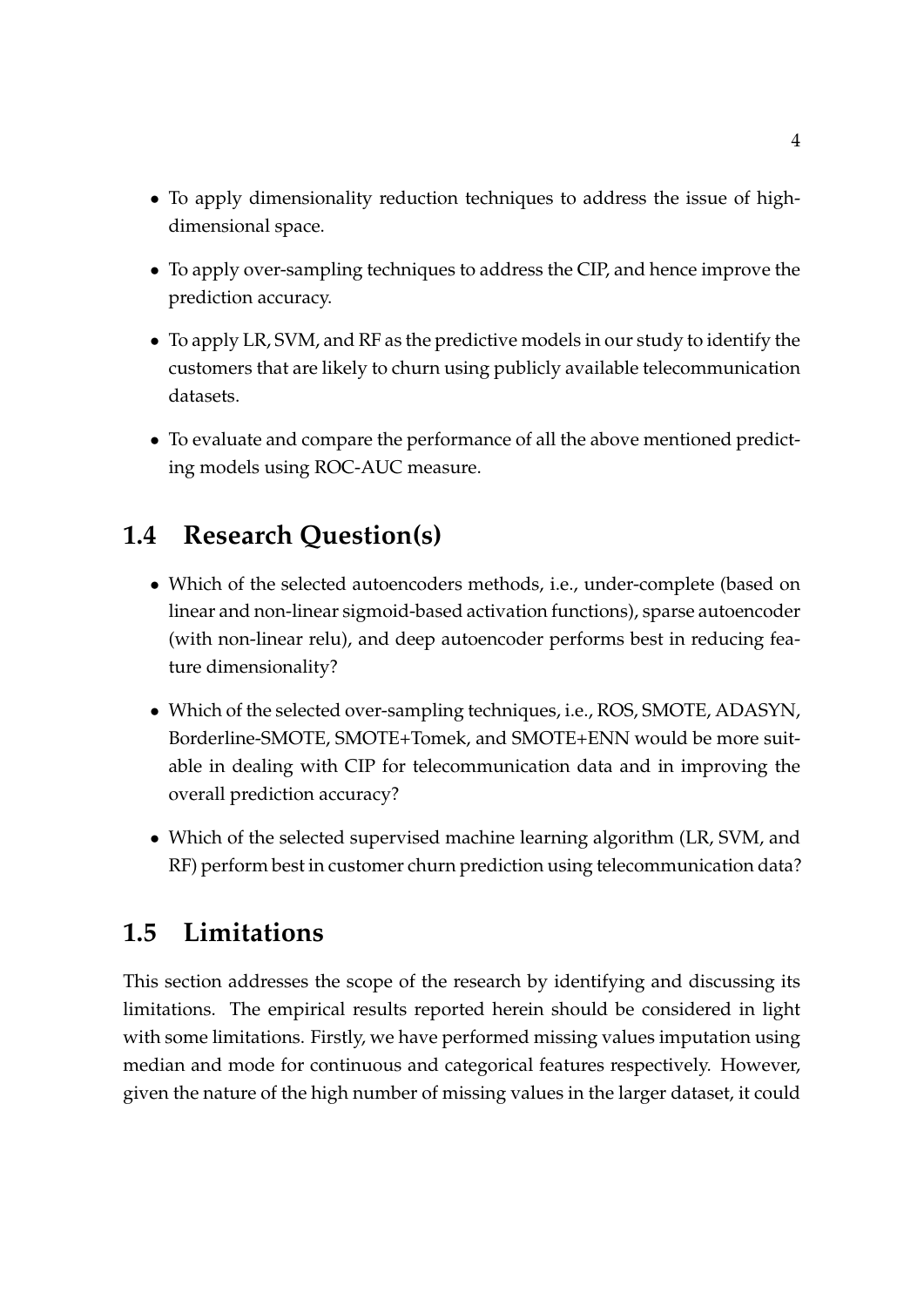have been interesting to investigate the performance of other missing values mechanisms. In addition, the class imbalance problem was only limited to oversampling techniques study. Although these techniques show potential to improve prediction performance, it would be important to investigate the significance of some undersampling methods. Lastly, given the constraint on time and computational power for techniques such as SVM, this study did not include parameter tuning for all models, which might somehow limit the generalisation performance of the models.

## <span id="page-14-0"></span>**1.6 Overview**

The remainder of this research report is divided into 4 chapters. Chapter 2 focuses on background knowledge about dimensionality reduction using autoencoders with various activation functions and supervised machine learning techniques, data-level solutions, models performance measure, and lastly, provides a review of related work on customer churn prediction. Chapter 3 presents a detailed research methodology. Section 3.2 breaks down the experiment setup into six phases and presents the datasets and algorithms used. Chapter 4 analyses the experimental results and discussion. Chapter 5 provides a conclusion and highlights the direction for future work.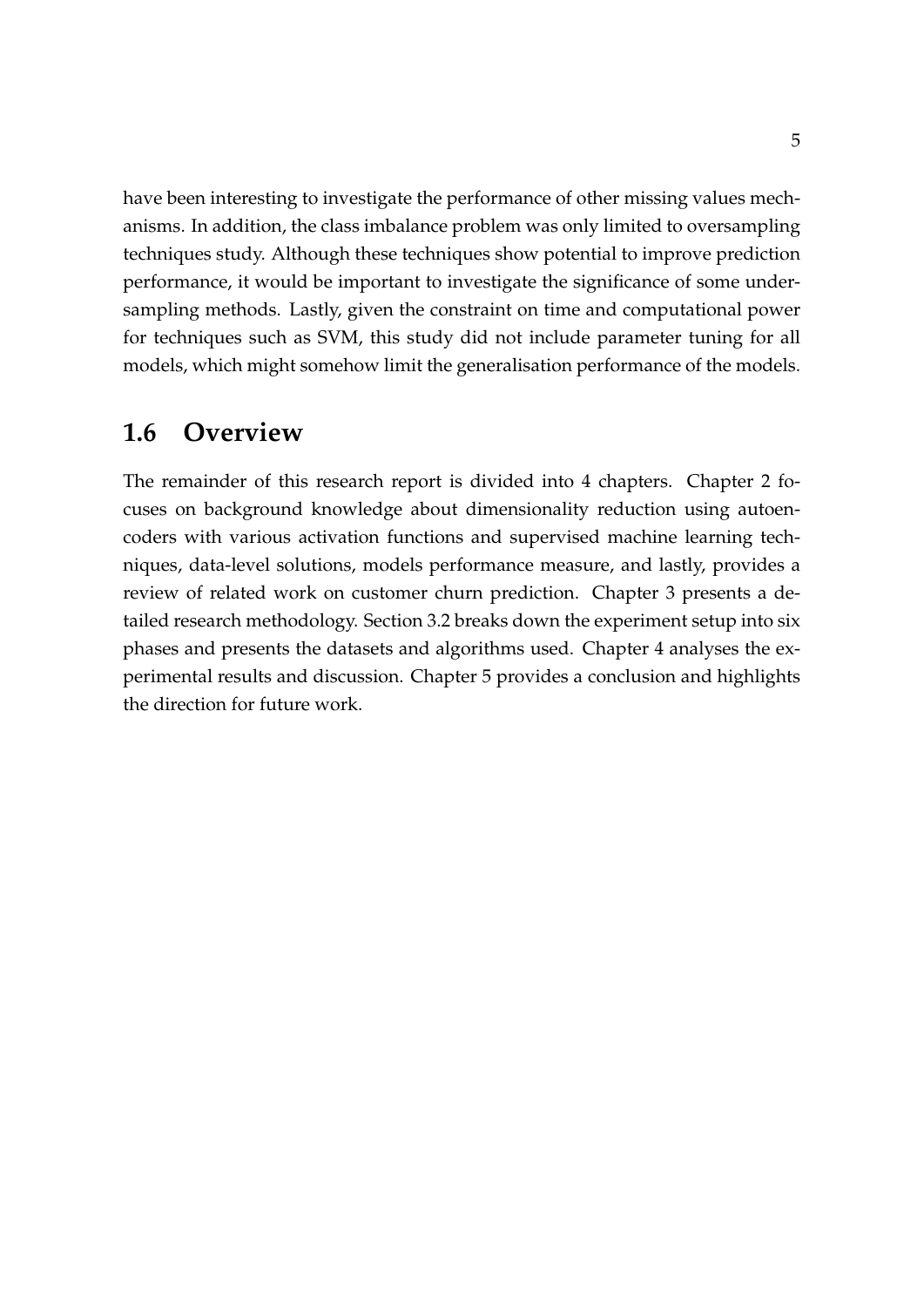# <span id="page-15-0"></span>**Chapter 2**

# **Background and Related Work**

## <span id="page-15-1"></span>**2.1 Introduction**

In this chapter, we provide a review dimensionality reduction using autoencoders with various activation functions as well as a review of supervised machine learning techniques (LR, SVM, and RF). In Section 2.4, we discuss the oversampling techniques to deal with the CIP. The evaluation metric for supervised classification is given in section 2.6. A review of related work on customer churn prediction is provided in section 2.7.

## <span id="page-15-2"></span>**2.2 Dimensionality Reduction**

Dimensionality reduction is a process of transforming data from high-dimensional feature space  $X \in \mathbb{R}^n$ , to a low-dimensional feature space  $X \in \mathbb{R}^p$ , such that  $p <$ *n*, without losing much information. One commonly used reduction method is Principal Component Analysis (PCA) which takes the original features  $X \in \mathbb{R}^n$  and extracts new features that are linearly uncorrelated called principal components. To overcome the limitation of linear transformation used by PCA, in this study we will apply the Autoencoders which is able to incorporate the non-linearity between features [\[16\]](#page-64-3).

#### <span id="page-15-3"></span>**2.2.1 Autoencoders**

An autoencoder is a special type of neural network that is trained to generate output values that are similar to the input values. It is often used for dimensionality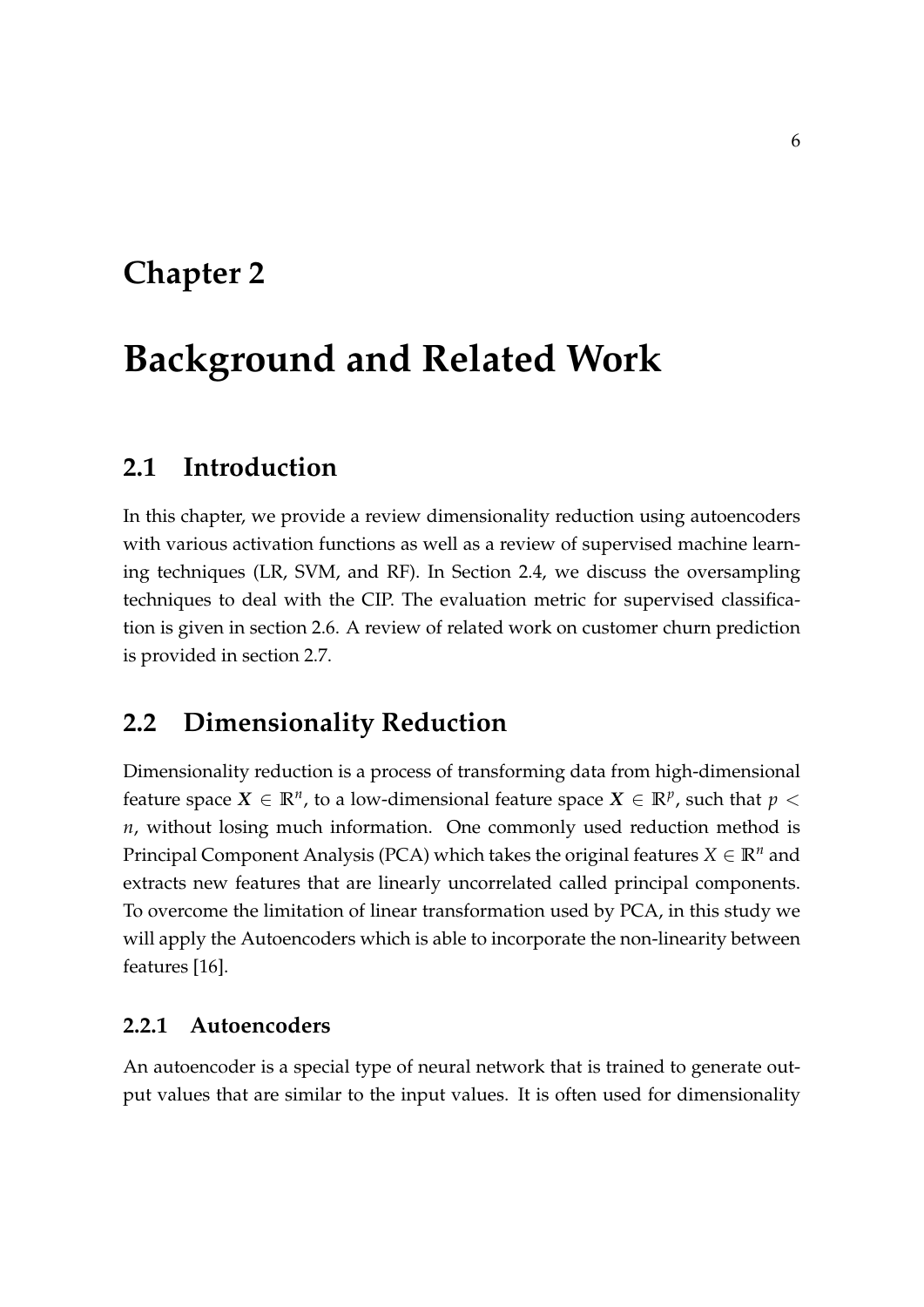reduction or unsupervised feature learning. For an autoencoder network, the number of the nodes in the input layer must be equal to the number of nodes in the output layer. There are other various types of autoencoders such as sparse, denoising, and variational autoencoders. Some of the interesting use of autoencoders are data denoising and dimensionality reduction. Typically, Autoencoder is a feedforward NN that connects many neurons as shown in Figure [2.1.](#page-16-0) Autoencoders usually consists of 3 phases; encoder layer, code or hidden layer, and decoder layer [\[16\]](#page-64-3).

- 1. **Encoder:** The encoder maps the original input data from the input layer to the hidden layers (lower dimensional space for dimensionality reduction) using some functions.
- 2. **Code** or **Hidden layer:** This part of the network is the desired lower representation features space that describe and represent the original inputs.
- <span id="page-16-0"></span>3. **Decoder:** The decoder takes the features from the hidden layer and attempts to recreate the original inputs data using some functions. In other words, the decoder function attempts to approximate the input data.



FIGURE 2.1: A simple representation of an autoencoder with one hidden layer [\[41\]](#page-66-0).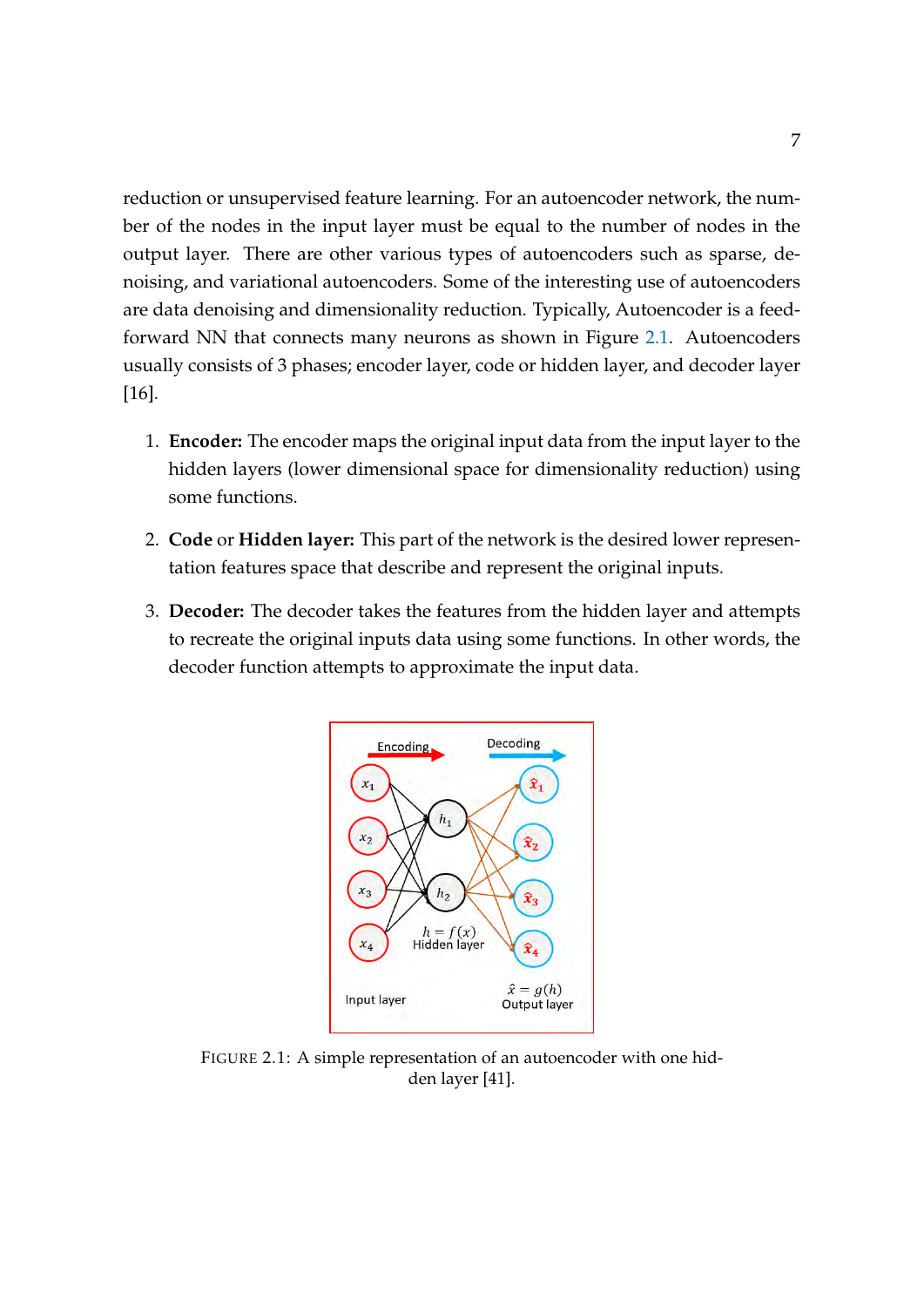From Figure [2.1,](#page-16-0) the red neurons with  $\{x_1, \dots, x_4\}$  represent the original features and black neurons  $\{h_1, h_2\}$  are the compressed features (reduced feature space). The reconstructed features  $\{\hat{x}_1, \dots, \hat{x}_4\}$  of the original inputs features are shown in blue neurons.

To transform the weighted sum of inputs that goes into the neurons we apply the activation functions. These activation functions are used to compute the output of an NN and it can be a linear or non-linear function. However, the non-linear functions are mostly used in complex situations since they are confined to a restricted range. They are various popular activation functions that are adopted including ReLu, sigmoid, and hyperbolic tangent (tanh) functions. These activation functions are depicted in Figure [2.2.](#page-18-1)

• Sigmoid function: converts the encoding or decoding outputs into a range of [0, 1] using the following bounding function

<span id="page-17-0"></span>
$$
\tau(x) = \frac{1}{1 + e^{-x}}
$$
 (2.1)

where  $\tau(x) \in [0, 1]$ .

• Hyperbolic tangent (tanh) is a version of sigmoid which is bounded between -1 and 1,

$$
\tau(x) = \frac{e^x - e^{-x}}{e^x + e^{-x}}
$$
 (2.2)

for  $\tau(x) \in [-1, 1]$ .

• Another activation function that is typically used is Rectified Linear Unit (ReLU) which is bounded between 0 and positive infinity given by

$$
\tau(x) = \max(0, x) \qquad x \ge 0 \tag{2.3}
$$

where  $\tau(x) \in [0, \infty]$ .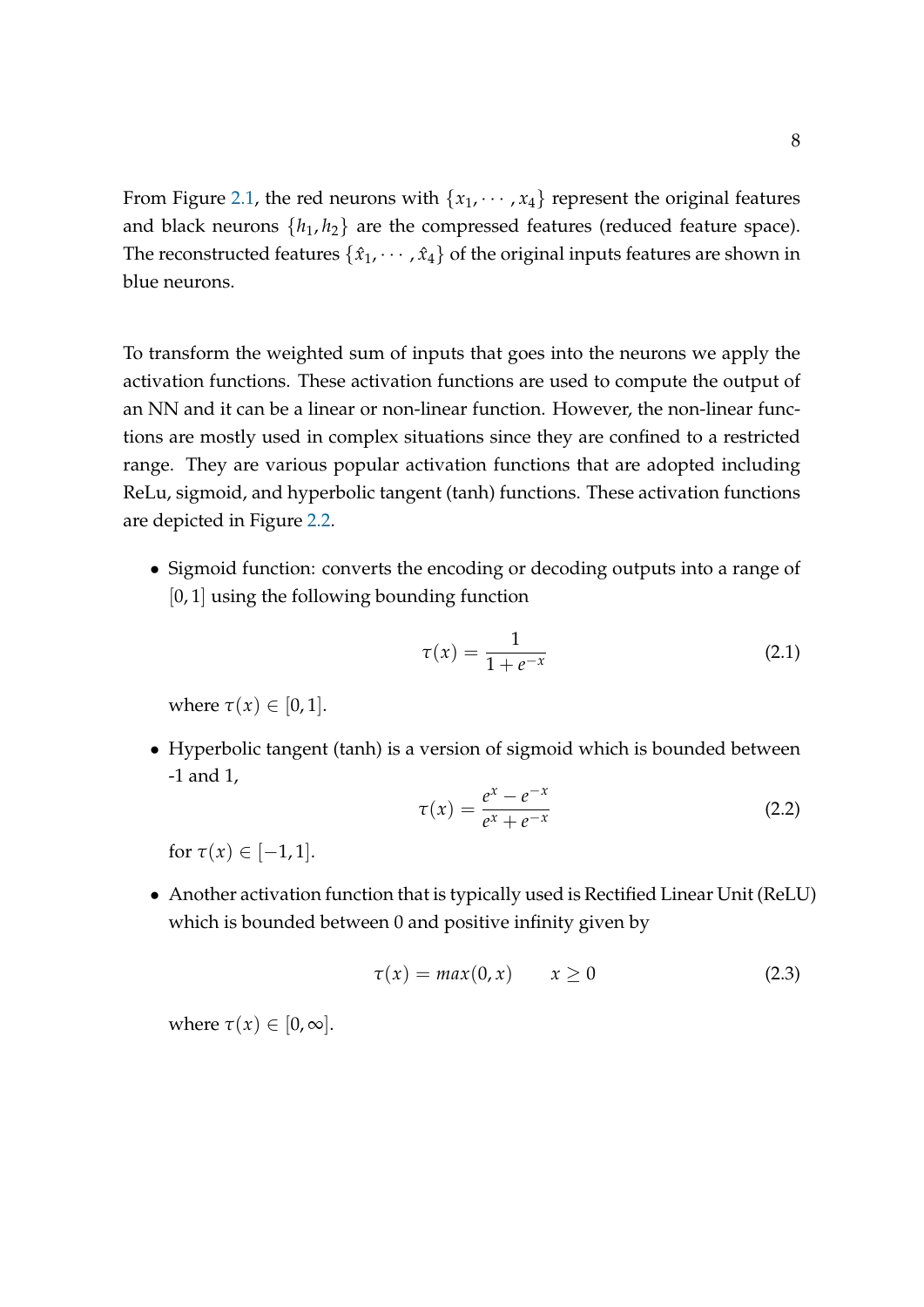<span id="page-18-1"></span>

FIGURE 2.2: Activation Functions [\[54\]](#page-67-0)

#### <span id="page-18-0"></span>**2.2.1.1 Undercomplete Autoencoder**

Suppose an input layer *x* of an *m*-dimensional vector is given, then the encoder part starts by transforming the input *x* to a hidden layer *h* of *d*-dimensional vector where  $d < m$ , with weights matrix  $\alpha_1$  of a  $d \times m$  and a bias vector term  $b_1$  of a  $d$ dimensional vector. Then an encoder transform the inputs *x* to a hidden layer using an activation function  $\tau(\cdot) : \mathbb{R} \to \mathbb{R}$  for linear or  $\tau(\cdot) : \mathbb{R} \to [0,1]$  for non-linear sigmoid function.

$$
h = \tau_1(\alpha_1 x + b_1) \tag{2.4}
$$

Then the decoder attempts to compute the outputs from the hidden layer that approximates the given inputs. Now we are given that the hidden layer *φ* is a *d*dimensional vector then the output layer *φ* will be comprised of *m*-dimensional vector and a weight matrix of a  $m \times d$  matrix and a bias vector term  $b_2$  of an  $m$ -dimensional vector. Then the dencoder transform the inputs  $x$  from a hidden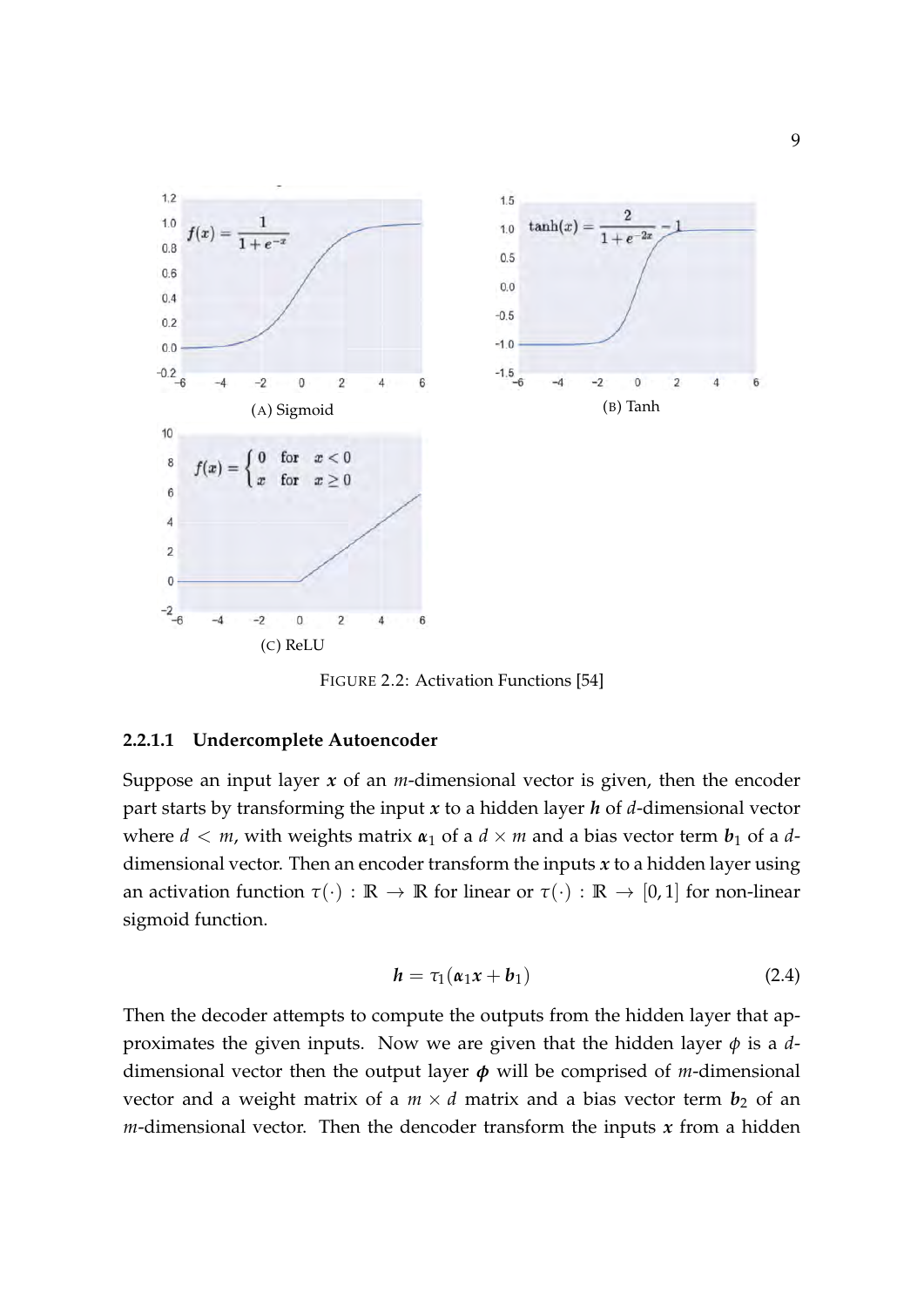layer to the output layer using an activation function  $\tau(\cdot) : \mathbb{R} \to \mathbb{R}$  for linear or  $\tau(\cdot): \mathbb{R} \to [0, 1]$  for non-linear sigmoid function.

$$
\phi = \tau_2(\alpha_2 h + b_2) \tag{2.5}
$$

Then to train the autoencoder, we have to compute the parameters  $W = \{\alpha_1, b_1, \alpha_2, b_2\}$ using the gradient descent algorithm and the main objective is to minimise the reconstruction error  $\ell$  between the original and recreated features [\[32,](#page-65-5) [42\]](#page-66-4). For linear reconstruction, that is  $\tau_1$  and  $\tau_2$  are linear, then the optimal solution will be the PCA and can be computed by minimising the following reconstructive error:

$$
\ell(W) = \min_{W} \frac{1}{2N} \sum_{m=1}^{N} ||x^{(m)} - \phi^{(m)}||^2
$$
 (2.6)

For non-linear reconstruction, that is if  $\tau_1$  and  $\tau_2$  are non-linear, the reconstruction error can be given by:

$$
\ell(\mathbf{W}) = \|\mathbf{x} - \boldsymbol{\phi}\|^2
$$
  
=  $\|\mathbf{x} - \tau_2(\alpha_2(\tau_1(\alpha_1\mathbf{x} + \mathbf{b}_1)) + \mathbf{b}_2\|^2$  (2.7)

#### <span id="page-19-0"></span>**2.2.1.2 Sparse Autoencoder**

For sparse autoencoders, a regularisation penalty term, is included in the hidden layer *h*. The main objective of sparse autoencoders is to penalise the neurons whose values are close to zero and retains the ones with output close to one. The penalty term in sparse autoencoder is based on the idea of using the Kullback-Leibler (KL) divergence which essentially explains how the two distributions are different [\[28\]](#page-65-6). Then the loss function for sparse autoencoder is given by:

$$
\ell_{sparse}(\mathbf{W}) = \ell(\mathbf{W}) + \beta \sum_{i=1}^{h_2} KL(\theta || \hat{\theta})
$$
 (2.8)

Where,  $h_2$  is the number of units in the hidden layer, KL divergence is given by

$$
KL(\theta||\hat{\theta}) = \theta \log(\frac{\theta}{\hat{\theta}_i}) + (1 - \theta) \log(\frac{1 - \theta}{1 - \hat{\theta}_i})
$$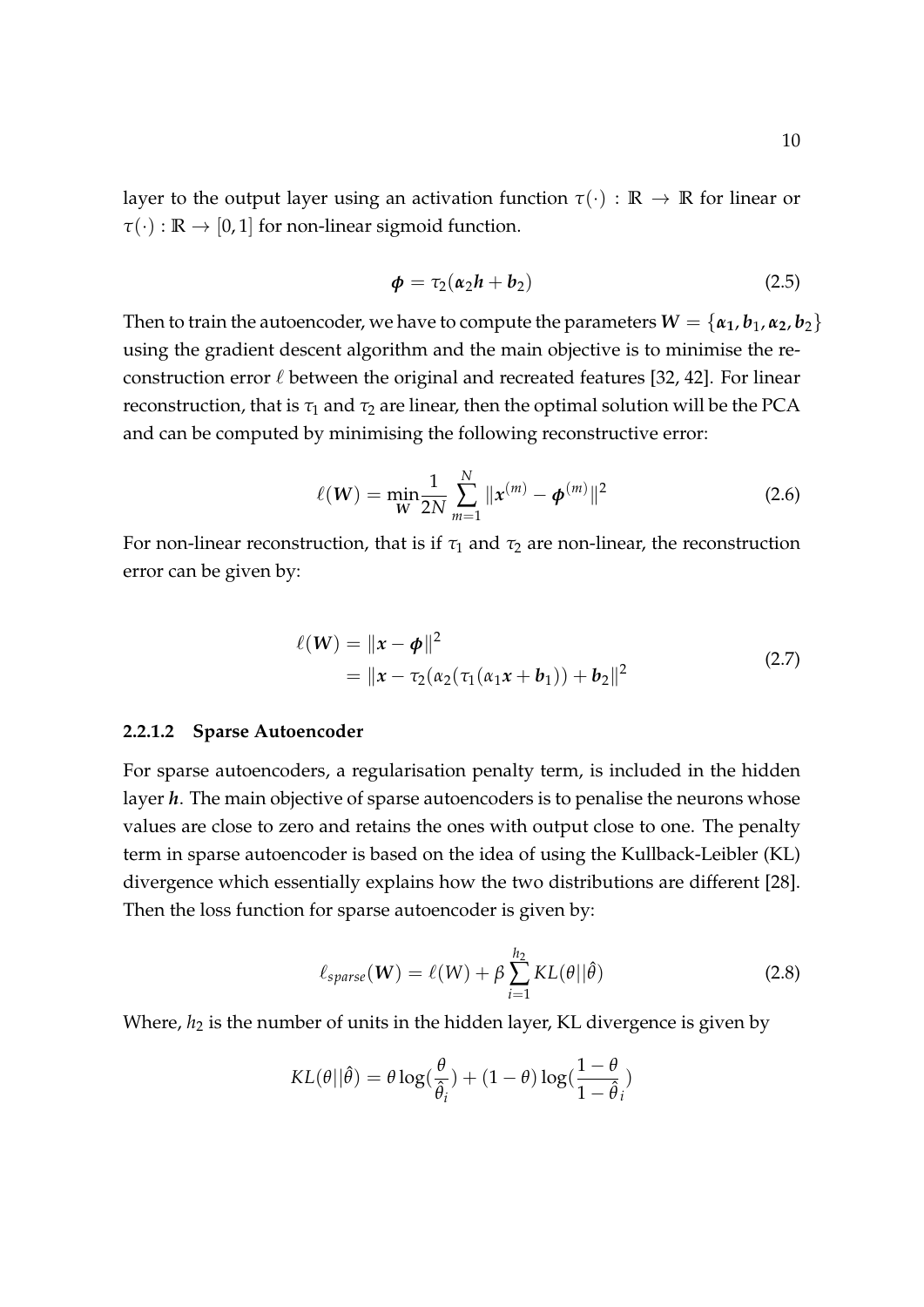The penalty term is given by

$$
\beta \sum_{i=1}^{h_2} KL(\theta || \hat{\theta})
$$

Where the weight parameter  $\beta$  is the adjusted parameter. The sparse autoencoder pushes  $\hat{\theta}$  to be equal to the sparsity parameter  $\theta$  so that some activation can close to zero and  $\hat{\theta}$  is the average activation of the hidden layer [\[16\]](#page-64-3).

#### <span id="page-20-0"></span>**2.2.1.3 Deep Autoencoder**

An autoencoder network with more than one hidden layer is referred to deep autoencoder [\[5\]](#page-63-3). Since the deep autoeconder is more like a multi-layer neural network, so it has the same procedure for training a network. In deep autoencoder, we simply compute the composition of functions for the encoder and the composite functions for the decoder.

## <span id="page-20-1"></span>**2.3 Supervised Machine Learning**

 $1$  This section provides details of each supervised machine learning technique.

## <span id="page-20-2"></span>**2.3.1 Logistic Regression**

Logistic Regression is a supervised machine learning classification technique that is used to model the binary response. It can take an input variables that are either categorical, numeric or heterogeneous data types. For our case the target variable is given by

$$
y_i = \begin{cases} 1 & \text{if customer } \text{clurmed} \\ 0 & \text{if customer } \text{retained} \end{cases} \tag{2.9}
$$

<span id="page-20-3"></span><sup>&</sup>lt;sup>1</sup>The discussion in this section is informed by a discussion that appears in (Perlate Diala), (Prediction of depression among university students using machine learning algorithms), University of the Witwatersrand, 2018. All material from external sources has been referenced.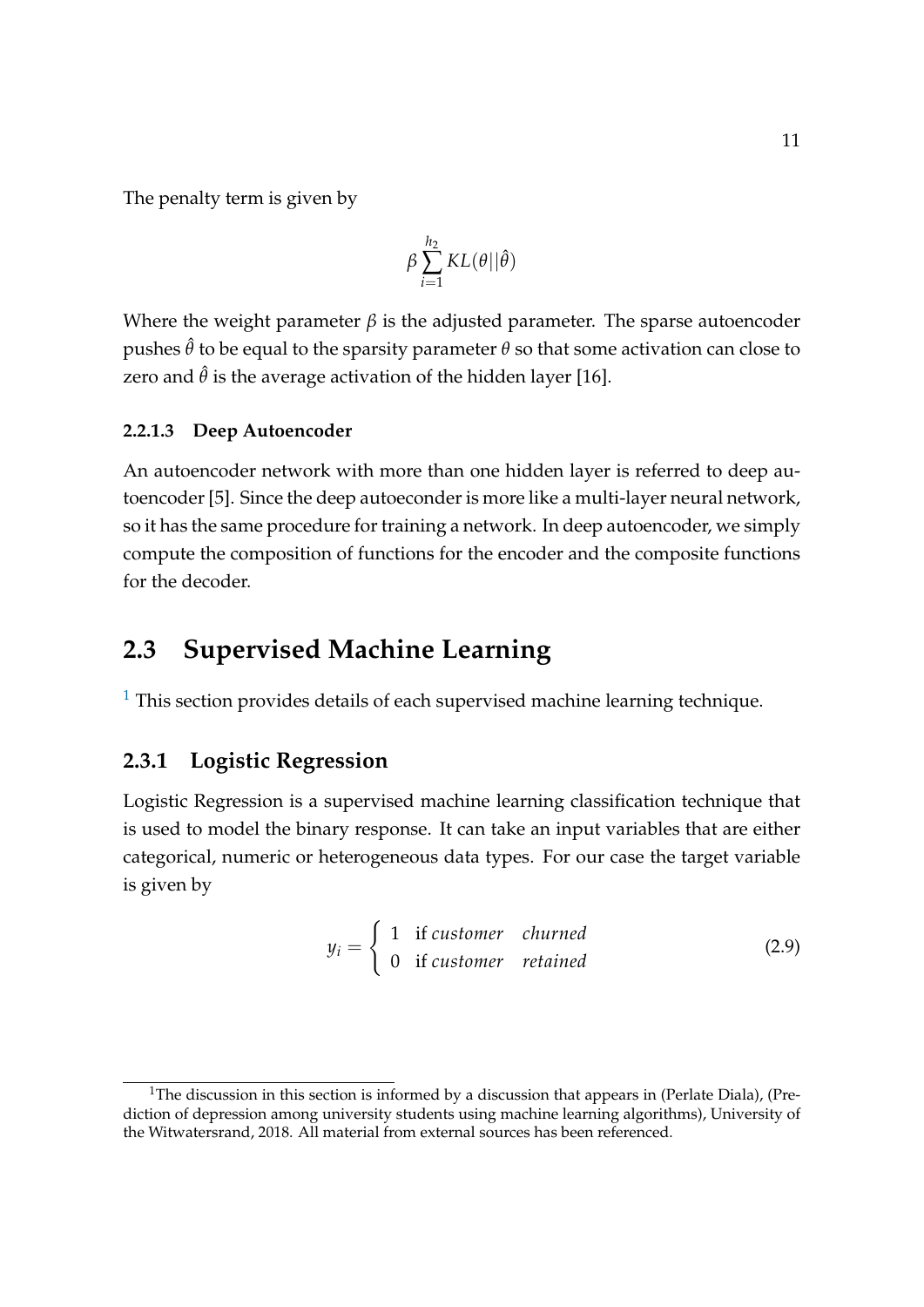When modelling the output variable, we use the linear combination of variables (features) and some weights *η*:

<span id="page-21-1"></span>
$$
g_{\eta}(x) = \eta_0 + \sum_{k=1}^{m} x_k \eta_k \tag{2.10}
$$

Where  $x_k$  represents the given variables and  $m$  is the total number of variables. LR is a linear method, however, in order to make the probability predictions, we need to transform predictions of  $g_n(x)$  into the binary using the logistic function given in Eq[.2.1.](#page-17-0) In addition, we need to build a classifier  $\rho_n(x)$  which may be used to assign new observations to their respective classes [\[14,](#page-64-4) [52\]](#page-67-7).

Now substituting Eq[.2.10](#page-21-1) in Eq[.2.1](#page-17-0) we get the following LR function.

$$
\rho_{\eta}(x) = \frac{1}{1 + e^{-(\eta_0 + \sum_{k=1}^m x_k \eta_k)}}
$$
\n
$$
= \frac{1}{1 + e^{-\eta^T x}}
$$
\n(2.11)

Where *η T* represents the matrix transpose of *η* and

$$
\begin{aligned} \n\mathbf{x} &= \begin{bmatrix} x_0, x_1, \cdots, x_m \end{bmatrix}^T \\ \n\mathbf{\eta}^T &= \begin{bmatrix} \eta_0, \eta_1, \cdots, \eta_m \end{bmatrix} \\ \n\mathbf{\eta}^T \mathbf{x} &= \sum_{k=0}^m \eta_k x_k = \eta_0 x_0 + \eta_1 x_1 + \cdots + \eta_m x_m \n\end{aligned}
$$

The parameters *η* are estimated using the gradient descent algorithm [\[52\]](#page-67-7).

### <span id="page-21-0"></span>**2.3.2 Support Vector Machines**

Another machine learning algorithm that one can use to classify classes is the SVM technique. This technique was firstly introduced in 1992 by [\[8\]](#page-63-4). This technique attempts to separate classes by using the concept of separating hyperplane (or decision boundary). The decision boundary tries to separate the data in a feature space. However, there are various possible hyperplanes that can be created for a dataset. SVM tries to maximise the distances (or margin) between two classes (for binary case). To understand how SVM work, one may look in Figure [2.3.](#page-22-0)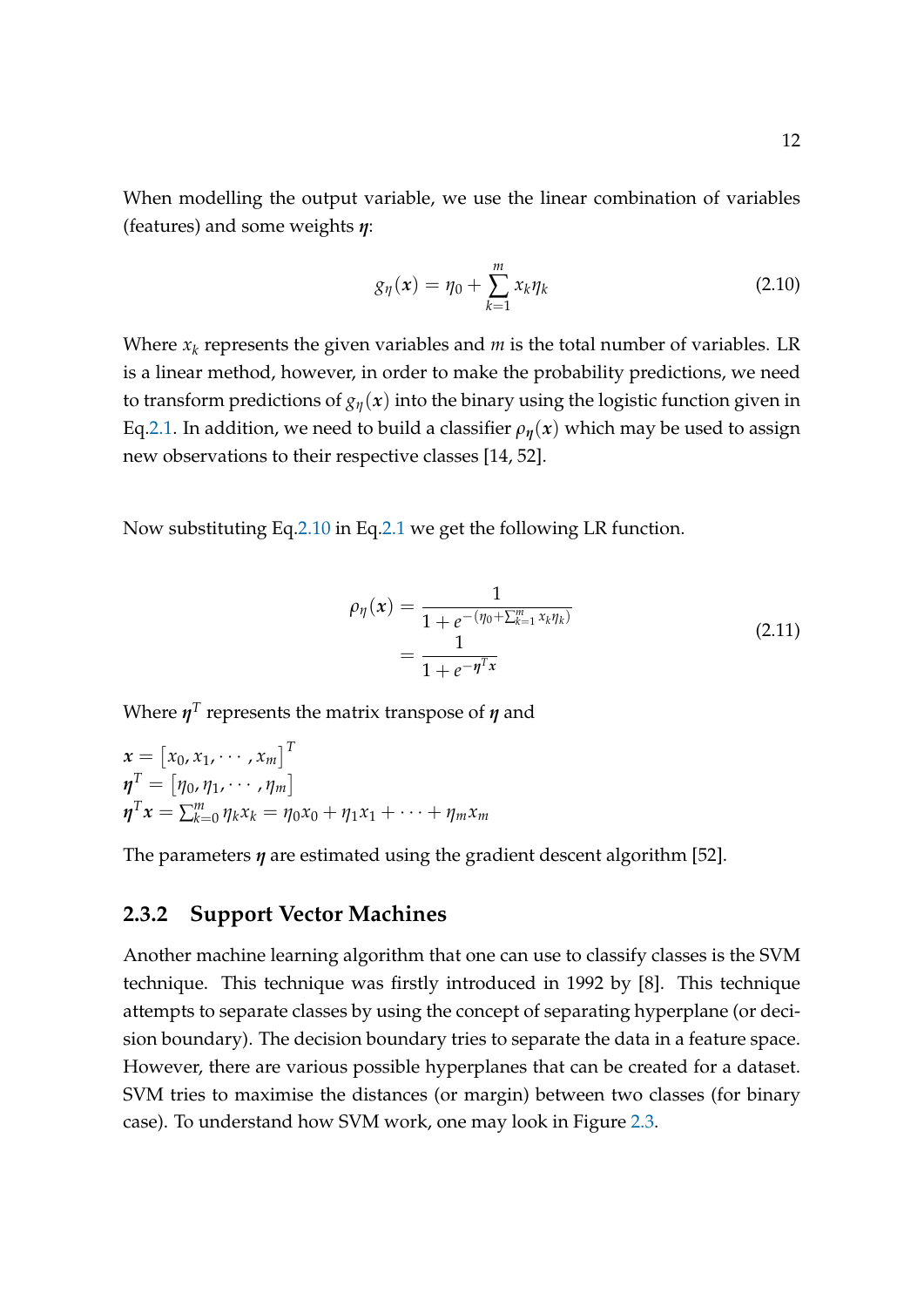<span id="page-22-0"></span>

FIGURE 2.3: Binary Classification using SVM [\[18\]](#page-64-0).

Suppose we are given some data points  $x_i \in \mathbb{R}^N$  and the target labels  $y = (y_2, y_1, \dots, y_n)$ , where  $y_i \in \big\{-1,1\big\}$ . If the given dataset can be linearly separable, then SVM can be written in primal form and solved using the Quadratic Programming (QP) [\[10,](#page-63-5) [13\]](#page-64-5). SVM attempts to maximise the distance between the closest training data points from the hyperplane

$$
\begin{array}{ll}\text{maximise} & \frac{2}{\|\beta\|}\end{array} \tag{2.12}
$$

Where  $\beta \in \mathbb{R}^m$  is the weight vector. This maximisation problem is equivalent to minimising

$$
\frac{1}{2}\boldsymbol{\beta}^T\boldsymbol{\beta}; \quad \text{subject to} \quad y_i(\boldsymbol{\beta}^T\boldsymbol{x} + b) \ge 1, \ \forall i \tag{2.13}
$$

In a case where the classes cannot be separable linearly, the hyperplane can be defined by minimising the following function

$$
\frac{1}{2}\boldsymbol{\beta}^T\boldsymbol{\beta} + C\sum_{i=1}^n \zeta_i
$$
 (2.14)

subject to:

$$
y_i(\boldsymbol{\beta}^T \boldsymbol{x} + b) \ge 1 - \xi_i, \ \forall i, \xi_i \ge 0 \tag{2.15}
$$

Where  $\xi_i$  for  $i = 1, \dots, n$  are the slack variables that measures the misclassification error and C is regularisation parameter. The larger value of *C* may lead to the issue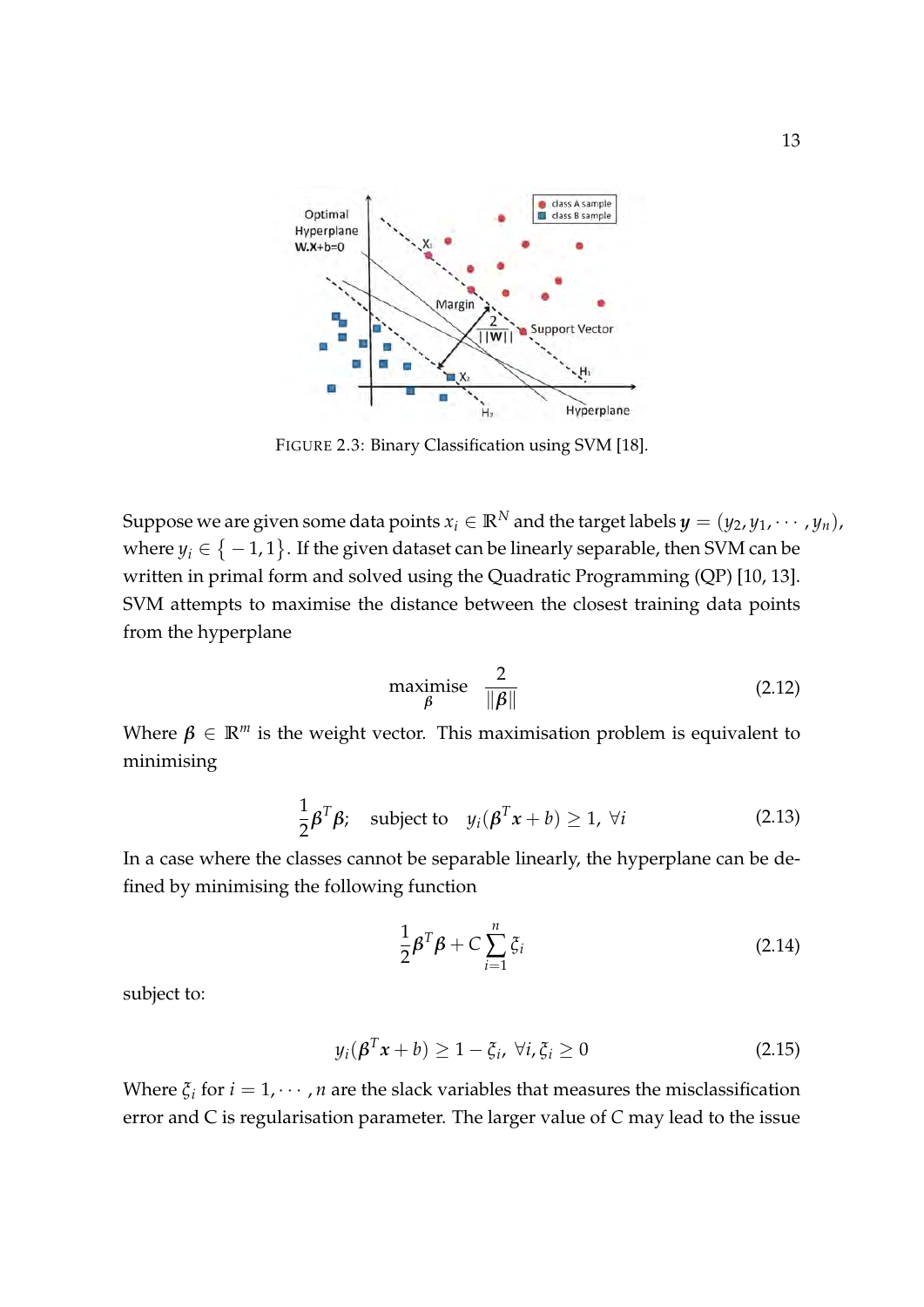of overfitting [\[10\]](#page-63-5).

Non-linear separable problem can also be solved using the kernel trick. Kernels *K* transforms input data that is non-linearly separable to a new high- dimensional space such that this new mapping is linearly separable [\[13,](#page-64-5) [34\]](#page-66-5). Let  $\phi(\cdot) : \chi \mapsto$ Y be a mapping function that map non-linearly separable input data  $\chi$  to a highdimensional space Υ such that this new space is linearly separable.

$$
K(x_i, x_j) = \phi(x_i) \cdot \phi(x_j) \tag{2.16}
$$

Where  $\cdot$  is the dot product between  $\phi(x_i)$  and  $\phi(x_i)$  and *K* compute dot product between features  $x_i$  and  $x_j$  mapped into Y. Some of the popular used kernels are, linear, radial basis function, and polynomial [\[59\]](#page-68-4).

#### <span id="page-23-0"></span>**2.3.2.1 Kernel Functions of the SVM**

• Linear kernel Function

$$
K(x_i, x_j) = x_i \cdot x_j \tag{2.17}
$$

• Radial Basis Kernel Function (RBF)

$$
K(x_i, x_j) = e^{-\frac{||x_i - x_j||^2}{2\sigma^2}}, \quad \sigma^2 \in \mathbb{R}^+
$$
 (2.18)

where  $\sigma$  is the Gaussian kernel width [\[7\]](#page-63-6).

• Polynomial Kernel Function (POLY)

$$
K(x_i, x_j) = (x_i \cdot x_j + 1)^d \tag{2.19}
$$

where *d* is the polynomial degree.

#### <span id="page-23-1"></span>**2.3.3 Random Forest**

Random Forest is an ensemble learning method meaning that it involves a combination of multiple models [\[9\]](#page-63-7). RF operates by constructing a number of decision trees  $D = (D_1, D_2, \cdots, D_B)$  at training time using Bootstrap Aggregating or bagging and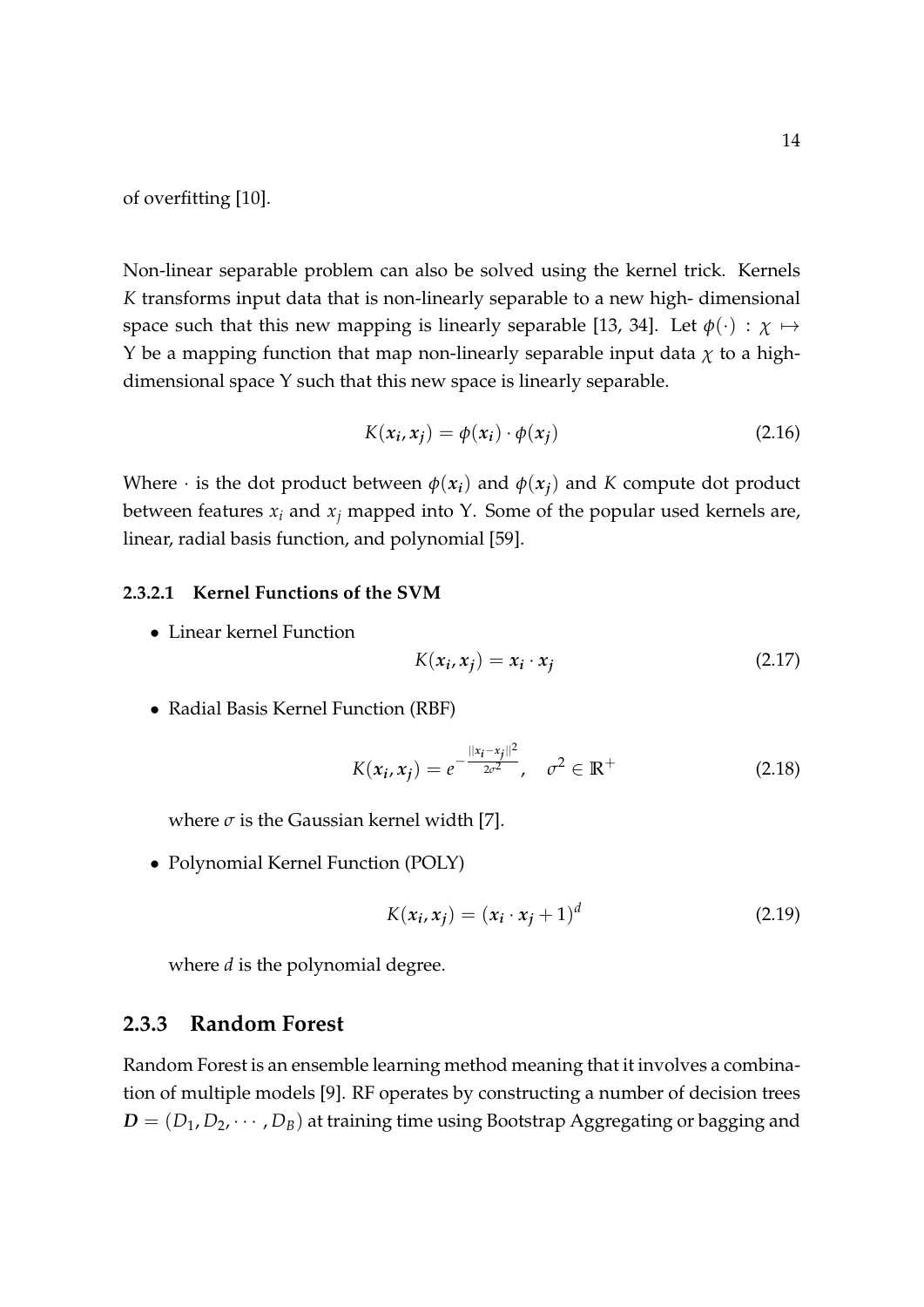random feature selection. Bagging tries to reduce the variance by averaging the outputs of many classifiers. The RF makes use of many trees and its prediction is based on the average predictions of each component tree  $D_i$  [\[43\]](#page-66-6). Let  $(x_1, x_2, \dots, x_n)$  be a set of features, then using the bagging method we randomly select *m* number of features for which *m* < *n*. It is recommended for the classification problems to create  $m =$ √ *n* sub-features for any tree [\[43\]](#page-66-6). Then a decision tree is generated from these sets of *m* features. Below are the steps for constructing RF:

- 1. Initially take the original data  $\{x^{(i)}, y^{(i)}\}_{i=1}^n$  of size *n*.
- 2. Randomly generate with replacement, *B* bootstrap samples *s*<sup>*k*</sup> from the original data such that the bootstrap samples have the same size as the original data.
- 3. Train *B* number of decision tree models  $D_1^*, D_2^*, \cdots, D_B^*$  using bootstrap data  $s^{(1)}_*,s^{(2)}_*,\cdots,s^{(B)}_*$  respectively.
- 4. Output the final predictions based on the aggregation of the majority predictions (votes) from  $D^*_{(i)}$  trees for classification.

# <span id="page-24-0"></span>**2.4 Class Imbalance Problem**

CIP is a situation where the number of samples in one class is more than that of other classes. As a result, it is advisable before building any machine learning classifier to check how classes are represented relative to one another. In predominant situations where one class is highly dominant compared to the other the issue of CIP will emerge. Furthermore, some challenges related to class imbalance include that machine learning classifiers tend to be more biased to the majority classes in making predictions and give a misleading overall model accuracy [\[24\]](#page-65-4). That is, machine learning algorithms tend to give poor results because they were designed to reduce errors and not taking class distribution into consideration.

## <span id="page-24-1"></span>**2.5 Class Imbalance Problem Solutions**

Although CIP is still the main issue for many classification methods, various techniques such as re-sampling [\[2,](#page-63-8) [3\]](#page-63-9), ensemble [\[62,](#page-68-5) [61\]](#page-68-6), and cost-sensitive learning [\[30,](#page-65-7)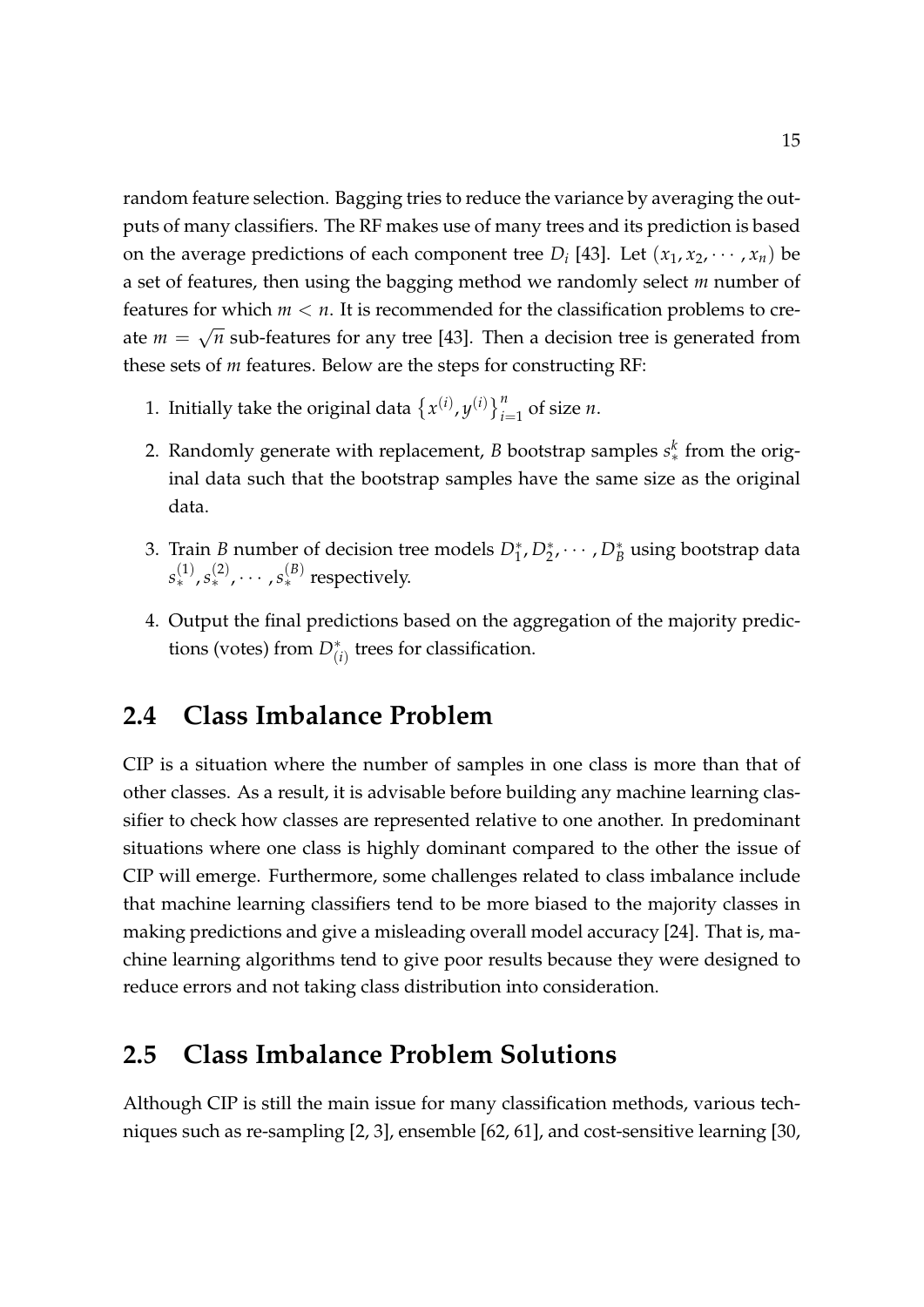[62\]](#page-68-5) have been implemented to address the problem. In our study, we focus on resampling methods. To address the issue of CIP, different sampling methods have been implemented to alleviate this problem [\[11,](#page-64-2) [22\]](#page-65-2). Hence, this study was limited to only data-level solutions focusing on seven oversampling techniques namely, ROS, and six synthetic oversampling methods; SMOTE, ADASYN, Borderline-SMOTE1, Borderline-SMOTE, SMOTE + Tomek, and SMOTE + ENN. Some of the class-imbalance solutions are summarised in Figure [2.4.](#page-25-1)

<span id="page-25-1"></span>

FIGURE 2.4: Class Imbalance Solution Approaches

## <span id="page-25-0"></span>**2.5.1 Random Oversampling**

<span id="page-25-2"></span>ROS technique works by randomly adding some observations in the minority class by replicating some instances. The major drawback of ROS is that it may lead to over-fitting due to replications of some information [\[6\]](#page-63-1) and increase the computational time [\[22\]](#page-65-2).



FIGURE 2.5: Data Re-sampling using Random Oversampling [\[31\]](#page-65-0).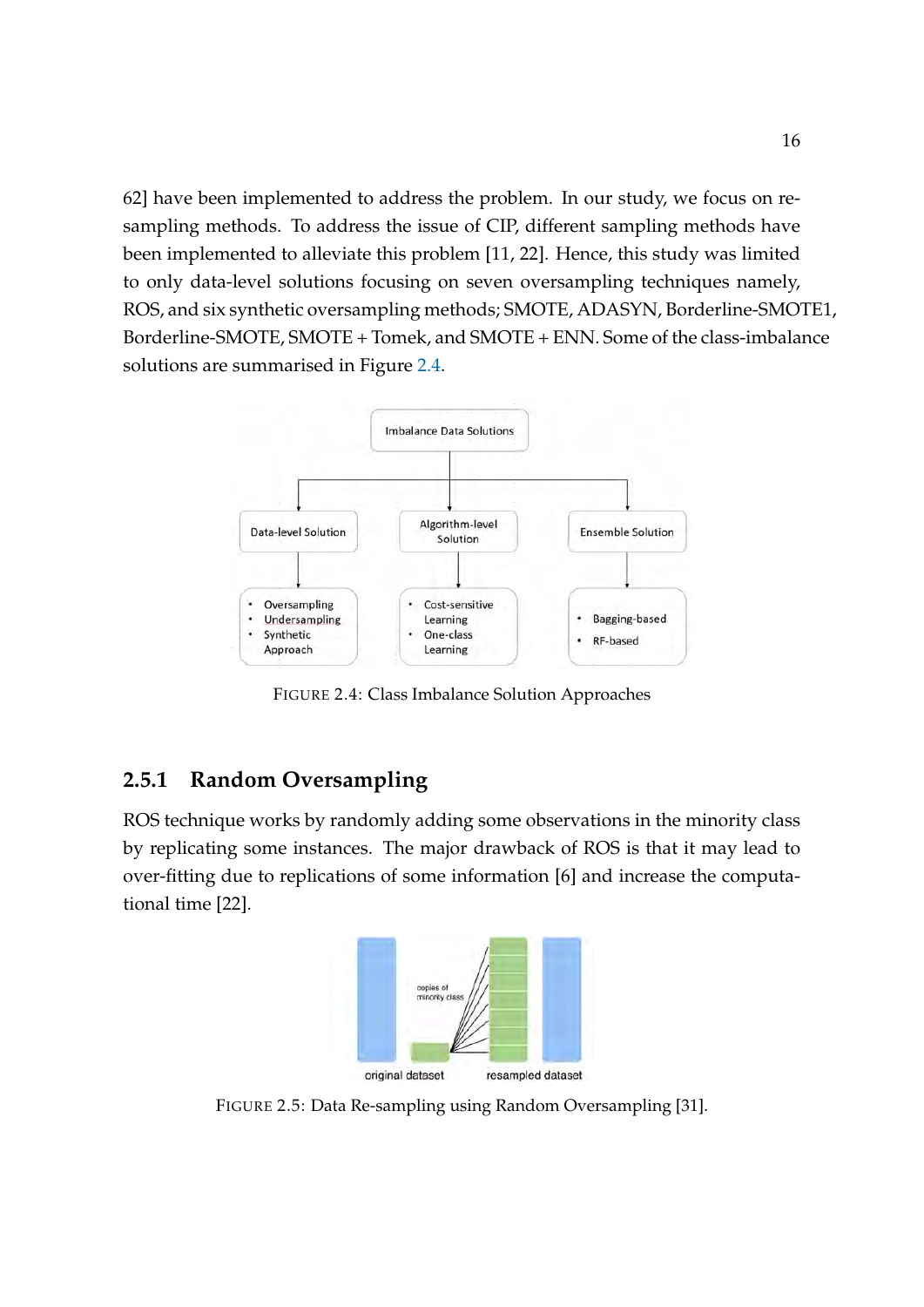In Figure [2.5](#page-25-2) the blue and green bars represent the majority and minority classes respectively. It is clear from the figure that the Random Oversampling algorithm takes samples from the minority class and make copies so that the classes are equally represented.

### <span id="page-26-0"></span>**2.5.2 Synthetic Minority Oversampling Technique**

Contrary to ROS, SMOTE is an oversampling technique that operates by creating artificial observations between neighbouring observations in the minority [\[11\]](#page-64-2). The advantage of SMOTE over ROS method is the fact that it reduces the issue of overfitting by the machine learning classifiers [\[22\]](#page-65-2). SMOTE produces random synthetic points by finding a straight line between existing points. It then identify the feature vector and its nearest neighbour in a minority class and multiply those new data points by a random number between 0 and 1. Those synthetic data points are added to the original training data set which will be used for training the models. However, the major drawbacks of this technique is that (1) it turns to be ineffective in high dimensional data, (2) SMOTE does not look for neighbouring instances from other classes when it generates synthetic data which could lead to more noisy data due to class overlapping [\[11\]](#page-64-2).

Let  $y_i^{(ori)}$  $f_i^{(ori)}$  represents each observation in the minority class, and  $y^{(rand)}$  be its randomly selected neighbour. Then SMOTE creates new samples between the original samples and the selected neighbour using the formula below:

$$
y^{(new-SMOTE)} = y_i^{(ori)} + (y^{(rand)} - y_i^{(ori)}) \times \kappa
$$
  
=  $y_i^{(ori)} + (y^{(rand)} - y_i^{(ori)}) \times rand(0, 1)$  (2.20)

Where  $\kappa = \text{rand}(0, 1)$  is a random number.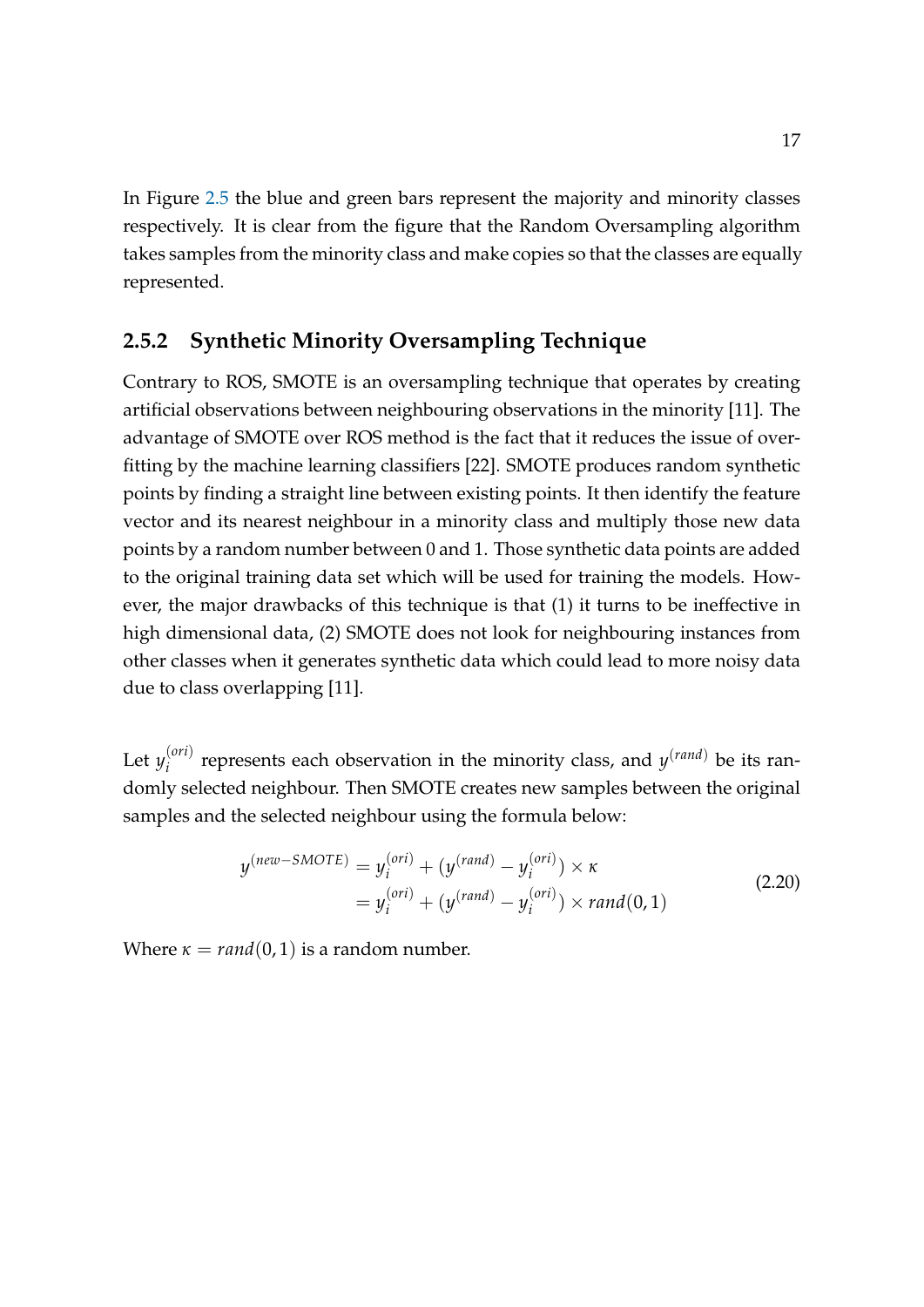<span id="page-27-2"></span>

FIGURE 2.6: Synthetic Data Generation using SMOTE [\[53\]](#page-67-1).

Figure [2.6](#page-27-2) depicts the simple SMOTE algorithm with pink squares representing minority (positive) class, blue circles showing the majority class. The orange triangles between pink squares are the synthetic positive samples in the minority class generated by SMOTE. Together the original positive samples and the synthetic samples form the minority class. This will bring balance between the majority and the minority classes.

## <span id="page-27-0"></span>**2.5.3 Adaptive Synthetic**

Another synthetic data oversampling technique is called Adaptive Synthetic (ADASYN) sampling approach which was first introduced in [\[24\]](#page-65-4) with the essence of bringing balance between data classes by adaptively generating data samples in the minority class based on their distribution with specific balance level. This algorithm has two objectives. Firstly, the algorithm is able to identify the required number of samples needed for each sample in the minority class. Second, ADASYN forces the machine learning algorithms to identify or learn the samples that are hard to learn.

## <span id="page-27-1"></span>**2.5.4 Borderline-SMOTE**

Borderline-SMOTE is one of the SMOTE variants [\[21\]](#page-64-6). However, instead of just creating artificial observations between neighbouring observations in the minority, it puts more focus on the samples closer to the decision boundary. Similar to regular SMOTE, Borderline-SMOTE oversamples the observations in the minority class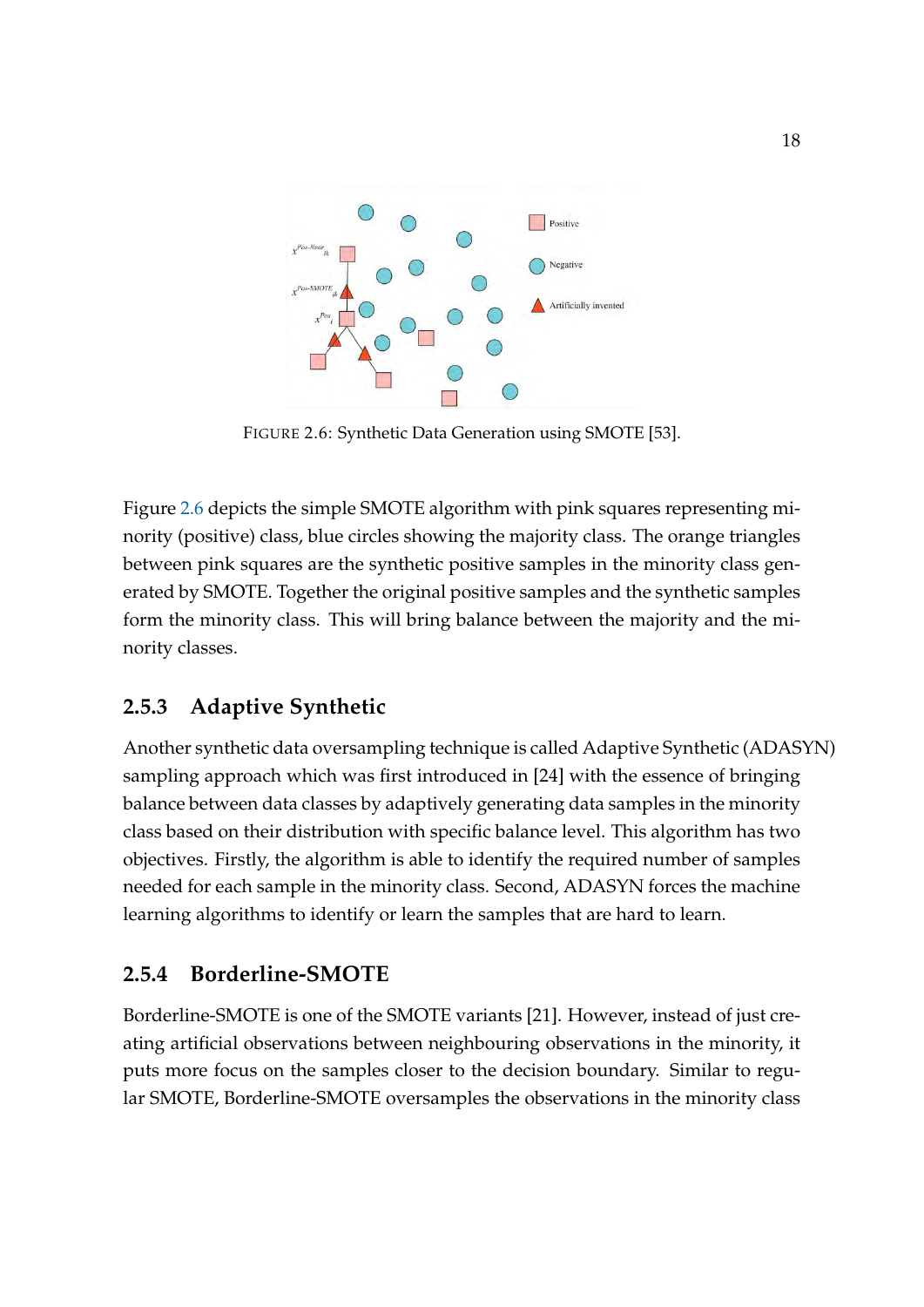and their nearest neighbours. There are two parameters variations in Borderline-SMOTE, namely, borderline-1 and borderline-2. In Borderline-SMOTE, samples in the minority class are firstly grouped into three sets, danger, noise, and safe based on the number of nearest neighbours each has from the majority class samples. Let *a<sup>i</sup>* be a point from a minority class *Amin* and *Amaj* be the number of majority class samples that are the *k* nearest neighbours of point *a<sup>i</sup>* . Then

- The point *a<sup>i</sup>* is said to be noise if all of its *k* nearest neighbours are from the majority class samples (i.e.  $k = A_{\text{maj}}$ ).
- If the half of point point *a<sup>i</sup>* 's *k* nearest neighbours are from the majority class, then the point  $a_i$  is said to be in danger (i.e.  $\frac{k}{2} \leq A_{maj} < k$ ).
- If point *a<sup>i</sup>* 's all *k* nearest neighbours are from the minority class then the point  $a_i$  is said to be safe (i.e.  $0 \leq A_{maj} < \frac{k}{2}$ ).

Using SMOTE, the points which are classified as the danger data points will be taken as the minority data points and considered for oversampling to create synthetic points. The main distinction between Borderline-SMOTE1 and Borderline-SMOTE2 is that the former creates the data points along the line between the danger points in the minority class and their *k* nearest neighbours while the latter go a step further by considering both classes when generates the data points.

#### <span id="page-28-0"></span>**2.5.5 SMOTE + Tomek Links**

One of the major drawbacks of SMOTE is that it does not look for neighbouring instances from other classes when it generates synthetic data which could lead to more noisy data due to class overlapping. For SMOTE + Tomek, the minority class is firstly over-sampled using the SMOTE procedure to balance the classes and then Tomek Links is applied to the over-sampled data to clean the data space [\[6\]](#page-63-1). Suppose two data points  $p_i \in$  minority class and  $p_j \in$  majority class are given and the distance between  $p_i$  and  $p_j$  is  $\phi(p_i, p_j)$ . Then a pair of instances  $(p_i, p_j)$  from different classes is said to have Tomek Link if there is no data point *p<sup>k</sup>* such that  $\phi(p_i,p_k)<\phi(p_i,p_j)$  or  $\phi(p_j,p_k)<\phi(p_i,p_j).$  This method can be applied as either the data cleaning or under-sampling technique. For data cleaning, the data points that form Tomek Links from both classes are eliminated from. As a data cleaning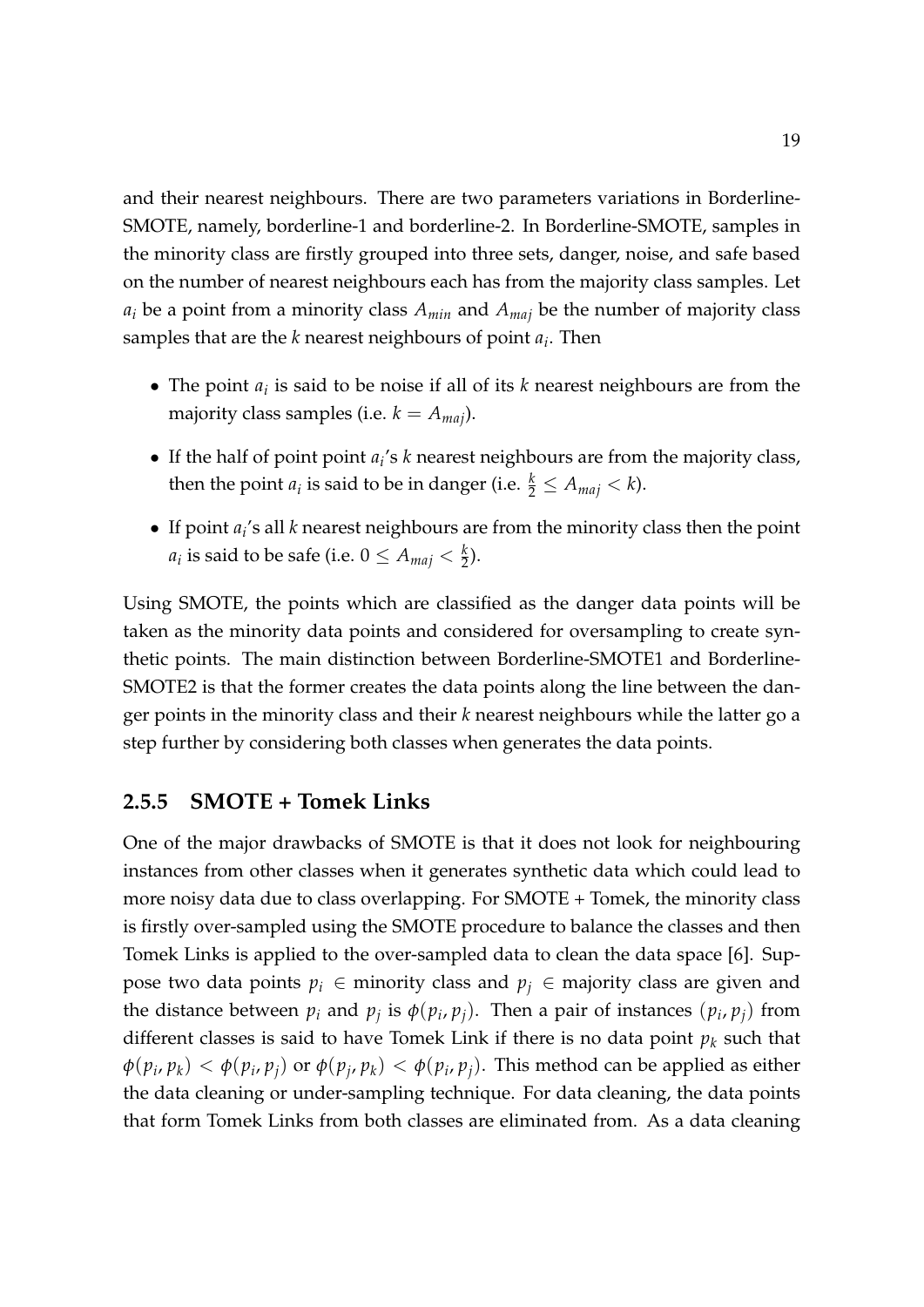<span id="page-29-1"></span>method, the data points from the majority class that form Tomek Links are removed. Figure [2.7](#page-29-1) below illustrates the procedure of Tomek Links.



FIGURE 2.7: SMOTE + Tomek Links [\[6\]](#page-63-1).

From [2.7,](#page-29-1) the original data is represented by (a) with negative  $(-)$  and positive  $(+)$ depicts the majority and minority classes respectively. In (b) the original data (a), is over-sampled using SMOTE procedure. The nearest neighbours ( circled - and + data points) are selected by using Tomek Links as shown in (c). Lastly, the selected Tomek Links points are then removed from the data depicted in (d)

### <span id="page-29-0"></span>**2.5.6 SMOTE + ENN**

By using the same idea as SMOTE + Tomek, the SMOTE + ENN attempts to provides more deeper cleaning space by applying Wilson's Edited Nearest Neighbour rule (ENN). Firstly the data (minority class) is oversampled through SMOTE then the ENN followed [\[58\]](#page-68-7). Essentially, ENN eliminates all the data points in both minority and majority classes that are misclassified by at least 2 out 3 of its nearest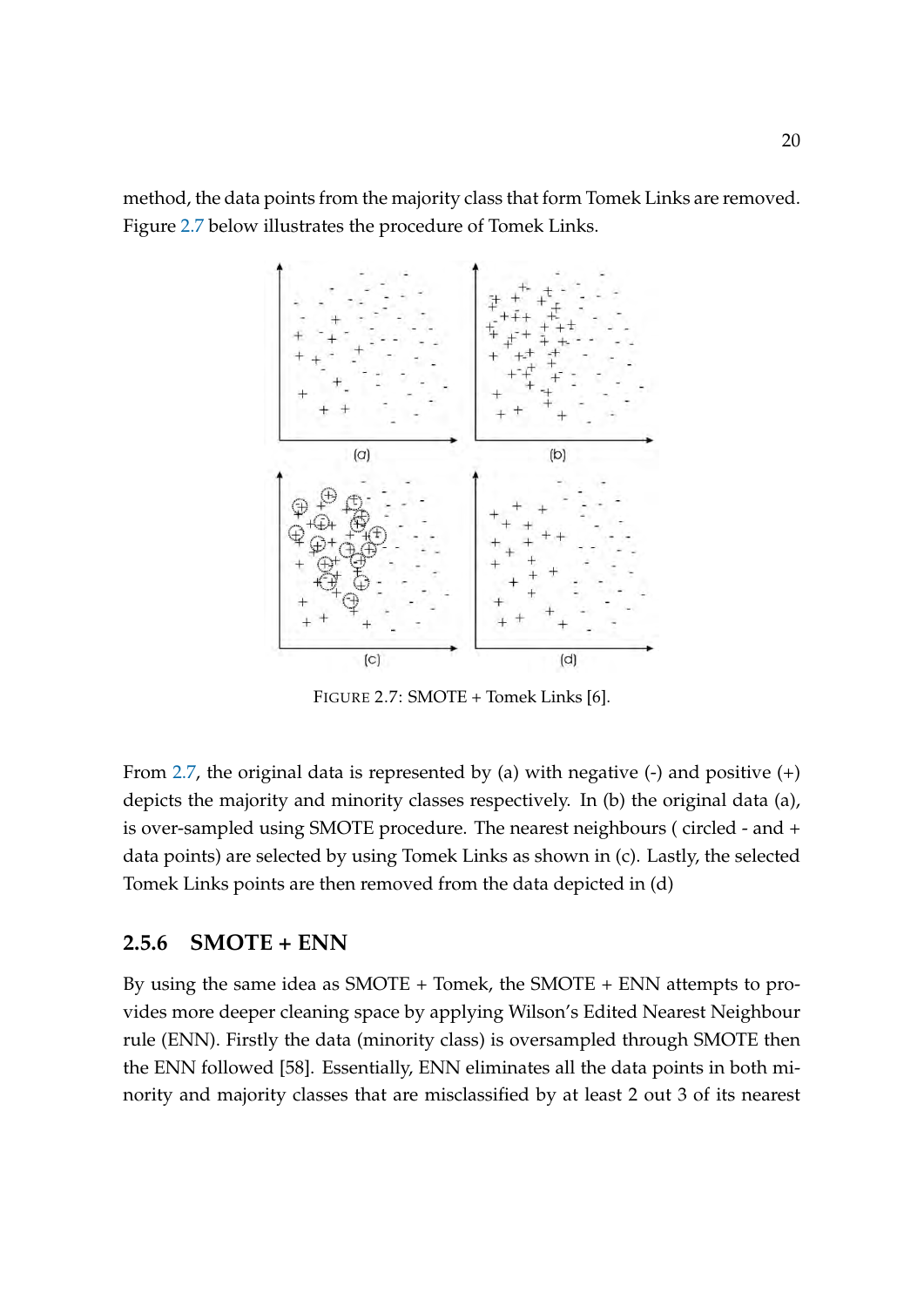neighbours. [\[6\]](#page-63-1) highlighted that the ENN tends to remove more data points as compared to Tomek Links and hence provide more cleaning data.

## <span id="page-30-0"></span>**2.6 Stratified K-Fold Cross-Validation**

When we evaluate a machine learning performance, we usually divide the data into train and one test data to evaluate model performance. The problem with this split is that the model can be unreliable because it can perform differently on different test datasets. To overcome this, we can use the Stratified K-Fold Cross-Validation (stratified K-fold CV) [\[19\]](#page-64-1). It preserves the equal percentage of samples in each fold with respect to minority class and can evaluate the robustness of the model since it partitions the training data into k-groups, giving each piece of data chance to be used in both test and training. In a K-fold CV method, (1) original data set is randomly divided into roughly equal folds (groups); (2) randomly shuffle the train data; divide the training dataset into *k* number of groups; (3) take each group as a train data and build a model and use the testing dataset to validate the model (4) repeat the process until all the *k* groups have been used and average the accuracy of each model as one overall accuracy. For each round, each fold is used as either a train or validation data exactly once. More formally, suppose that we are given a dataset *y*, then the main objective is to split a dataset into *k* groups, such that the test error *CV* for each group/fold is given by:

$$
CV = \sum_{i=1}^{m} e_i = \sum_{i=1}^{m} (y_i \neq \hat{y}_i), \qquad \forall i = 1, \cdots, m
$$
 (2.21)

which implies that the average test error for all groups is given by:

$$
CV_{average} = \frac{1}{k} \sum_{j=1}^{k} CV_{(j)}, \qquad \forall j = 1, \cdots, k
$$
 (2.22)

Where  $e_i$  is the misclassification error between the actual  $y_i$  and predicted  $\hat{y}_i$  classes and *m* is the total number of samples in each fold. In addition, *k* is the total number of folds. Then we train a machine learning classifier on each group  $j = 1, \dots k$  and evaluate on the remaining fold .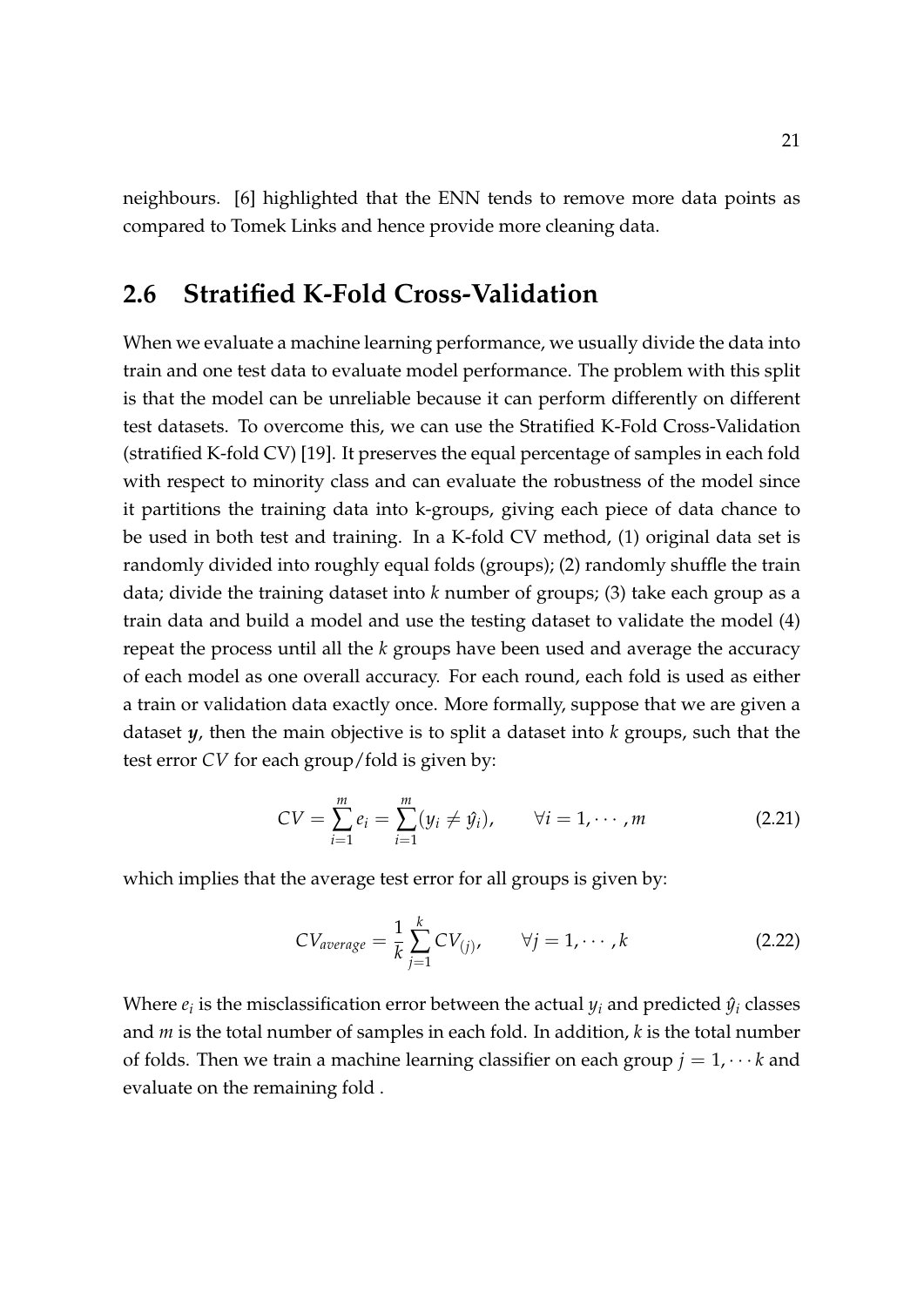### <span id="page-31-0"></span>**2.6.1 Stratified K-Fold Cross-Validation for Imbalance Classes**

[\[51\]](#page-67-8) addressed the importance of correctly performing the K-fold cross-validation when the data is imbalanced classes. For dataset with equally distributed classes or for traditional cross-validation, the original train data is usually divided randomly into equal folds to evaluate the performance of the model. In cases where the imbalance exists in the given data, the re-sampling has to be implemented within the cross-validation to ensure that only the training samples are over-sampled. This procedure will avoid the problem of model overfitting and overoptimism. Overoptimism occurs when re-sampling is performed before cross-validation resulting in having similar samples in both training and validation data sets. Figure [2.8](#page-31-1) shows how the K-fold cross-validation should be implemented if the class imbalance exists in a dataset.

<span id="page-31-1"></span>

FIGURE 2.8: Proper K-fold Cross-Validation [\[38\]](#page-66-1).

Figure [2.8](#page-31-1) shows that the cross-validation is implemented such that at each iteration some samples in the minority class (blue bar with small yellow bar inside) are heldout for validation (not over-sampled).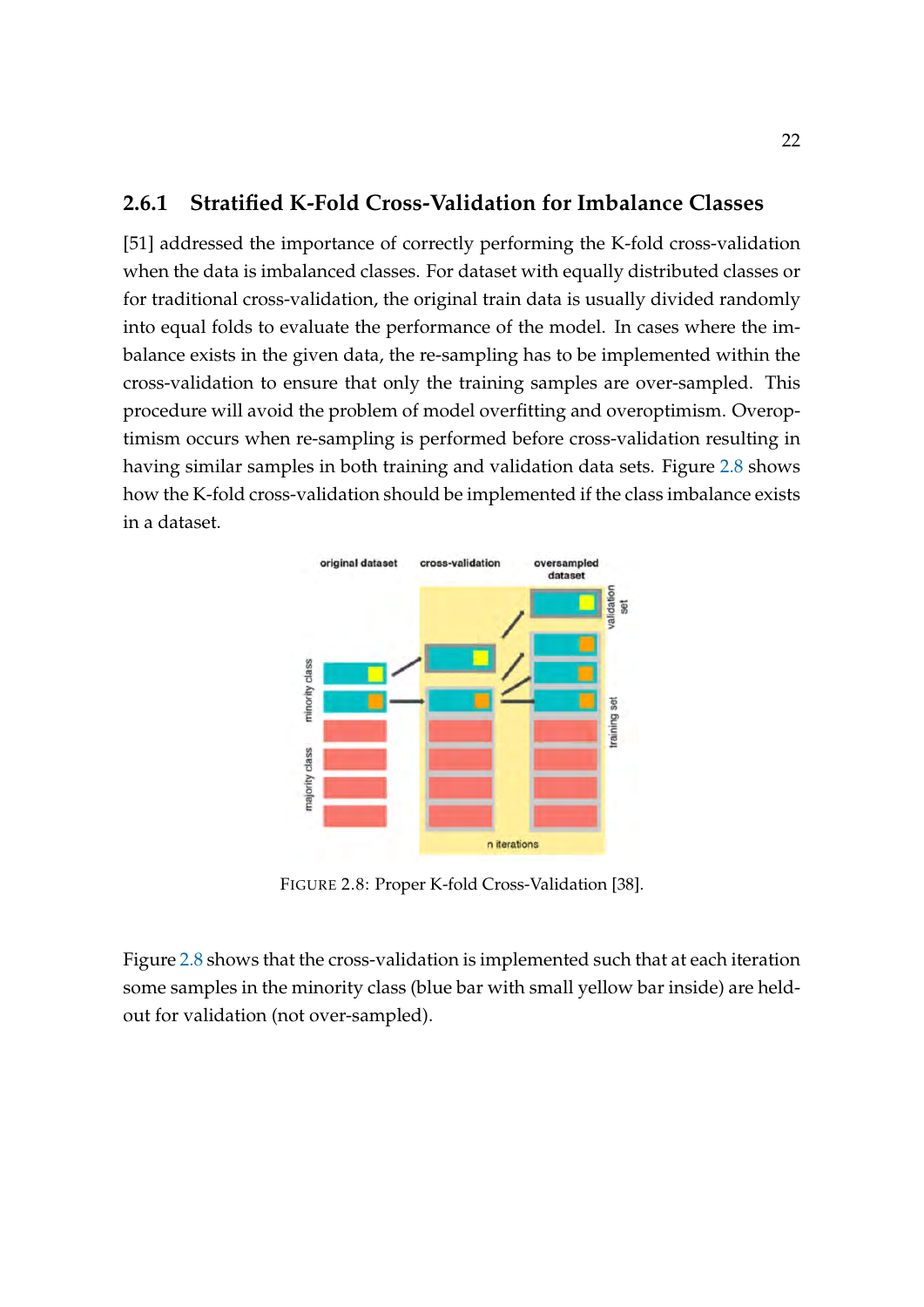## <span id="page-32-0"></span>**2.7 Evaluation Metrics Review**

After developing a predictive model, different measures are required to assess model performance. Some of the most commonly used are accuracy, F-score, and Geometric Mean. The ROC-AUC curve will be used to evaluate the performance of the classifiers.

### <span id="page-32-1"></span>**2.7.1 Receiver Operating Characteristic and Area Under the Curve**

ROC is a graph which plots the trade-off between the sensitivity/True Positive rate (*TPrate*) against False Positive rate (*FPrate*) based on diverse thresholds [\[22,](#page-65-2) [56\]](#page-68-0). It plots *TPrate* on the y-axis and *FPrate* on the x-axis. The AUC scores are bounded between a range of 0 and 1. An AUC value equal to 1 indicates a perfect classifier and a value closer to one indicate a good classifier. On the other hand, if an AUC score is equal to 0.5 then a classifier is equal to a random classier. The AUC score can be evaluated using the following formula:

$$
AUC = \frac{1}{2}(1 - TP_{rate} - FP_{rate})
$$
\n(2.23)

Where,

$$
TP_{rate} = \frac{TP}{TP + FN} \tag{2.24}
$$

and

$$
FP_{rate} = \frac{FP}{FP + FN} \tag{2.25}
$$

Where True Positive (TP) are the positive samples that are correctly classified as positive and True Negative (TN) are negative samples that are correctly classified as negative. Furthermore, False Positive (FP) refers to the samples that are actual negative but are classified as positive and False Negative (FN) refers to the samples that are actual positive but are classified as negative [\[22,](#page-65-2) [56\]](#page-68-0). An example ROC-AUC curve is depicted in Figure [2.9.](#page-33-1)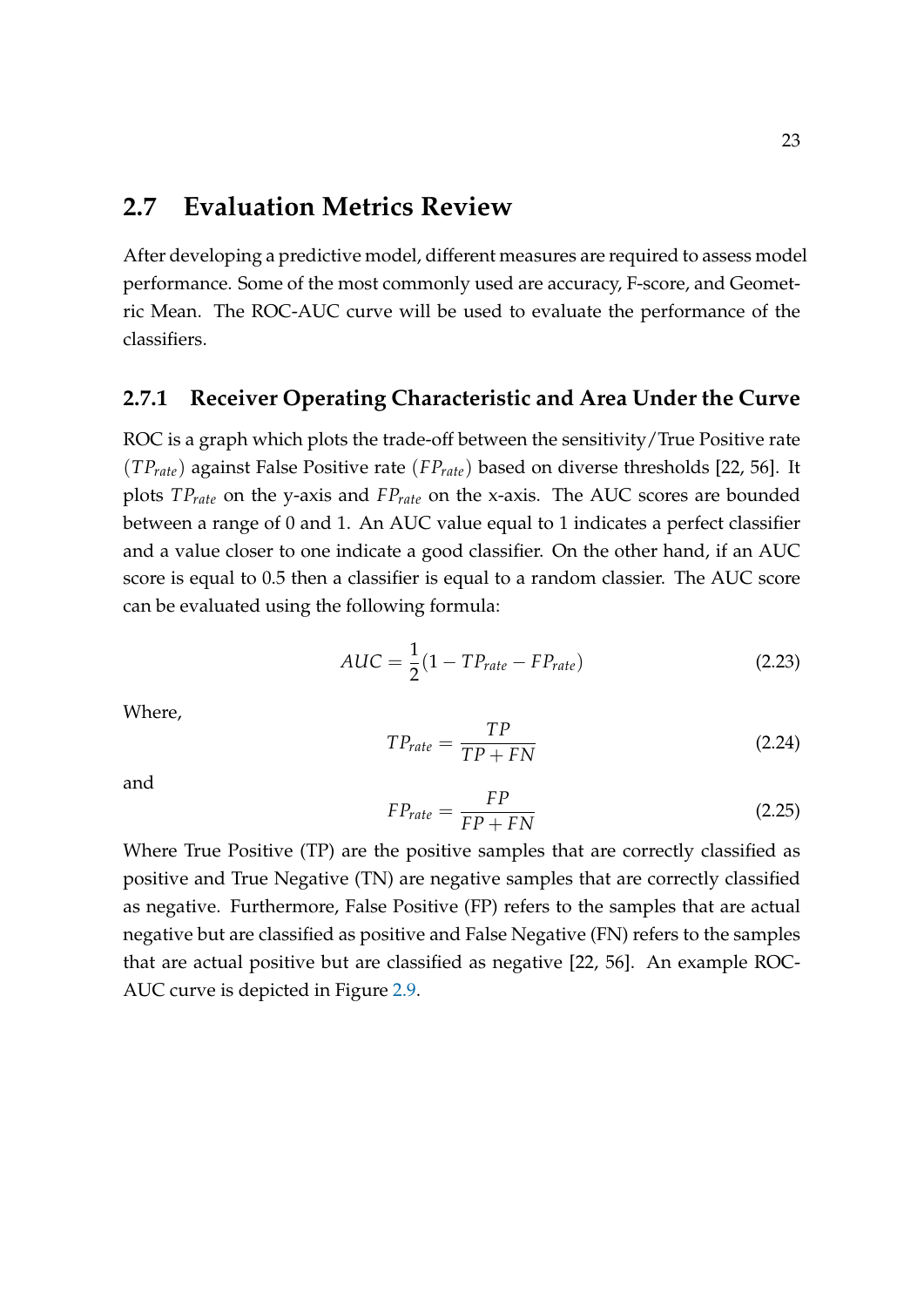<span id="page-33-1"></span>

FIGURE 2.9: A simple representation of a ROC curve [\[23\]](#page-65-1).

From the plot, it is clear that as the curve goes close to 1 (top left corner) then the best prediction model. The red line represents the roc curve of a random guess classifier.

## <span id="page-33-0"></span>**2.8 Related Works On Churn Prediction**

<sup>[2](#page-33-2)</sup>This section provides a review of the literature associated with the use of different supervised machine learning algorithms in the prediction of customer churn. Machine learning techniques can be very useful in detecting customer satisfaction in telecommunications due to the vast amount of data generated daily in the telecommunications industries. In order to address and predict customer turnover or churn, various strategies including data mining methods have been implemented to extract knowledge.

Recent studies have shown that machine learning techniques can deliver better results for the prediction of churn [\[4,](#page-63-2) [22,](#page-65-2) [60\]](#page-68-1). In order to build a machine learning binary classifier, [\[17\]](#page-64-7) used comprehensive SVM to predict customer churn in

<span id="page-33-2"></span><sup>&</sup>lt;sup>2</sup>The discussion in this section is informed by a discussion that appears in (Perlate Diala), (Prediction of depression among university students using machine learning algorithms), University of the Witwatersrand, 2018. All material from external sources has been referenced.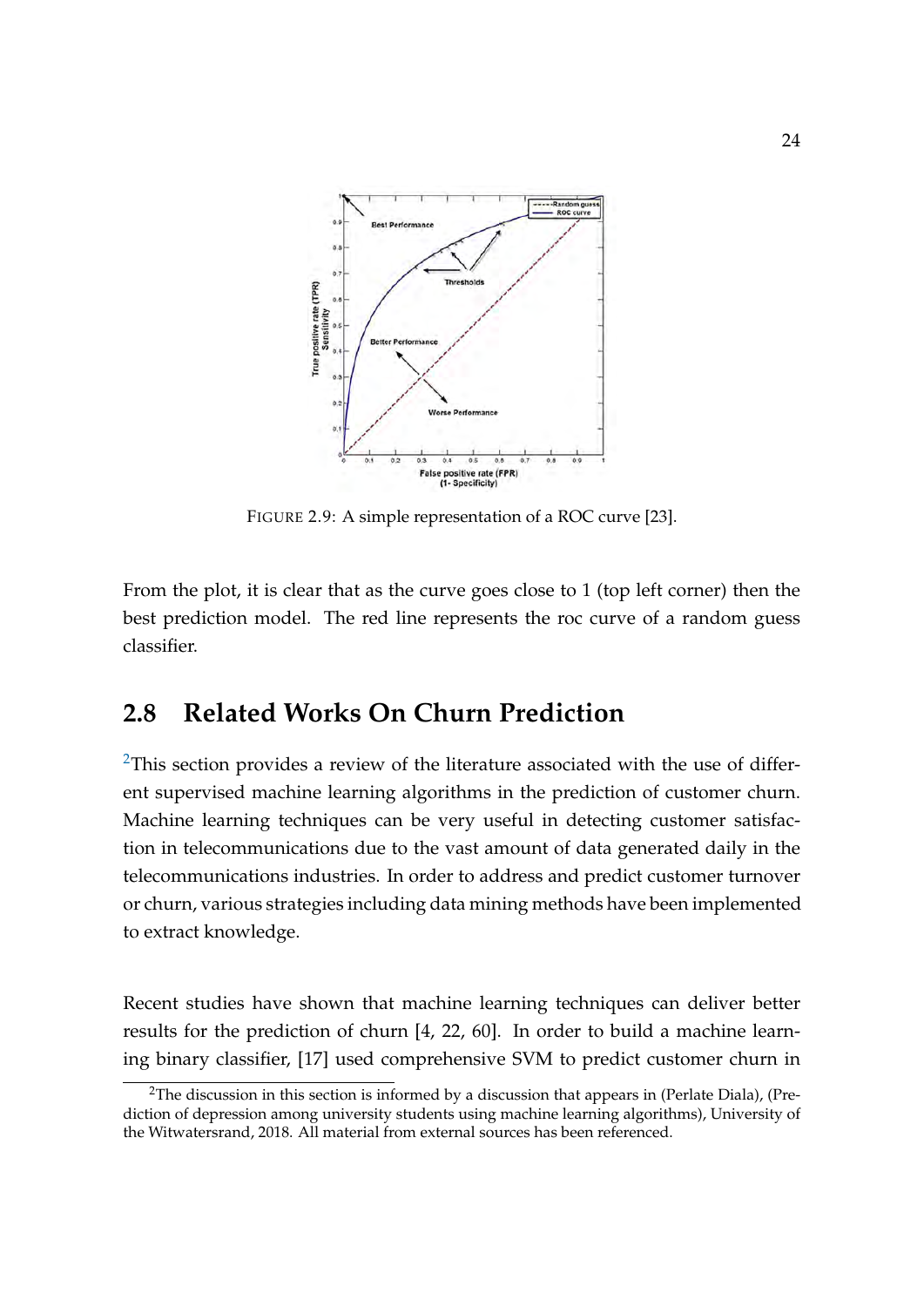the American bank dataset. Four SVM models were implemented and compared, namely; SVM, SVM with sensitivity only, SVM with Naive Bayes (NB) using sensitivity alone, SVM with Naive Bayes of reduced features, NBTree. or feature selection, and SVM with RFE. Dataset about bank credit card customers was obtained from Latin American bank in 2004. The dataset comprised of a total sample of 13 812 and 22 features. The data has a class distribution proportion of about 7% churner customers compared to loyal customers, which means the dataset was highly imbalanced. Four class balancing techniques namely; SMOTE, RUS, ROS, and combined under-sampling and over-sampling were employed to balance the classes. The data was split into the ratio of 80:20 and a 10-fold cross-validation method was employed on the train data set and test data was used to validate the overall model accuracy. Using all the features on imbalance data the accuracy and sensitivity were high for NBTree and (SVM + NBTree) respectively. The results were lower with reduced features. The best model was achieved by (SVM + NBTree) with SMOTE with accuracy and sensitivity of more than 85% respectively.

To address the problem of data imbalance classes, [\[20\]](#page-64-8) compares the performance of various re-sampling techniques using the mobile telecommunication customer churn data. The study used three different feature selection methods; Standardised Regression Coefficients (SRC), Relative Weight (RW) and Random Forest (RF). All these selection methods were evaluated and compared on three sampling techniques namely; SMOTE, random under-sampling, and random over-sampling. Thus, 12 models were built. After data preprocessing step, 78 411 observations were used for the experiment. About 13% represents the not-loss class which implies that the class ratios were about 1:6.7. Hence the class distribution was highly imbalanced. The data set was split into the ratio of 80:20, 80% training and 20% testing for all the algorithms. To evaluate the model performances, five metrics were utilised; accuracy, recall, precision, F-score and cost which determine the value and real investment. The results showed that random forest with SRC over-sampling on the original dataset outperformed all other models.

Churn prediction using different machine learning techniques was studied and compared in [\[4\]](#page-63-2). A number of classifiers namely; LR, SVM, ANN, C4.5, DT, RF,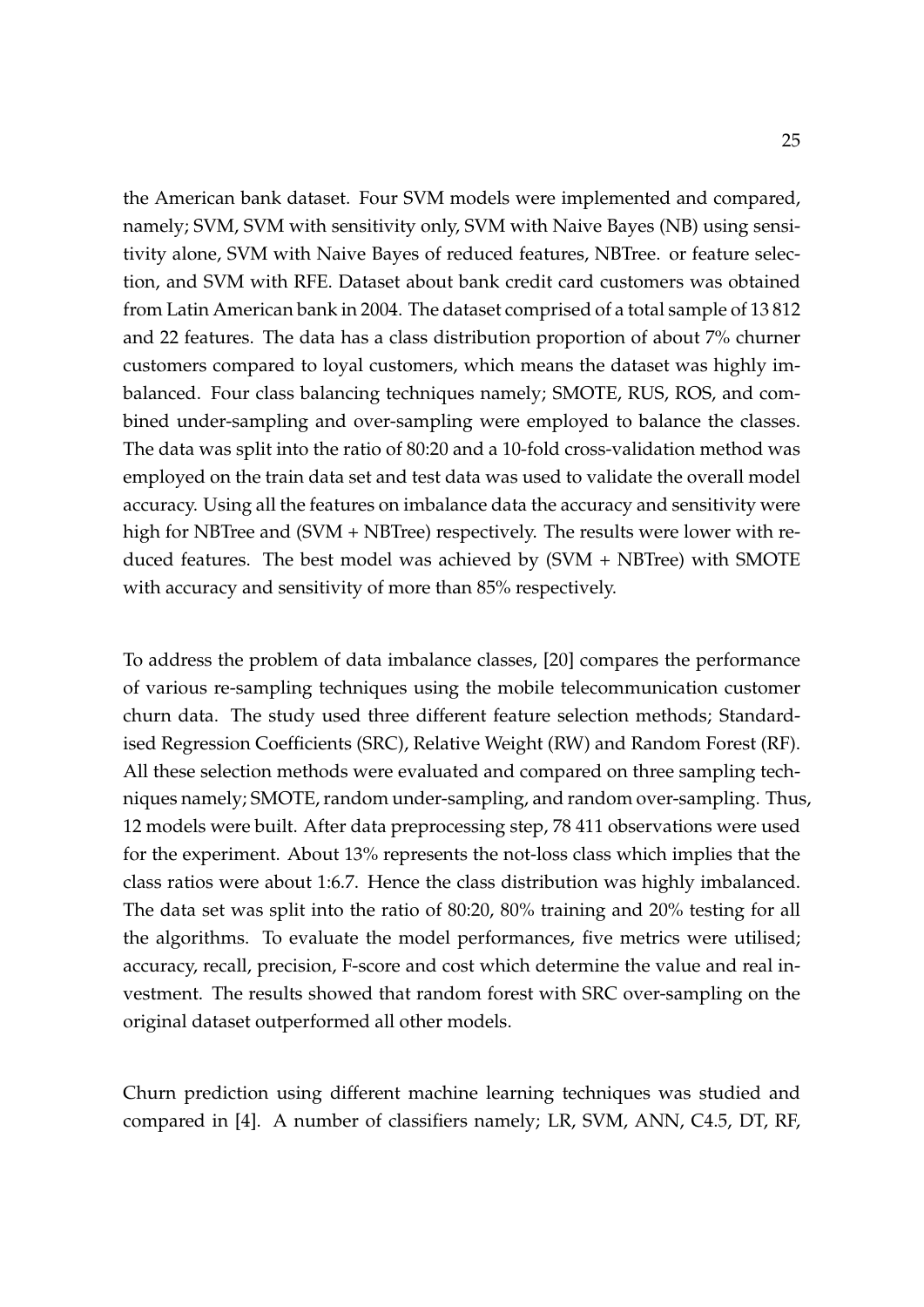AdaBoost, Gradient Boosting were compared with fuzzy models which are models that are able to deal with noise data. Therefore, the study compared various Fuzzy classifiers, namely; FuzzyNN, VaguelyQuantifiedQNN, FuzzyRoughNN, OWANN. The dataset used was from a telecom company operating in South Asia and data was large with 600 000 observations and 722 features. The data was highly imbalanced with only 9% represents the churners group. The data was divided into a ratio of 80:20. Since the data was noisy, the instances with noisy data were removed. Most relevant features were obtained by just using domain knowledge. All the features were numeric and min-max data normalisation technique was used to normalise the data. The models performance were evaluated using recall, precision, AUC, and lift curve with RF outperformed logistic regression and other models.

In addition, the study by [\[29\]](#page-65-8) applied deep 1D Convolution Neural Network (CNN) to address the issue of customer churn. The features were manually reduced from and ultimately using the Least Absolute Shrinkage and Selection Operator (LASSO) feature selection method. The publicly available Telecom dataset from Orange company was used. Since the data consisted of many missing values, the features that have more than 30% of missing values were removed from the data. The standard AUC metric with 10-fold cross-validation was used. Although the churn rate was very low, the re-sampling techniques were not utilised. The model consists of one convolutional layer and the ReLU activation function was used. The sigmoid activation was used in the output layer and the Adam optimiser was used to optimising the weights as well as compiling the model. The cross-entropy was used as the objective function. The CNN manages to achieve the accuracy of 98.85%. The CNN was compared to some classic machine learning algorithms and it outperformed all of them.

Lastly, in [\[19\]](#page-64-1) it was argued that the SVM technique together with ROC-AUC metric can provide a good model generalisation performance. This means that a good choice of parameters could be helpful when building predictive models in terms of improving the overall performance of models. The SVM-RBF kernel function showed good performance compared to other kernel functions (for example, linear kernel). In addition, the results in different studies showed that the machine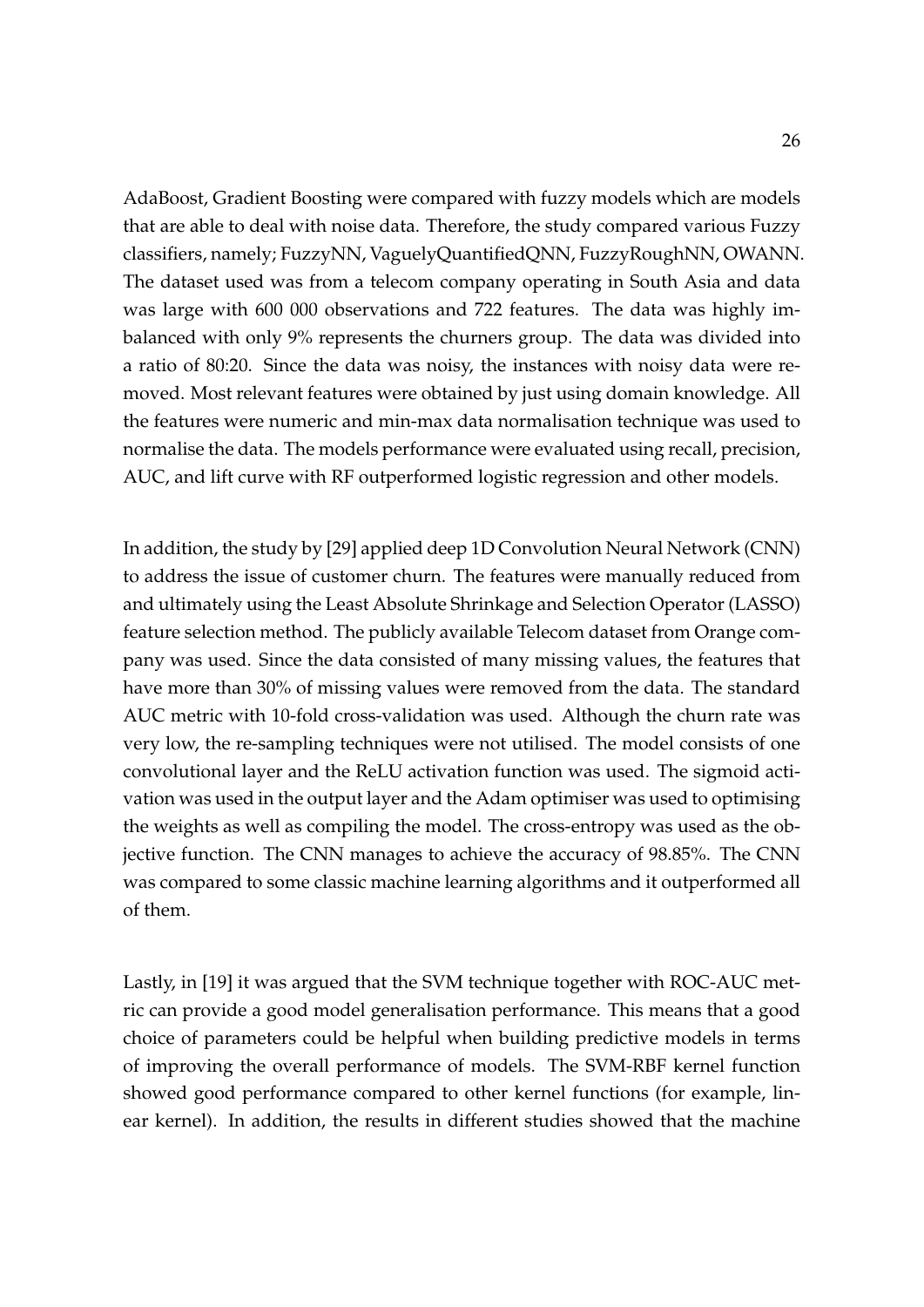learning models with re-sampling techniques outperform models on imbalanced data. However, according to [\[4\]](#page-63-2) very few studies where machine learning techniques were utilised to solve customer churn prediction did not put more focus on TP rate and ROC-AUC. Moreover, the study has also emphasised the importance of handling the CIP before building machine learning models for customer churn prediction.

The existing studies have shown that the performance of machine learning classifiers can be limited by various issues including small datasets, preprocessing, feature selection, handling class imbalance and choice of evaluation metric. For example, in [\[25\]](#page-65-3) the problem of imbalanced classes was not handled. Dimensionality reduction, is one of the important step in building machine learning models. However, existing studies have been limited to linear methods such as PCA [\[35\]](#page-66-7). There is limited literature for unsupervised dimensionality reduction related to telecommunication. To avoid this potential issue of linearity, we perform dimensionality reduction based on linear and non-linear autoencoders. Although the issue of class imbalance has been addressed in many studies, very few studies in telecom have used more advanced sampling techniques such as SMOTE+Tomek and SMOTE+ENN.

We did not find any study related to telecommunication sector that investigated the dimensionality reduction based on non-linear methods. With that said, in this research we investigate non-linear dimensionality reduction based on autoencoders using various functions, i.e, linear, sigmoid, and relu. In addition to that, we address the issue of class imbalance which is common with telecommunication data by investigating the performance of various oversampling, and oversampling followed by data cleaning techniques. The performance of these techniques is evaluated on machine learning models, i.e., LR, SVM, and RF.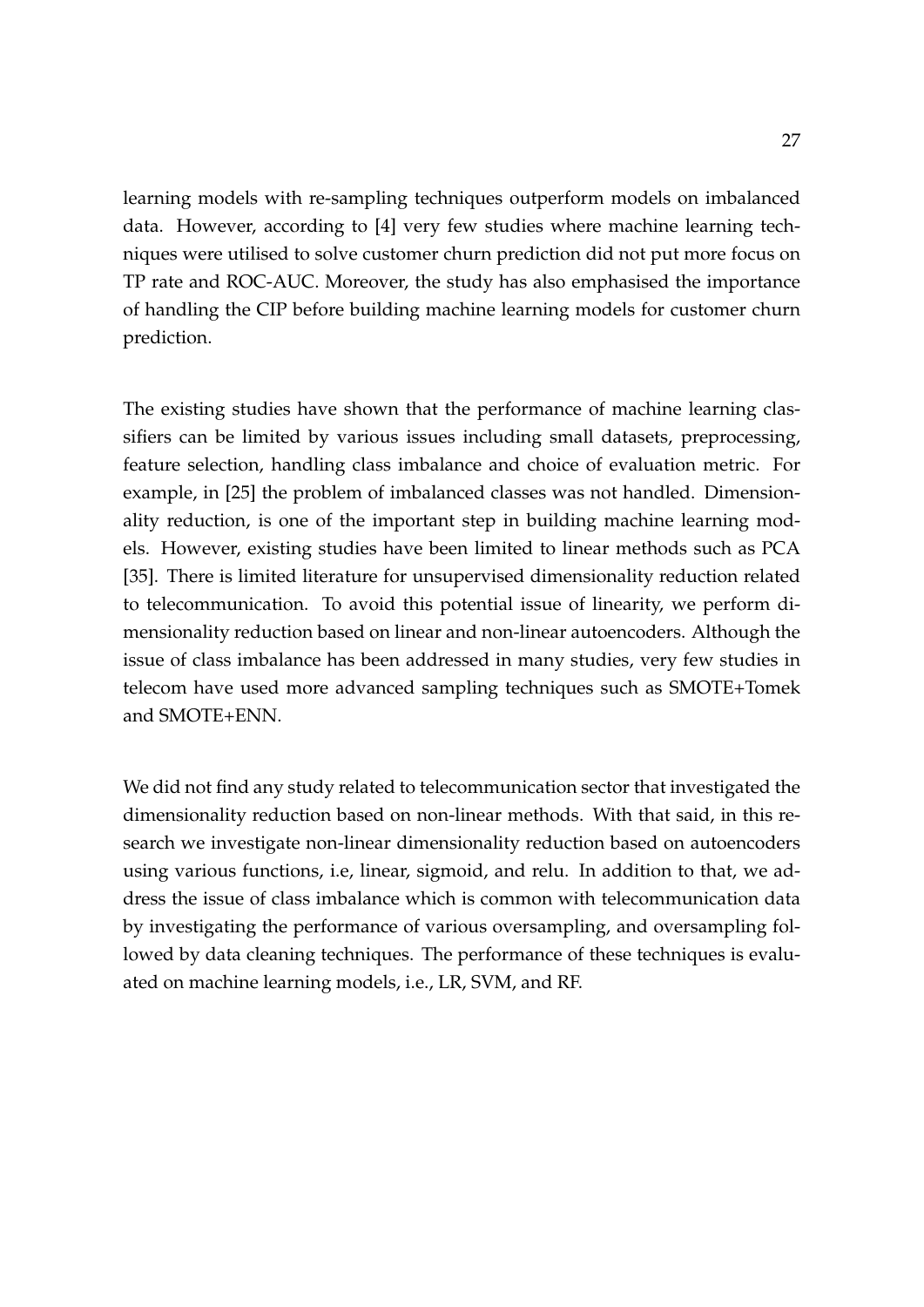# <span id="page-37-0"></span>**2.9 Conclusion**

Supervised machine learning techniques become popular in many areas including health care, business, and telecommunication domains. In this chapter, we discussed the various dimensionality reduction methods as well as the supervised machine learning techniques. The issue of CIP problem was also addressed and various over-sampling techniques were discussed. Different evaluation metrics have been used to evaluate the performance of the prediction models. Lastly, we reviewed the literature linked to how different supervised machine learning algorithms have been used in customer churn prediction.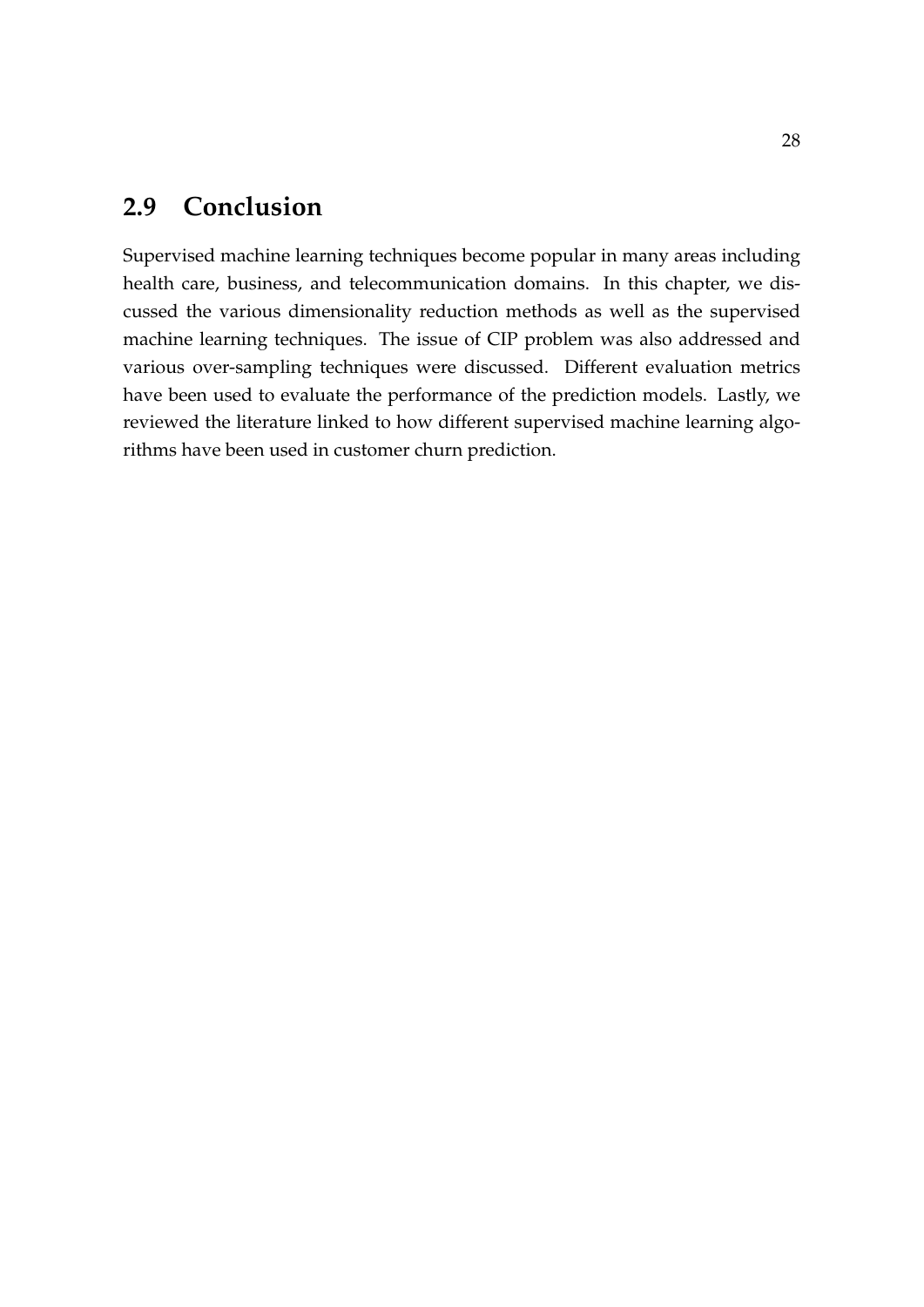# <span id="page-38-0"></span>**Chapter 3**

# **Research Methodology**

# <span id="page-38-1"></span>**3.1 Introduction**

This chapter presents the methodology that was used to carry out this research. The research design was divided into six phases from the data collection, data preprocessing, features engineering, oversampling, to model training and evaluations. The classification framework that we have used is given in Figure [3.1.](#page-39-0) All analyses and implementations were performed using the open-source software Python 3.6 (Jupyter Notebook).

## <span id="page-38-2"></span>**3.2 Research design**

This section provides a framework that we used to implement all the models; LR, SVM, and RF. The pre-processing of data consisted of two phases, i.e., missing values handling and data standardisation. Moreover, To avoid data leakage issues, we perform data splitting before feature engineering and oversampling data. The stratified train-test split provided by sklearn library in python was used to split the data into the training data and testing data. After splitting the data, feature engineering based on autoencoders using various activation functions namely, linear, sigmoid, and ReLU were trained to address the problem of high dimensional data. These autoencoders were performed only on the training dataset and then evaluation on the test data was done in order to have the same dimension. We have also handled the issue of class imbalance through utilizing seven oversampling techniques; ROS, SMOTE, ADASYN, Borderline-SMOTE1, Borderline-SMOTE2, SMOTE + Tomek,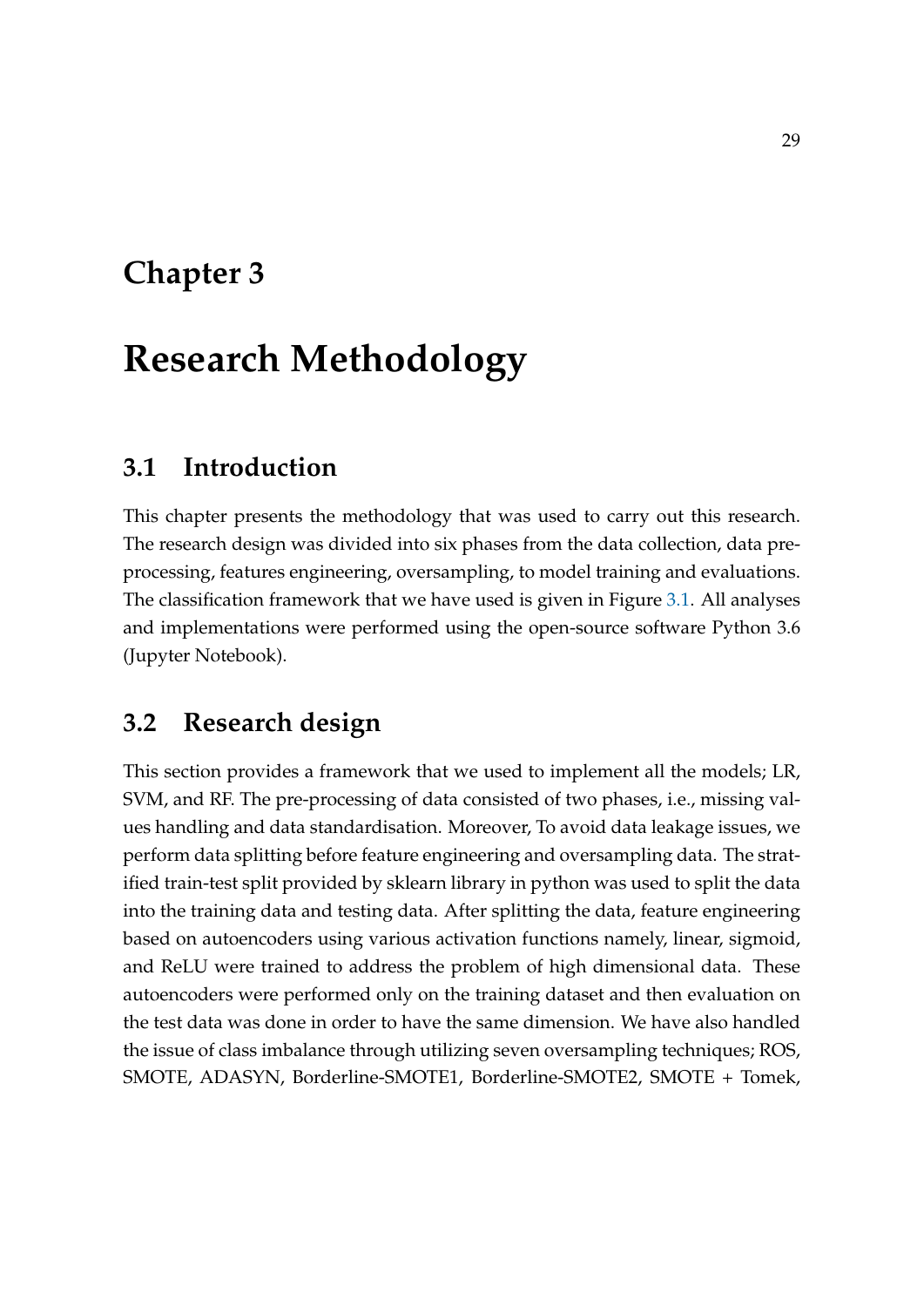and SMOTE + ENN. The 5-fold cross-validation combined with oversampling techniques was used to train models on the training data and the test data was used to evaluate the final performance of the model. To evaluate the performance of the models, we have used ROC-AUC. In addition, we have built all the models under the following settings.

- Category 1: Baseline models were built on the original datasets with missing values filled with median and mode for continuous and categorical features respectively.
- Category 2: Build models based on features extracted by undercomplete autoencoder using linear activation functions.
- Category 3: Build models based on features extracted by undercomplete autoencoder using sigmoid activation functions.
- Category 4: Build models based on features extracted by sparse autoencoder using non-linear relu-based regularised activation function.
- Category 5: Build models based on features extracted by deep autoencoder.

The framework we have used to build machine learning classifiers is displayed in Figure [3.1](#page-39-0) and the details of each component of the experimental setup are provided below.

<span id="page-39-0"></span>

FIGURE 3.1: Machine Learning Classification Framework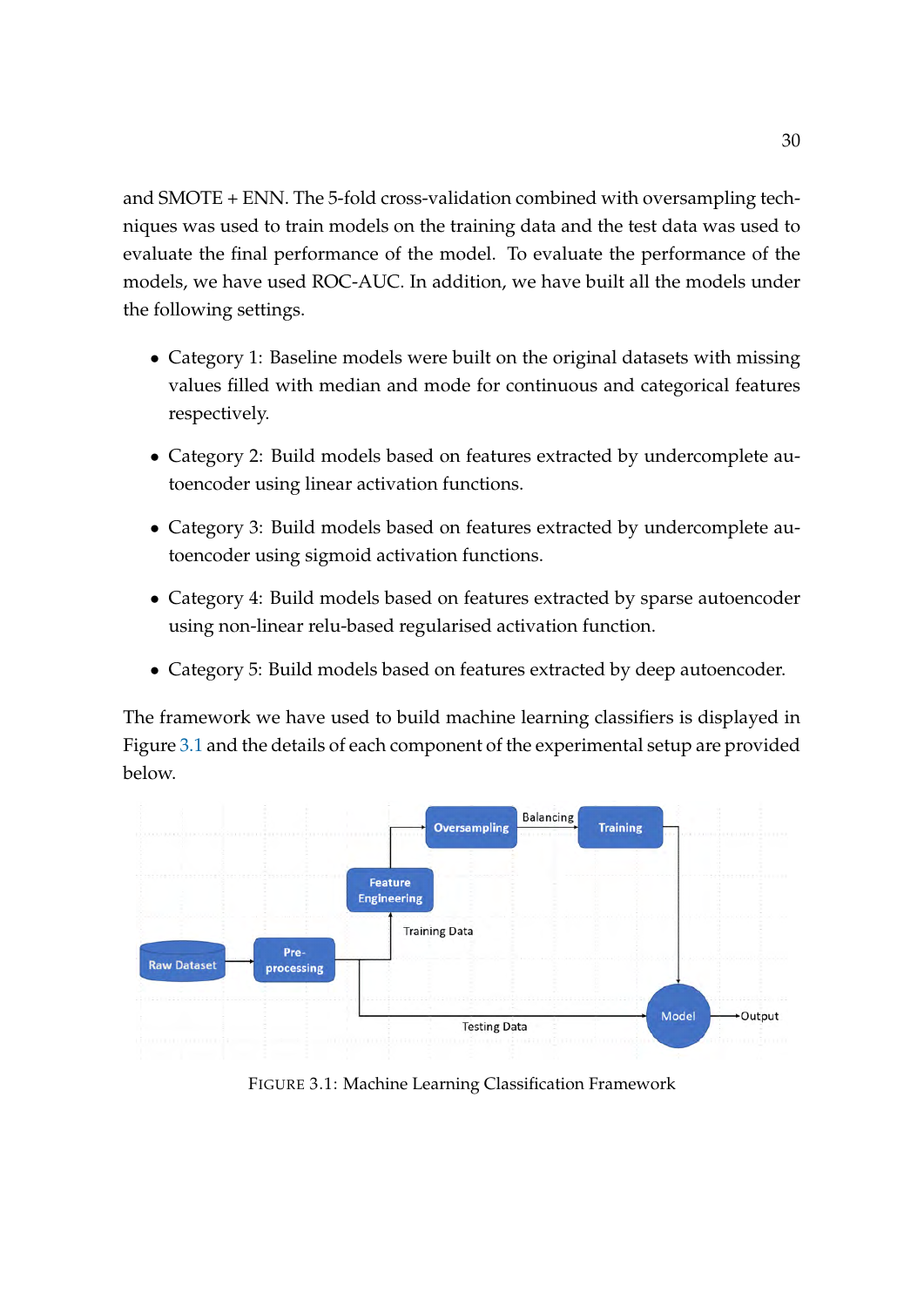## <span id="page-40-0"></span>**3.3 Data**

#### <span id="page-40-1"></span>**3.3.1 Data Description**

In this research, we have used two publicly available telecommunication customer churn datasets, which we refer to as dataset 1 and dataset 2 hereafter. Dataset 1 was obtained from IBM sample datasets [\[27\]](#page-65-9). The dataset consists of 7043 instances and 21 features. Moreover, the data heterogeneous is meaning it contains mixed-data types; categorical and numeric features. In total it consists of 3 numeric features and 18 categorical features. The data contains customer information including demographic, service signed for such as the contract term of the customer, and tech support and account information such as total amount charged to the customer. The ratio between the churn and non-churn class is 1:2.8 with only 26.5% representing churn class. Dataset 2 was obtained from Orange, a telecommunication corporation [\[1\]](#page-63-10). The dataset consists of 40000 instances and 230 features, and the dataset is highly imbalanced with 7.4% representing churn class as compared to dataset 1. The names of the features in dataset 2 are anonymized. In total it consists of 190 numeric and 40 categorical features.

Table [3.1](#page-40-2) displays the data description summary where IR refers to the imbalance ratio between churn class and non-churn class and labels represent the class of each sample. The class imbalance can be computed using formula below [\[15\]](#page-64-9):

$$
IR = \frac{n_B}{n_A} \tag{3.1}
$$

Where  $n_A$  and  $n_B$  are the total number of minority and majority class samples respectively.

<span id="page-40-2"></span>

|                                | Data Source Number of Samples Number of Features |            | Labels             | IR    |
|--------------------------------|--------------------------------------------------|------------|--------------------|-------|
| Dataset 1<br>[27]              | 7043                                             | 21         | $\{Yes, No\}$ 2.77 |       |
| Dataset 2<br>$\lceil 1 \rceil$ | 40000                                            | <b>230</b> | $\{-1, 1\}$        | 12.51 |

TABLE 3.1: Summary Description of the Datasets.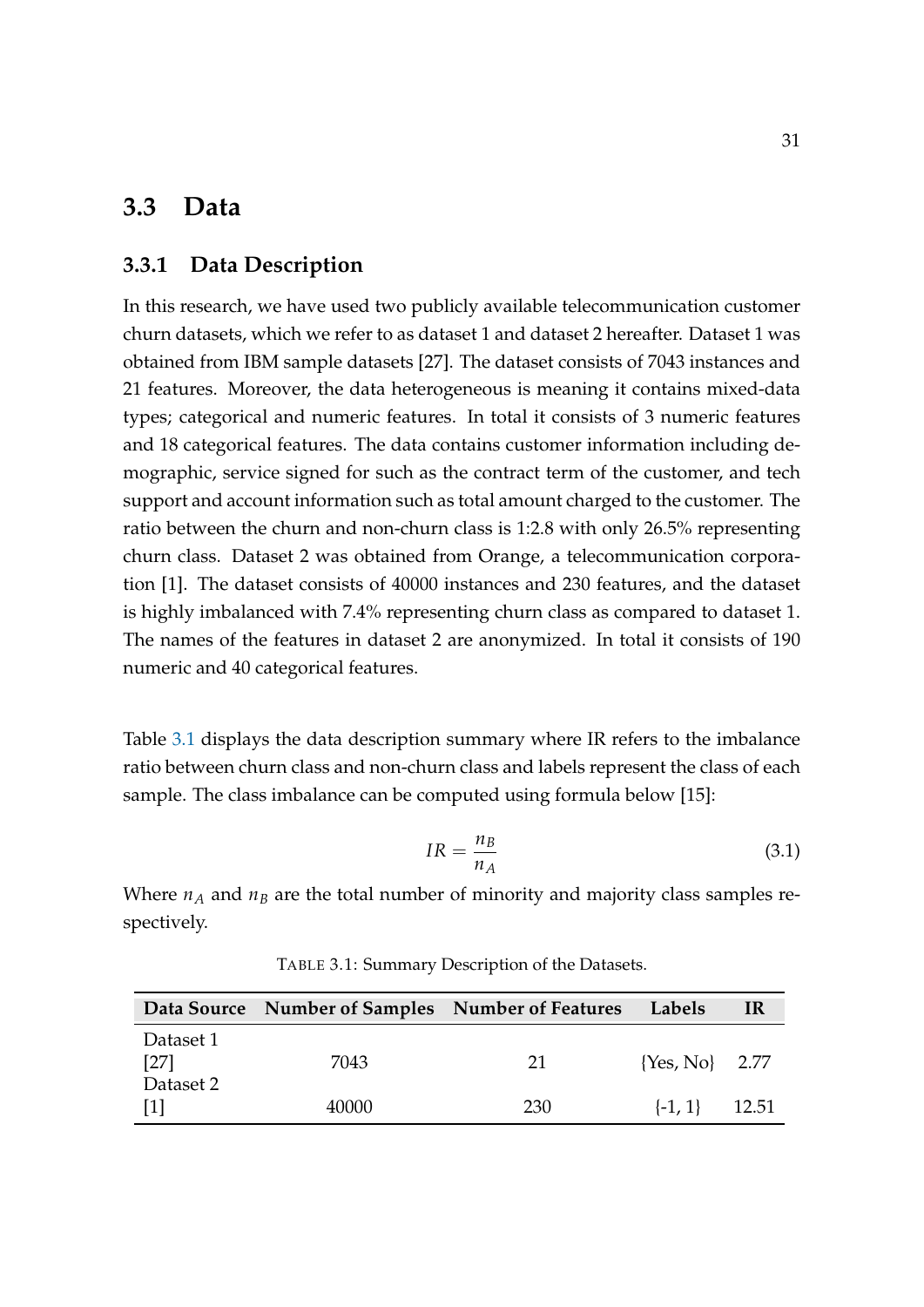The distribution of churn and non-churn classes for each dataset is shown in Figure [3.2.](#page-41-2) The red bar is the non-churn class and blue is churn class. The graphs below show that the two classes are not fairly distributed.

<span id="page-41-2"></span>

FIGURE 3.2: Class distribution of the original datasets.

### <span id="page-41-0"></span>**3.3.2 Data Preprocessing**

#### <span id="page-41-1"></span>**3.3.2.1 Missing Values Handling**

Missing values or missing data refer to the missing records in the dataset. Data may have missing values due to various reasons such as, incorrect measurement and manually entering data. In the telecommunication industry, datasets tend to have a lot of noisy values such as missing values, inappropriate values like NULL and special characters. Dataset 1 has no missing values, therefore, no missing values handling technique was employed. The customerID was the only feature that was removed from the data since it has no impact on churn retention. In dataset 2 there were lots of features with missing values. The features with at least 70% of missing values were removed. The categorical features with more than 100 categories were removed from the data. Furthermore, after removing those features we remain with 75 features. With the remaining features, we have filled missing values for continuous features with the maximum value for each feature. For categorical features, however, due to higher cardinality for some features, instead of using OneHotEncoding, we opted for encoding categorical values with their frequencies to avoid a large number of features and it can be too computationally expensive.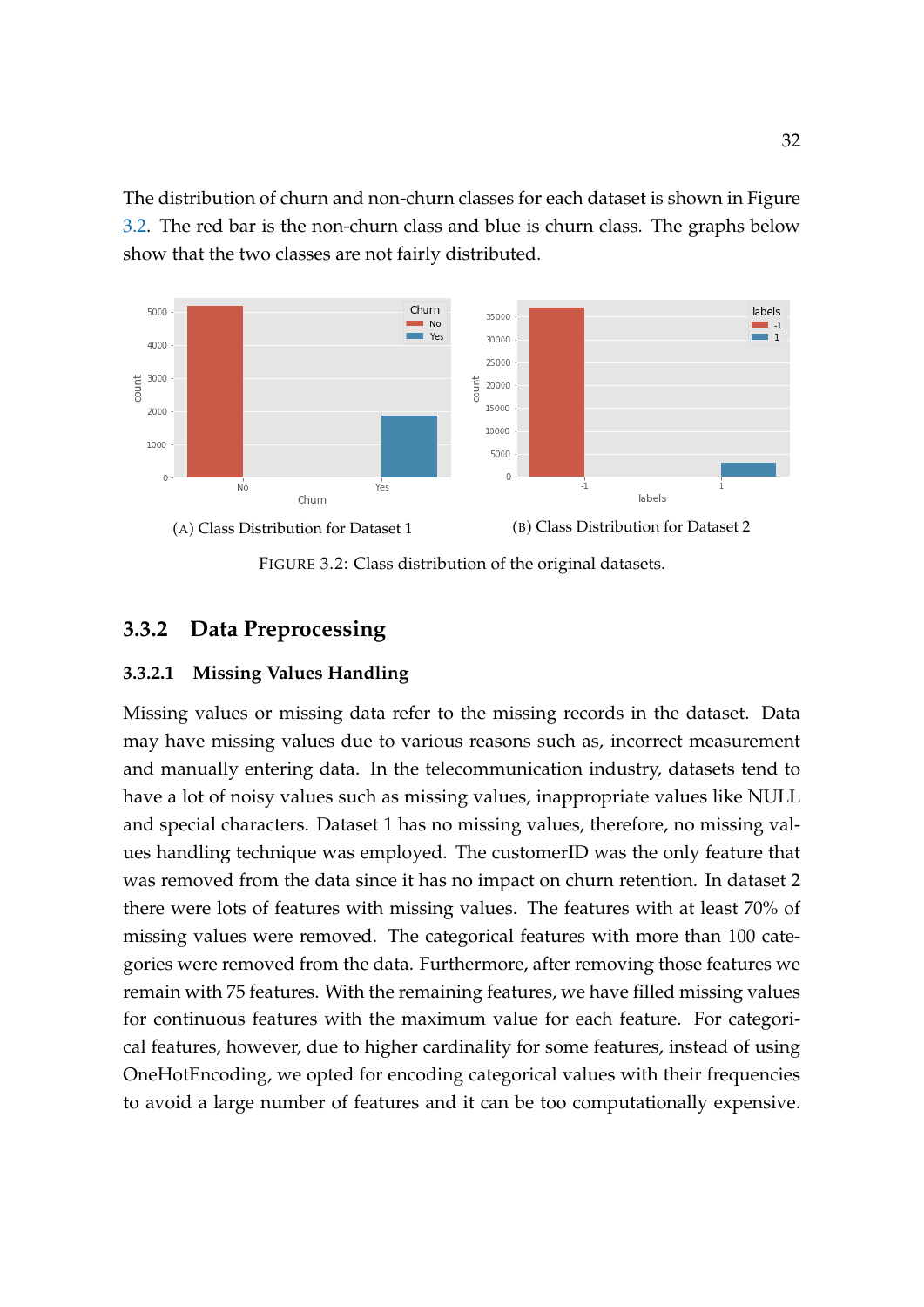In addition, we fill the missing values for categorical features with zero. The distribution of missing values for each feature of the dataset 2 where each vertical line represents a feature (e.g. first vertical line corresponds to Var1) is depicted in Figure [3.3.](#page-42-1) The x-axis represents features and y-axis shows the percentage of missing values. The values of 1.0 means that the feature has no missing values and 0.0 means that the feature column is empty as is shown in Figure [3.3](#page-42-1) below.

<span id="page-42-1"></span>

FIGURE 3.3: The Distribution of Missing Values for each Feature.

#### <span id="page-42-0"></span>**3.3.2.2 Standardisation of the Data**

In order to avoid different scales of feature values, we need to normalise all the continuous feature values to the same scale. The Min-Max Scalar standardisation technique is used to normalise all feature values to the range of [0, 1]. The Min-Max Scalar equation is given by:

$$
u'_{i} = \frac{u_{i} - \min(u)}{\max(u) - \min(u)}
$$
\n(3.2)

Where  $min(u)$  and  $max(u)$  are the minimum and maximum values of the *ith* feature and  $u'_{i}$  $\hat{a}_i$  is the normalised value [\[4\]](#page-63-2).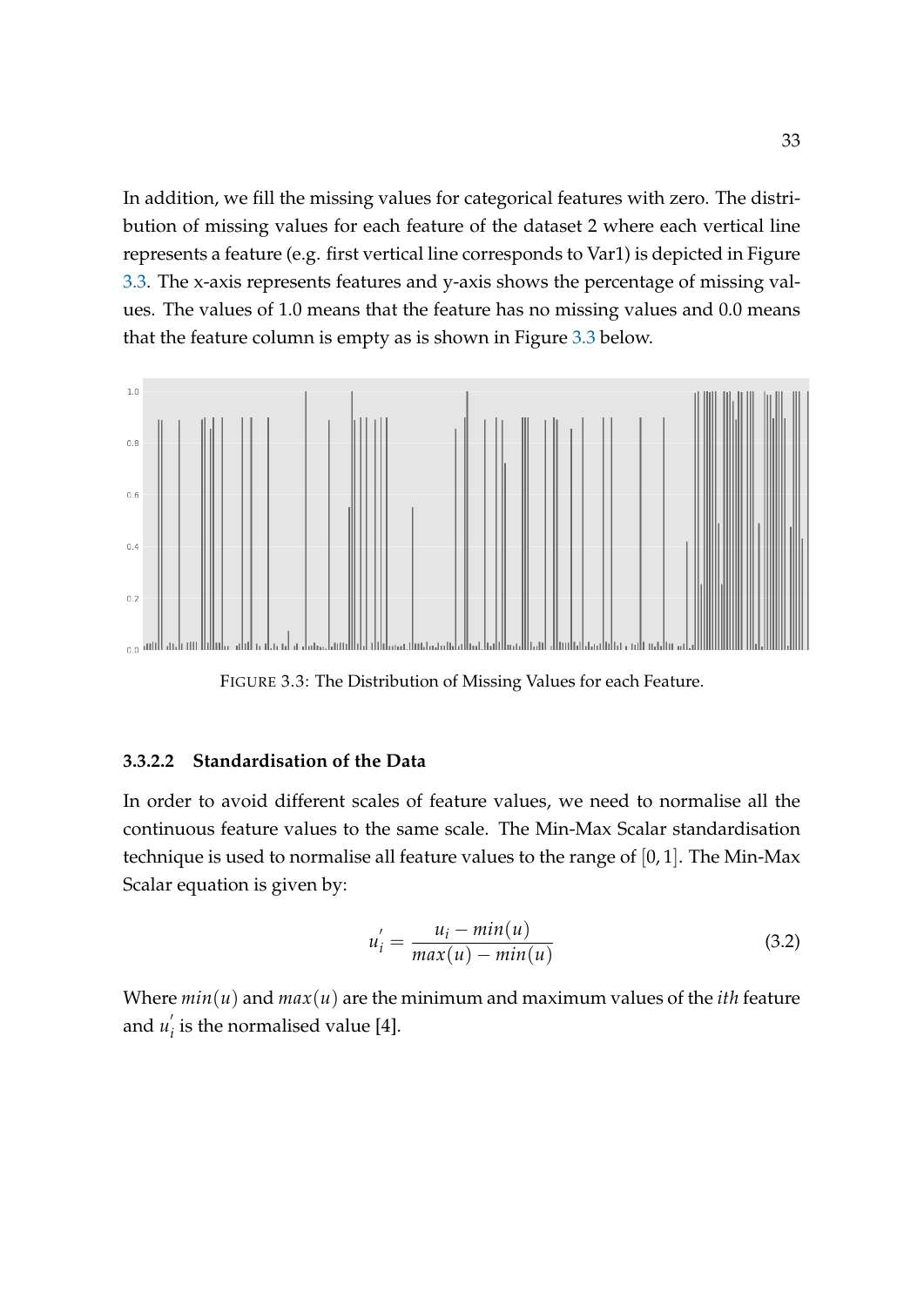## <span id="page-43-0"></span>**3.4 Methods**

### <span id="page-43-1"></span>**3.4.1 Data Split**

Both datasets were split into 80% training data and 20% testing data using a stratified train-test split mechanism provided in Python Sklearn Model Selection library. The main objective of a stratified train-test split is to preserve the same proportions of class samples for train and test datasets as the original class. The training data was further divided into 5 folds using 5-fold cross-validation to develop and evaluate the model performances on the train data. The test data was used in a final step to assess the overall performance of the models.

### <span id="page-43-2"></span>**3.4.2 Feature Engineering**

Feature engineering is a process of creating new features using the existing ones by transforming these features into a new feature space. The objective of performing feature engineering is to construct new features that could improve machine learning model performance [\[40,](#page-66-3) [57\]](#page-68-3). Feature engineering helps in the sense that it eliminates model over-fitting, reduces model complexity, and frees up memory. Although it sometimes vanishes model interpretability, it allows the algorithm to learn faster. Lastly, it eliminates unnecessary covariance between the features [\[36\]](#page-66-8). In this study, feature engineering was based on dimensionality reduction using autoencoders with various activation functions i.e., linear autoencoder, nonlinear sigmoid-based autoencoder, non-linear relu-based regularised autoencoder, and deep autoencoder.

#### <span id="page-43-3"></span>**3.4.2.1 Dimensionality Reduction**

One of the major problems with the telecommunication datasets is the large feature space. To address this problem, we have implemented the autoencoders technique for dimensionality reduction under three settings; autoencoders based on linear activation, non-linear sigmoid, and non-linear ReLU. For dataset 1, the autoencoder network was trained using two parameters; batch\_size of 32 and 50 epochs. The shape of the input data was the size of the input features (*size*\_*input* = 23) and the hidden\_layer size of 16. For dataset 2, the network was trained with the following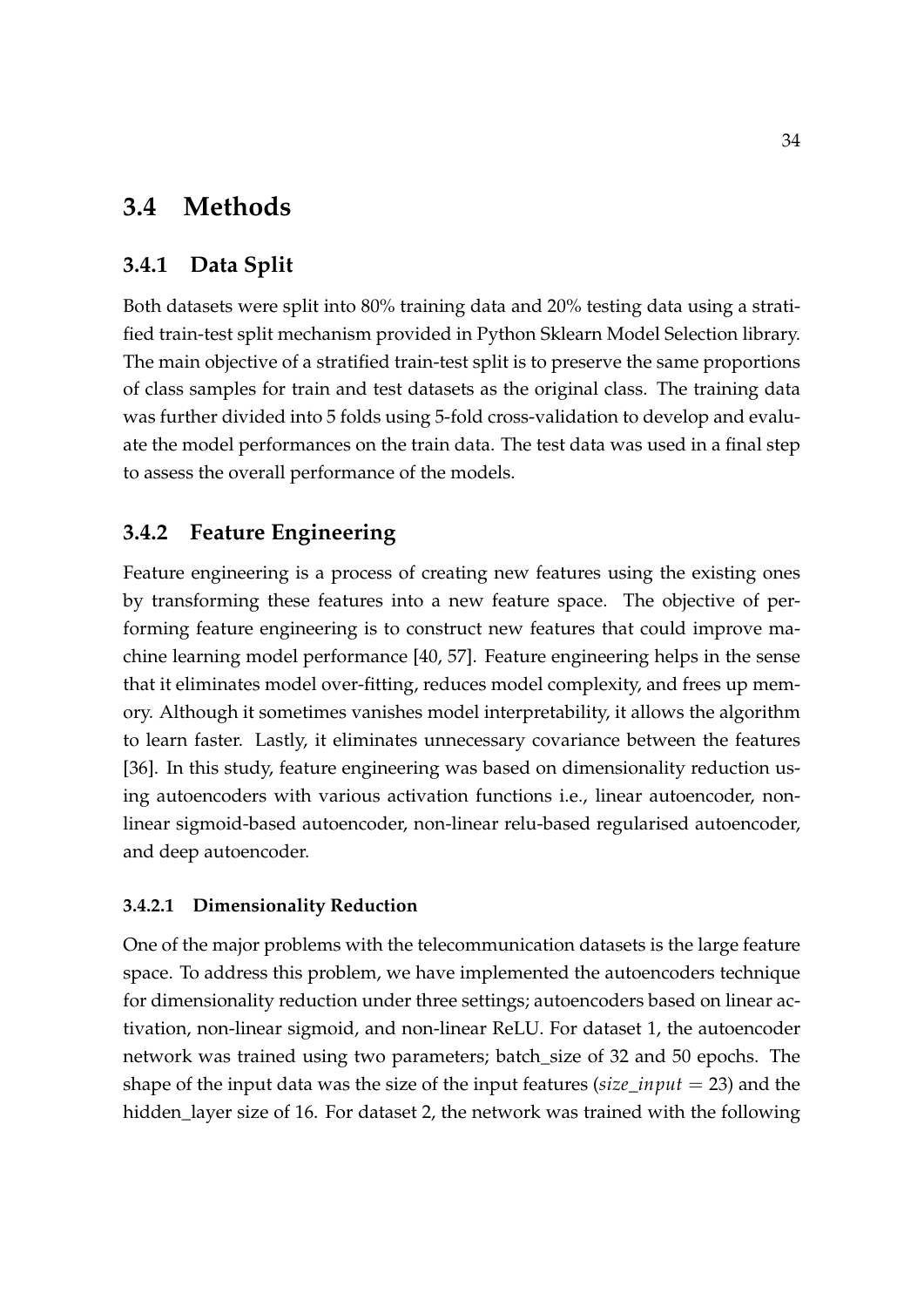parameters; *batch*\_*size* = 32 and *number*\_*o f* \_*epochs* = 50. Moreover, the autoencoder architecture consisted of *input\_size* =  $number_of$ <sub>\_</sub>*input f eatures* = 76 and one hidden layer of size 32. The size of the hidden layer (code) was selected by evaluating the performance of the autoencoders on different sizes of feature sets. The model was compiled using two arguments; Adam optimiser for learning and mean squared error (MSE) for evaluating the performance. All the autoencoders in dataset 1 have the same architecture except activation functions. The details of each layer for this autoencoder are given below.

The linear autoencoder architecture implemented for dataset 1 consists of three layers; input, code, output layers. The first layer is the input layer which contains the input features. Then the encoder maps the input features using linear activation function to a lower dimension which is the second layer. The second layer consists of a dimension of 16 number of features (23->[16]->23). The final layer, which is the third layer reconstructed from the second layer using decoder with linear activation function, also has 23 features, i.e., the same as the first layer. For non-linear sigmoid autoencoder, however, similar architecture was used. The main difference is that the latter used sigmoid functions in both layers. Furthermore, for non-linear sparse autoencoder with ReLU, we have used ReLU activation function in the second layer and sigmoid function in the output layer.

For dataset 2, the autoencoder with three layers was also used. However, for this case, the architecture has 76 inputs in its first layer. For linear autoencoder, the linear activation function was used for both the first and second layers. The data was compressed from 76 (input layer) to 32 features (second layer) using encoder with linear function and then was reconstructed to the 76 features (third layer) using the decoder with the linear activation function (76->[32]->76). In addition, we have used similar architecture for non-linear autoencoder with sigmoid functions used for both second and third layers. Lastly, with respect to a non-linear autoencoder with ReLU, the sigmoid function was used in the output layer.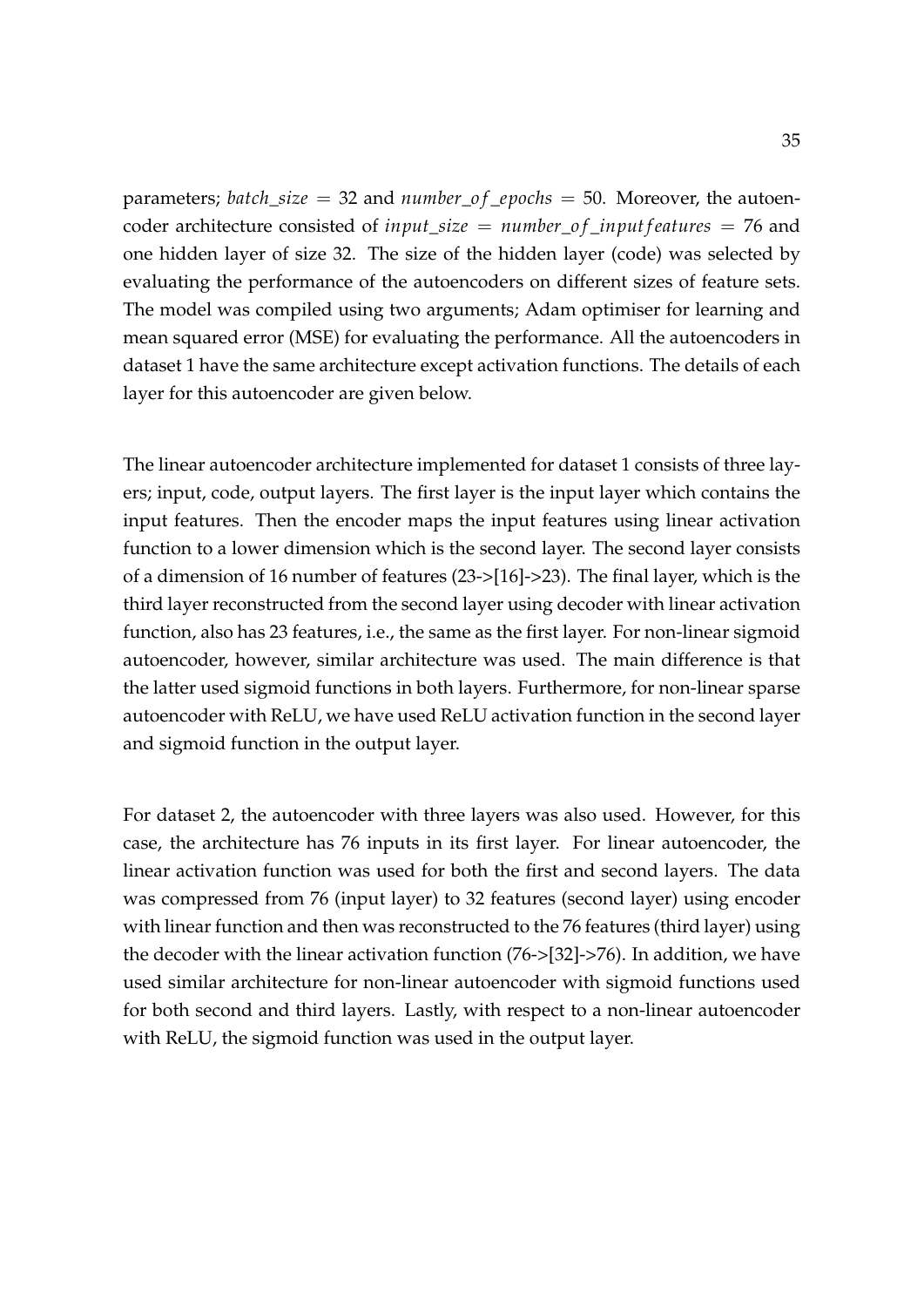With respect to deep autoencoder for dataset 1, the network consisted of five layers; input layer, hidden layer, code, hidden layer, output layer was implemented (23->[19->16->19]->23). The layers were connected using relu activation function except for the final layer which used sigmoid function. For dataset 2, we have used more layers. The architecture contained seven layers; input layer, hidden layer, hidden layer, code, hidden layer, hidden layer, output layer (76->[62->46->32->46- >62]->76). Also relu activation function was used to connect layers. For the final layer, sigmoid function was used.

### <span id="page-45-0"></span>**3.4.3 Class Imbalance**

It is common that most of the datasets in the telecommunication domain have imbalanced classes due to the fact that the rate of customers that are leaving is much less than those who retained. The problem arising with imbalance class data is that the machine learning models only pay attention to the highly represented class overlooking the minority class which will lead to poor prediction accuracy. The two datasets we worked on had a class imbalance problem since the customer churn rate was about 26.5% and 7.4% on dataset 1 and dataset 2 respectively. To address this issue, we have implemented seven oversampling techniques namely; ROS, SMOTE, ADASYN, Borderline-SMOTE1, Borderline-SMOTE2, SMOTE + Tomek, and SMOTE + ENN. To avoid the issue of overoptimistic and overfitting, these oversampling methods were only applied to the training dataset within 5-fold crossvalidation. This implies that oversampling will only be applied to the first 4 folds and then evaluated on the fifth fold. The following table provides the details of the oversampling methods used. The parameters used by oversampling techniques are the number of nearest neighbours *k* needed to generate artificial samples and the number of nearest neighbours *m* needed to decide whether the point is in danger for Borderline-SMOTE.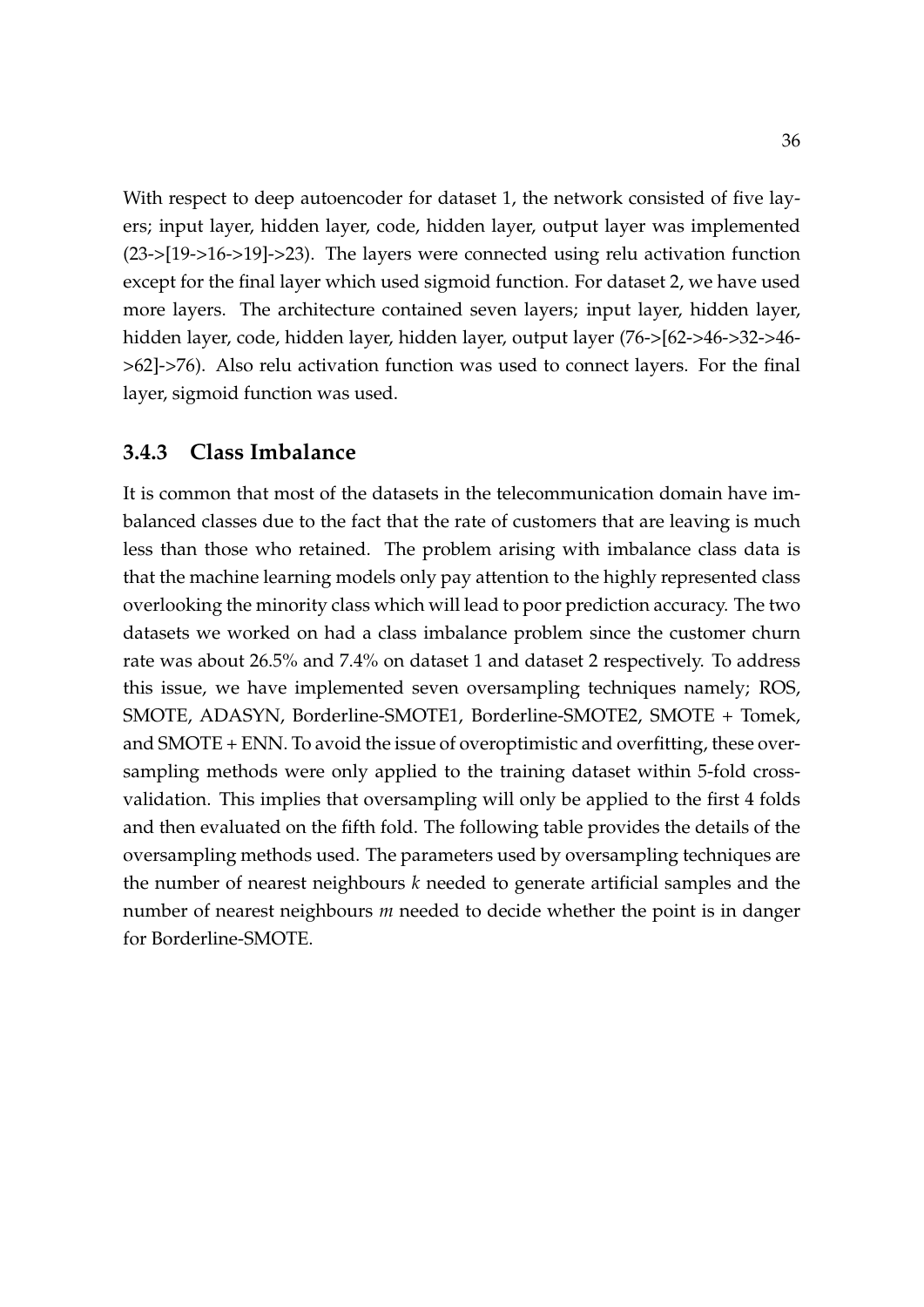<span id="page-46-1"></span>

| Oversampling technique Description |                           | <b>Parameters</b> |
|------------------------------------|---------------------------|-------------------|
| <b>ROS</b>                         | Random Oversampling       |                   |
| <b>SMOTE</b>                       | <b>Synthetic Minority</b> | $k=5$             |
|                                    | Oversampling              |                   |
|                                    | Technique                 |                   |
| <b>ADASYN</b>                      | <b>Adaptive Synthetic</b> | $k=5$             |
|                                    | Approach                  |                   |
| Borderline-SMOTE                   |                           |                   |
|                                    | borderline-1              | $m=10$            |
|                                    | borderline-2              | $m=10$            |
| <b>SMOTE + ENN</b>                 | SMOTE followed by         |                   |
|                                    | <b>Edited Nearest</b>     |                   |
|                                    | Neighbours                |                   |
| SMOTE+Tomek                        | SMOTE followed by         |                   |
|                                    | <b>Tomek Links</b>        |                   |

TABLE 3.2: Oversampling techniques implemented to address the class imbalance in this study.

### <span id="page-46-0"></span>**3.4.4 Churn Prediction Models**

After the data pre-processing phase was done, we performed the dimensionality reduction on the training data using various autoencoders; linear autoencoder, nonlinear based on sigmoid, sparse autoencoder using ReLU, and deep autoencoder. To address the issue of class imbalance distribution, we investigated seven oversampling techniques to balance the classes. For the process of implementing models, every model was built on the combination of every dimensionality reduction coupled with the oversampling method. Furthermore, 5-fold cross-validation was used to train and evaluate the performance of the models for the train datasets. The test data was left out during the model training process and was only used to evaluate the overall performance at the last stage (See Figure [3.1\)](#page-39-0). For model building, each classifier (LR, SVM, and RF) was implemented with the following parameter settings.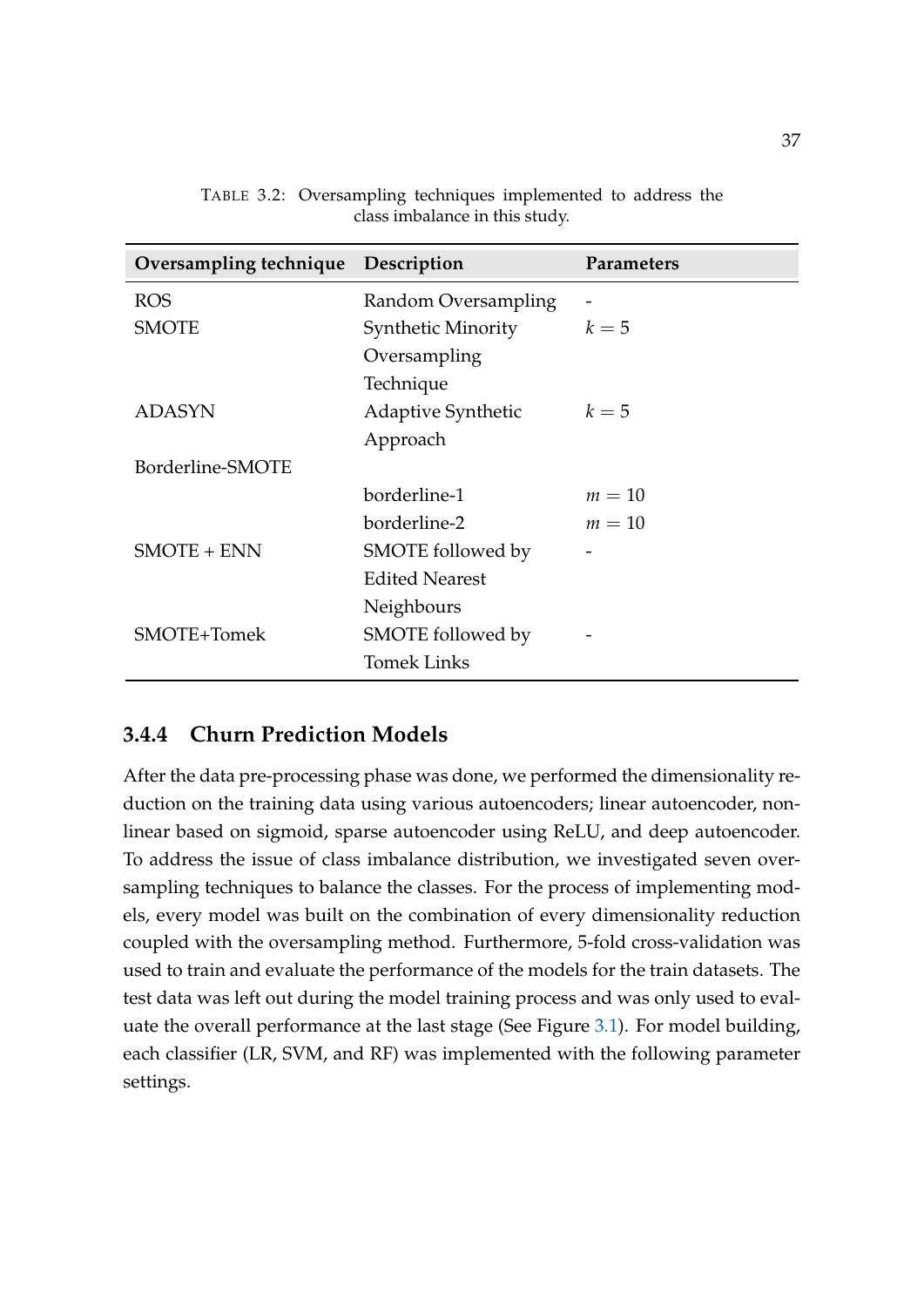- Logistic Regression: We have fitted LR with the *L*2 regularisation parameter to prevent overfitting and the default inverse regularization parameter set to  $C = 1.0$ .
- Support Vector Machine: The SVM model was fitted with radial basis function (kernel) and the regularisation penalty term of 1 (i.e.  $C = 1.0$ ).
- Random Forest: For the RF classifier, we have fitted the model with the following parameters; the number of trees was set to 100 (*n*\_*estimators* = 100).

### <span id="page-47-0"></span>**3.4.5 Implementation**

All the analyses and implementations of machine learning classifiers were performed using Dell Core i7 with Intel(R) Core(TM) i7-7Y75 CPU at 1.30GHz processor and 16GB Ram. We have utilised various open-source libraries provided in Python. For data importing and manipulations we have used Numpy [\[44\]](#page-67-9) and Pandas [\[39\]](#page-66-9). Moreover, Matplotlib [\[26\]](#page-65-10) (with Seaborn, for nice plots) was used for data visualisation. In addition, Keras library [\[12\]](#page-64-10) was used to implement the autoencoders dimensionality reduction techniques. For data-level solution, imbalancedlearn [\[33\]](#page-66-10) was used to implement all the oversampling techniques. Lastly, sklearn [\[45\]](#page-67-10) library was used to build machine learning models (i.e. LR, SVM, and RF).

## <span id="page-47-1"></span>**3.5 Analysis**

This section identifies the metric used to assess the model performances, the procedures used to describe the baseline models as well as the comparison of machine learning models.

### <span id="page-47-2"></span>**3.5.1 Baselines**

In order to evaluate the impact of dimensionality reduction based on autoencoder and oversampling techniques for customer churn prediction, we need a baseline to make comparisons. For this purpose, as a baseline, we train all the selected classifiers; LR, SVM, and RF on the original datasets without performing dimensionality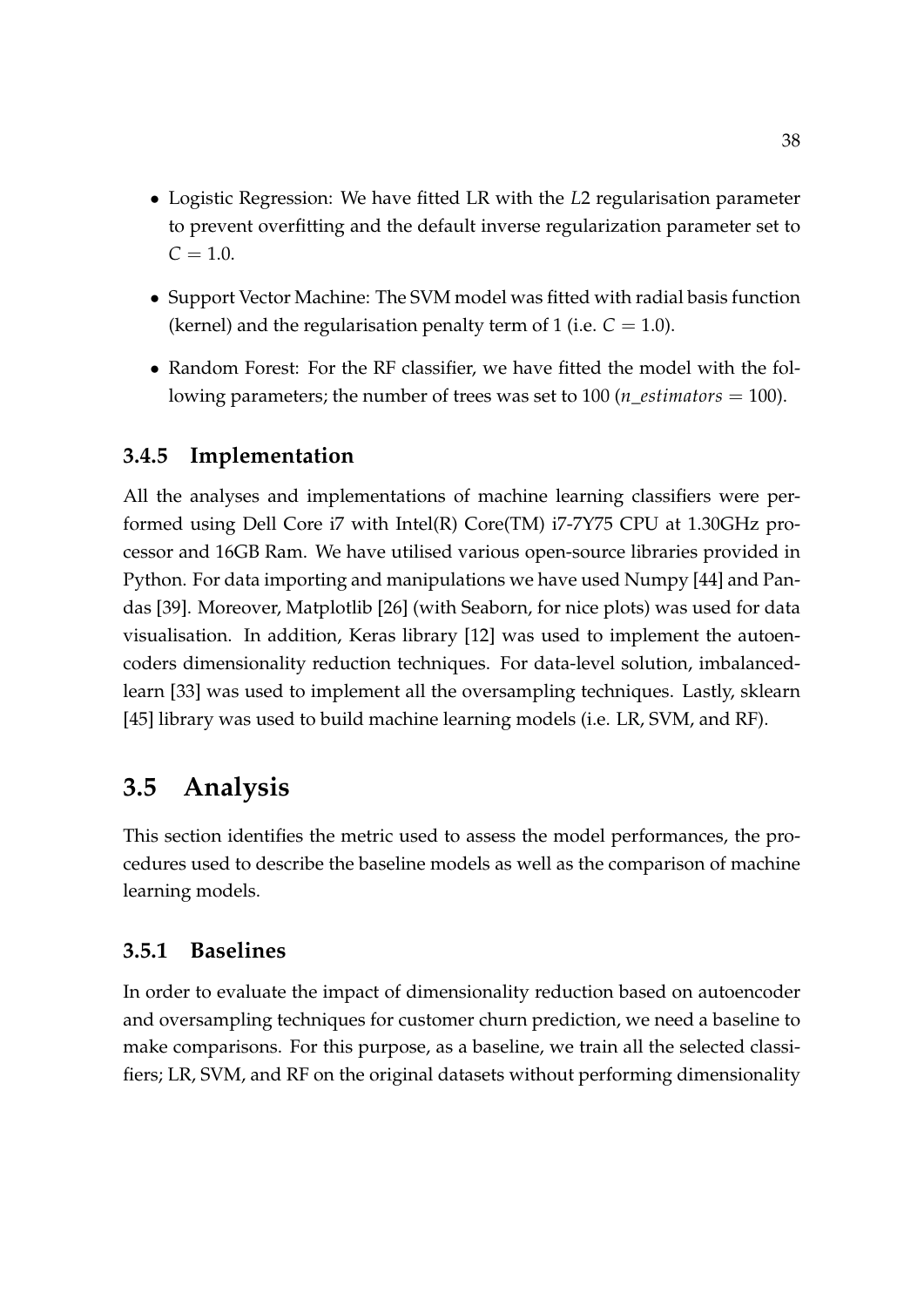reduction and oversampling. The baseline models were also trained using stratified 5-fold cross-validation. In addition, the overall performance of these baseline models was evaluated on test data using AUC-ROC.

## <span id="page-48-0"></span>**3.5.2 Evaluation Metric**

To evaluate how well our models are performing, we need to use metric that is suitable for the classification problem. Once all the predictive models are implemented and tested, we need to evaluate their performances. To do that, we have used the ROC-AUC curve which plots the trade-off between TPR and FPR. Furthermore, a good classifier should have an AUC score closer to 1, whereas a random classifier would have an AUC score of 0.5.

## <span id="page-48-1"></span>**3.6 Conclusion**

In this chapter, we have discussed the methodology that was adopted to carry out this research. We have started by providing the research design and framework to be used. The oversampling and dimensionality reduction techniques to address the class imbalance problem and the curse of high dimensional features space were implemented. In addition, machine learning classifiers used for customer churn prediction were defined.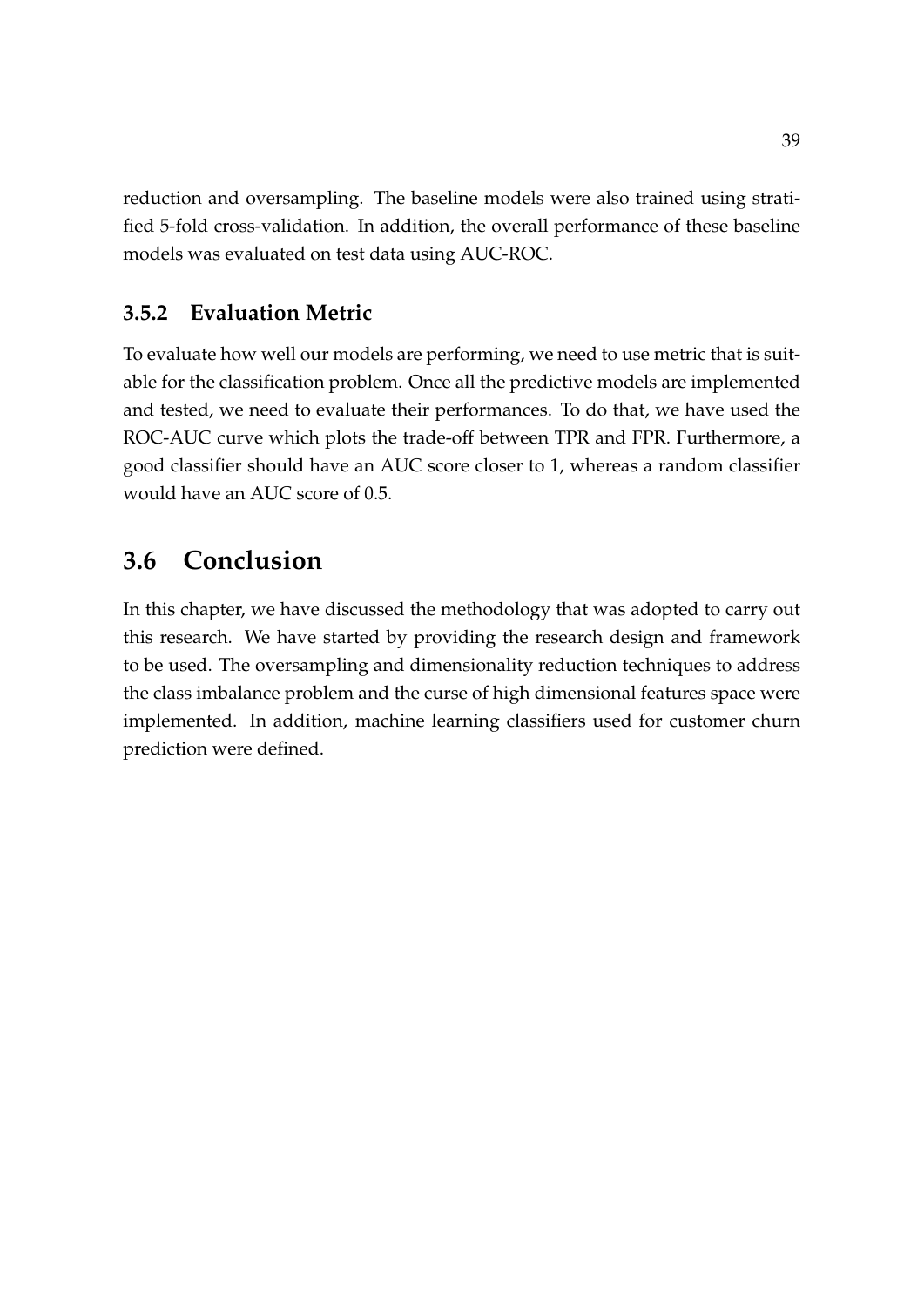# <span id="page-49-0"></span>**Chapter 4**

# **Results and Discussion**

## <span id="page-49-1"></span>**4.1 Introduction**

In this chapter we present the results of various techniques using two publicly available telecommunication datasets. This chapter is divided into four sections. We start by providing the performance of the baseline model in section 1. In section 2, we compare the performance of various oversampling techniques, dimensionality reductions and the machine learning classifiers. Section 3 gives the overall performances of the classifiers. Lastly, section 4 presents a brief summary.

## <span id="page-49-2"></span>**4.2 Baseline Results**

This section provides the results of the baseline models (without dimensionality reduction and oversampling techniques). The results of these prediction models are based on 5-fold cross-validation as discussed in the previous sections. Figure [4.1](#page-50-1) illustrates the performance of the prediction models (LR, SVM, and RF) based on AUC measure. The results also reveal that LR outperformed other classifiers for smaller dataset (i.e. dataset 1) and larger dataset (i.e. dataset 2). The red dotted line represents the performance results of a random classifier with AUC=0.50. The prediction models performed significantly better on dataset 1 and worst on dataset 2. From Figure [4.1a,](#page-50-1) it can be observed that all classifiers outperformed the random classifier (with AUC=0.50). In comparison, the LR achieved the highest score (AUC=0.729) outperformed both SVM and RF. Furthermore, the SVM performed better than RF with the former achieved AUC=0.693 and the latter obtained AUC=0.687.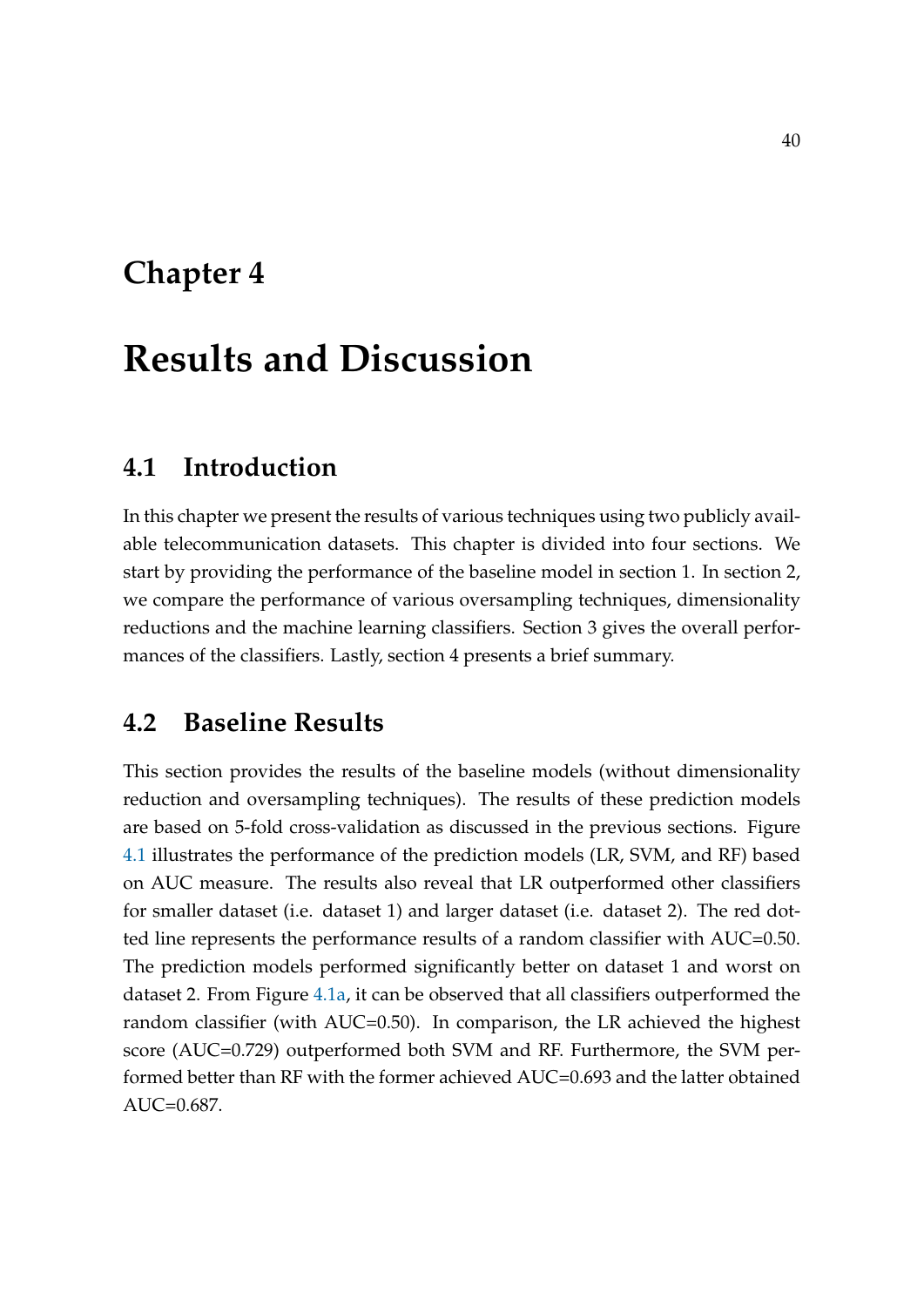On the other hand, the prediction models on dataset 2 performed slightly higher than the random classifier. However, all these baseline models obtained AUC score of less than 0.51. Contrary to dataset 1, the LR with AUC=0.5 was outperformed by both SVM and RF classifiers for dataset 2 as displayed in Figure [4.1b.](#page-50-1) Interestingly, both classifiers scored AUC=0.505.

<span id="page-50-1"></span>

FIGURE 4.1: ROC-AUC Curve for each Baseline Classification Model

# <span id="page-50-0"></span>**4.3 Comparison of Dimensionality Reduction, Oversampling and Classification Techniques**

This section presents the results of the dimensionality reduction and oversampling techniques. To evaluate or study the impact of the dimensionality reduction and oversampling techniques on churn prediction, we investigated two solutions; dimensionality reduction and oversampling techniques. Moreover, for dimensionality reduction, we have compared autoencoders using various activation functions, i.e. linear, sigmoid, non-linear based on ReLU, and deep autoecoder. To address the class imbalance problem, we have compared the performance of various oversampling techniques namely; ROS, SMOTE, ADASYN, Borderline-SMOTE1, Borderline-SMOTE2, SMOTE + Tomek, and SMOT + ENN. The performance of these techniques was evaluated using three classifiers (i.e. LR, SVM, and RF). Thus, we need to compare the results of these solutions to the baselines.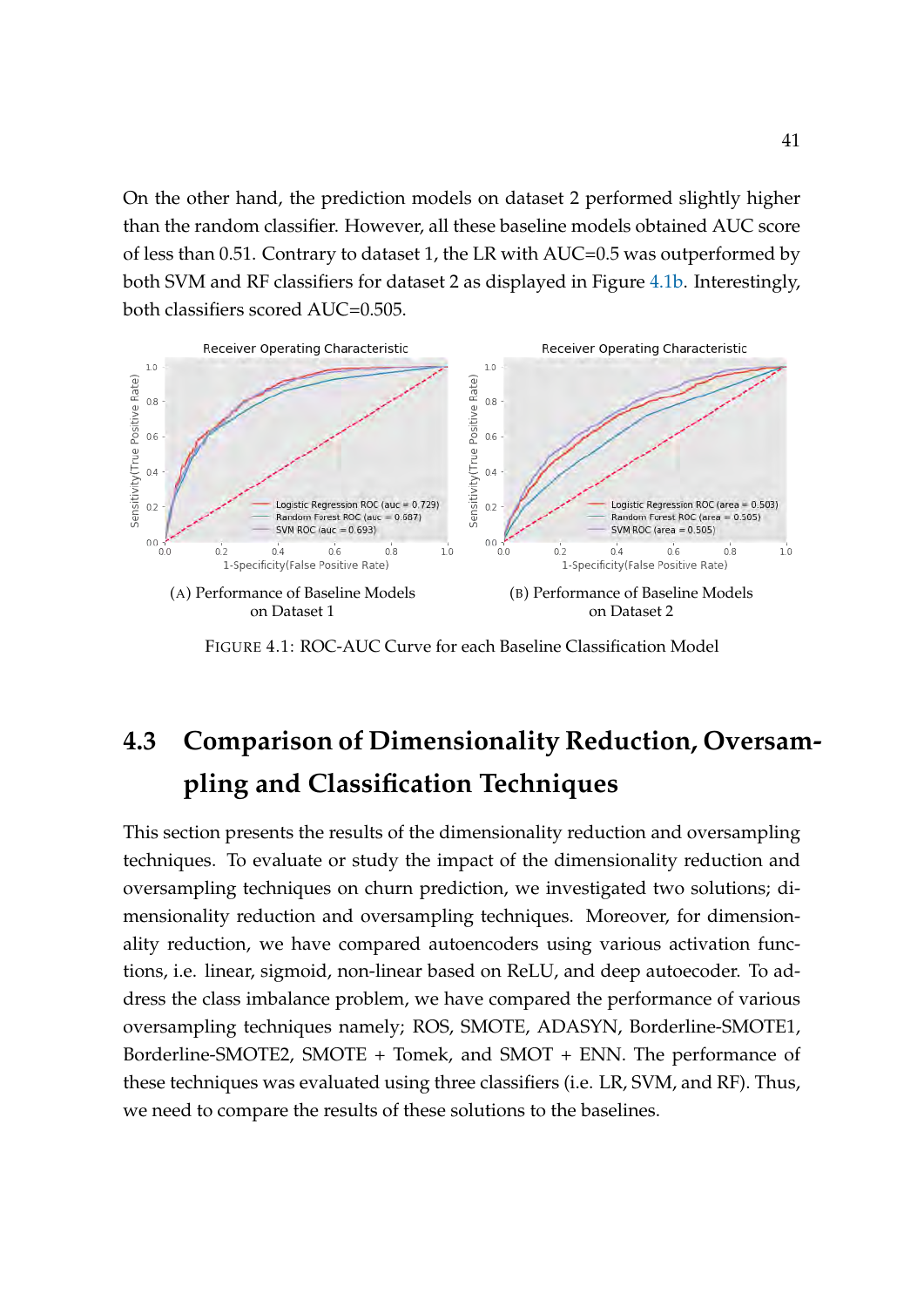# <span id="page-51-0"></span>**4.3.1 Comparison of the Performance of Classifiers and Oversampling Methods Evaluated on Features Reduced by Linear Autoencoder**

The performance of various dimensionality reduction and oversampling techniques are shown in Table [4.1.](#page-52-0) The best performing strategy or a combination of techniques are shown in bold. As shown in Table [4.1,](#page-52-0) when applying linear autoencoder with one hidden layer on dataset 1, some of the selected classifiers performed well as compared to the baselines as shown in Figure [4.1a.](#page-50-1) Although these oversampling techniques showed effective improved results, when applied to the dataset from linear autoencoder dimensionality reduction, a simple naive ROS outperformed all the complex synthetic oversampling methods when applied with LR. ROS outperformed synthetic methods across all the classifiers with the LR obtaining the highest AUC score. This indicates that more advanced synthetic oversampling methods could have created more overlapping classes and generated noisy data points. Furthermore, both LR and SVM obtained the AUC of more than 0.73 across all resampling techniques for dataset 1. Although RF classifier was outperformed by others, its results have significantly improved when dataset is over-sampled first by SMOTE and then cleaning procedure followed (i.e. SMOTE + ENN). The model achieves the AUC score of 0.724 compared to ROS with AUC of 0.643. Additionally, two advanced versions of SMOTE; SMOTE + Tomek and SMOTE + ENN, which try to clean class overlapping created by SMOTE fail to outperform SMOTE when trained with SVM. From Table [4.1](#page-52-0) it can be observed that ROS performed the best with AUC=0.747 followed by AUC=0.746 and SMOTE+ENN performed worst with AUC=0.737 when trained with the SVM.

For dataset 2, the best preforming classifier was LR (AUC=0.649). As reported in Table [4.1,](#page-52-0) the results indicated that ROS outperformed all the synthetic oversampling techniques. Similar to dataset 1, RF showed best results when coupled by SMOTE+ENN and SVM get good results when trained on dataset 2 with ROS. In addition, both Borderline-SMOTE1 and Borderline-SMOTE2 performed better than SMOTE+Tomek and SMOTE+ENN. Thus, when we build an LR classifier using a linear autoencoder, a naive ROS is recommended.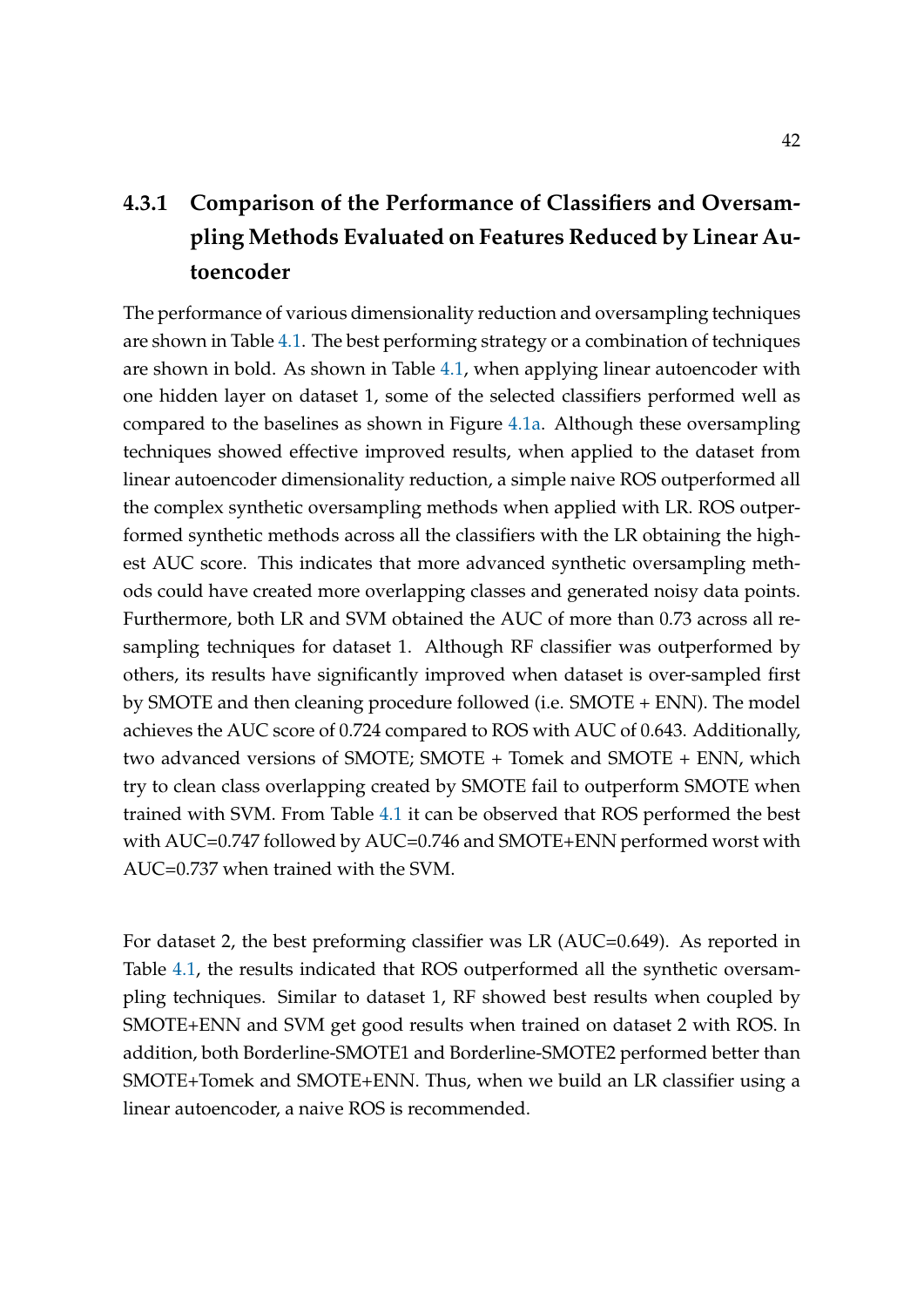| Linear AutoEncoder | <b>Oversampling Technique</b> | <b>LR</b> | <b>SVM</b> | <b>RF</b> |
|--------------------|-------------------------------|-----------|------------|-----------|
| Dataset 1          | <b>ROS</b>                    | 0.756     | 0.747      | 0.643     |
|                    | <b>SMOTE</b>                  | 0.750     | 0.746      | 0.659     |
|                    | <b>ADASYN</b>                 | 0.753     | 0.743      | 0.665     |
|                    | Borderline-SMOTE1             | 0.752     | 0.742      | 0.662     |
|                    | Borderline-SMOTE2             | 0.753     | 0.741      | 0.679     |
|                    | SMOTE + Tomek                 | 0.749     | 0.745      | 0.675     |
|                    | $SMOTE + ENN$                 | 0.732     | 0.737      | 0.724     |
| Dataset 2          | <b>ROS</b>                    | 0.649     | 0.634      | 0.505     |
|                    | <b>SMOTE</b>                  | 0.644     | 0.610      | 0.534     |
|                    | <b>ADASYN</b>                 | 0.645     | 0.604      | 0.525     |
|                    | Borderline-SMOTE1             | 0.645     | 0.611      | 0.525     |
|                    | Borderline-SMOTE2             | 0.640     | 0.604      | 0.536     |
|                    | SMOTE + Tomek                 | 0.645     | 0.604      | 0.524     |
|                    | $SMOTE + ENN$                 | 0.616     | 0.608      | 0.554     |

<span id="page-52-0"></span>TABLE 4.1: The performance evaluation of machine learning classifiers, oversampling techniques and linear autoencoder based on AUC for dataset 1 and 2.

Figure [4.2](#page-53-1) below illustrates the aggregated AUC scores between each classifier against the baseline results. Moreover, a negative bar plot indicates that the results of the baseline were better than of the classifiers trained on the dataset resulted from linear autoencoder and oversampling techniques. It is clear from Figure [4.2](#page-53-1) that LR and SVM benefited more from dimensionality reduction and oversampling with each classifier shows an increased AUC score. Although RF does not show much improvement, it benefited more when combined with SMOTE+ENN followed by Borderline-SMOTE2.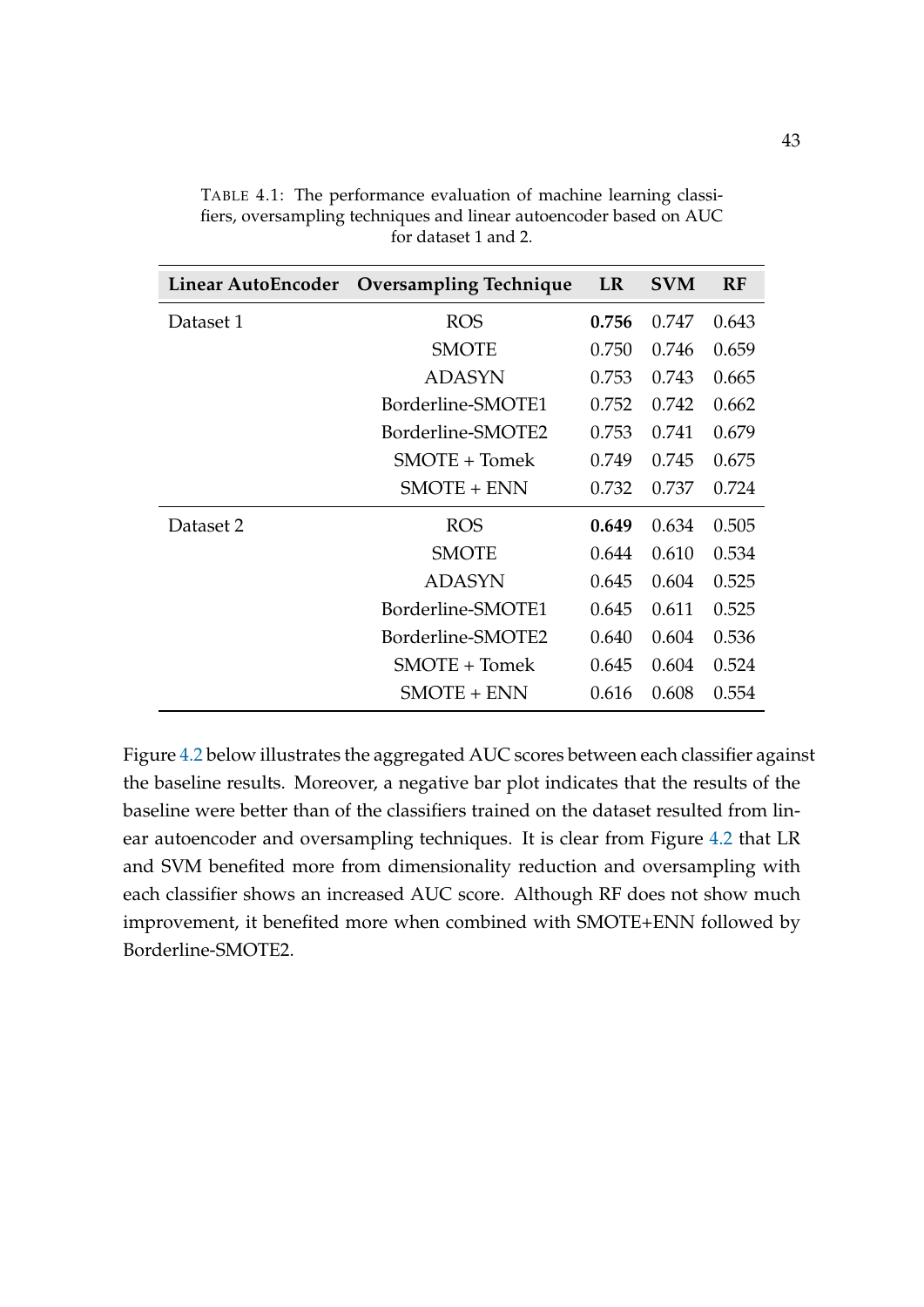<span id="page-53-1"></span>

FIGURE 4.2: The difference in performance evaluation of various classifiers on datasets from dimensionality reduction using linear autoencoder and oversampling methods against the baseline results.

# <span id="page-53-0"></span>**4.3.2 Comparison of the Performance of Classifiers and Oversampling Methods Evaluated on Features Reduced by Autoencoder using Sigmoid Functions**

With respect to the autoencoder dimensionality reduction based on non-linear sigmoid, all the oversampling methods showed potentials to improve the prediction performance of LR and SVM classifiers. On contrary to the linear autoencoder, LR showed the best results when trained with the dataset 1 over-sampled with Borderline-SMOTE2. Again the classifier achieved the lower AUC score when SMOTE and SMOTE+Tomek were used and interestingly, these two methods were outperformed by ROS. Although LR showed worst results when using SMOTE followed by the cleaning method, however, it manages to outperform RF when SMOTE was followed by Tomek Links (SMOTE+Tomek). Interestingly, the RF classifier again showed good results when data was over-sampled by (SMOTE+ENN) and it performs better more similar to SVM and LR. Compared with the linear autoencoder, the results obtained by the LR trained on the features from an autoencoder using non-linear sigmoid functions and over-sampled by Borderline-SMOTE2 was the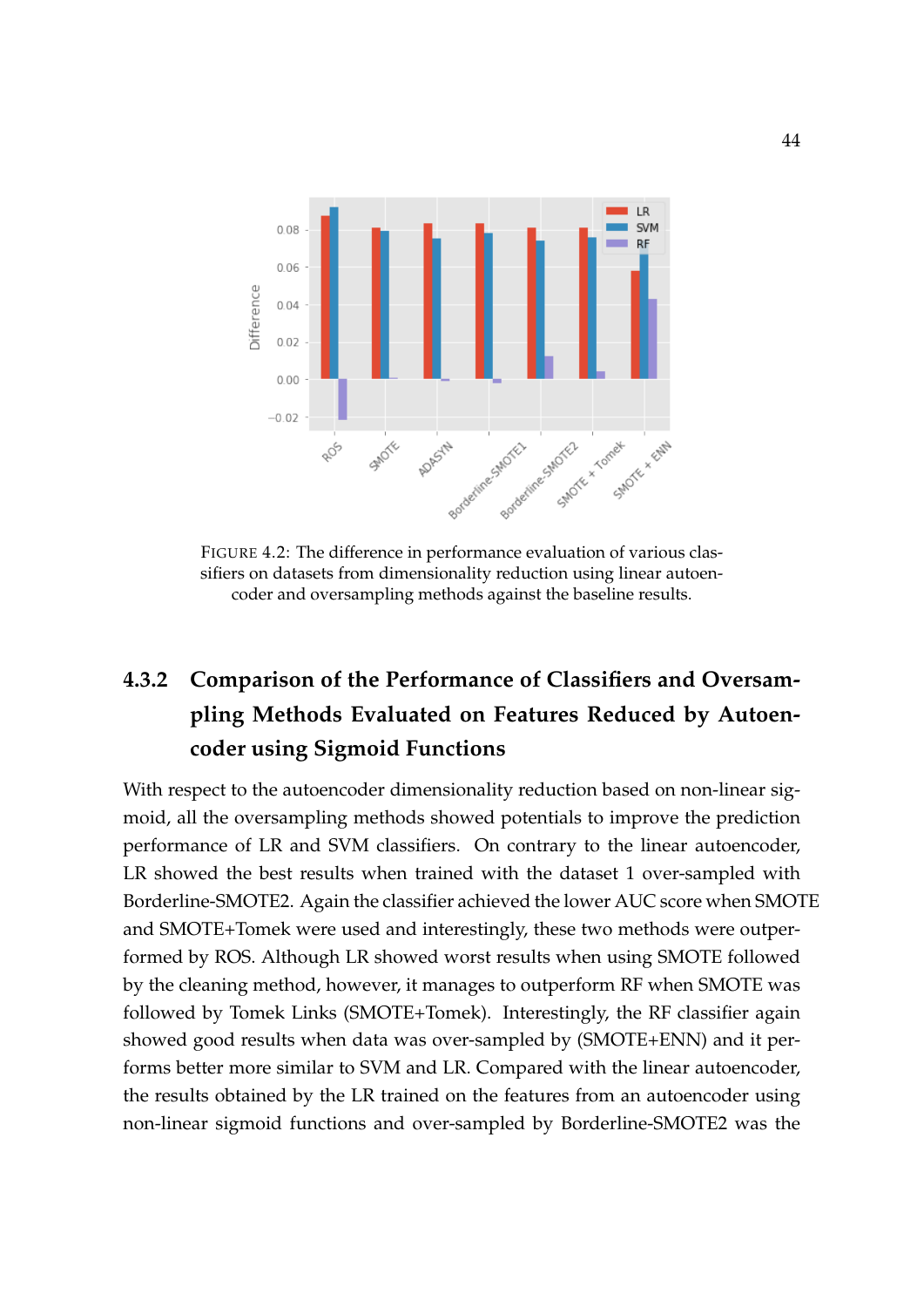highest as compared to all classifiers prediction performance on the linear autoencoder as reported in Table [4.2.](#page-54-0) That is, the LR classifier achieved an overall AUC score of 0.750 outperforming all other classifiers across the various combinations of techniques.

With respect to dataset 2, the LR classifier with ROS showed the best performance (AUC=0.649) as compared to other classifiers. The ROS did not show significant performance for RF classifier (AUC=0.503) outperformed by the baseline model. On the other hand, SVM and LR performed well when coupled with ADASYN outperforming both data cleaning methods SMOTE+Tomek and SMOTE+ENN respectively. With respect to RF, the best results were achieved when the dataset was over-sampled by ADASYN and SMOTE+Tomek. The best prediction performance was obtained by LR with ROS (AUC=0.655) as reported in Table [4.2.](#page-54-0)

| Non-Linear sigmoid | <b>Oversampling Technique</b> | <b>LR</b> | <b>SVM</b> | <b>RF</b> |
|--------------------|-------------------------------|-----------|------------|-----------|
| Dataset 1          | <b>ROS</b>                    | 0.740     | 0.749      | 0.658     |
|                    | <b>SMOTE</b>                  | 0.738     | 0.747      | 0.664     |
|                    | <b>ADASYN</b>                 | 0.742     | 0.741      | 0.681     |
|                    | Borderline-SMOTE1             | 0.748     | 0.745      | 0.651     |
|                    | Borderline-SMOTE2             | 0.750     | 0.746      | 0.651     |
|                    | SMOTE + Tomek                 | 0.735     | 0.748      | 0.672     |
|                    | <b>SMOTE + ENN</b>            | 0.747     | 0.741      | 0.732     |
| Dataset 2          | <b>ROS</b>                    | 0.655     | 0.628      | 0.503     |
|                    | <b>SMOTE</b>                  | 0.654     | 0.613      | 0.529     |
|                    | <b>ADASYN</b>                 | 0.651     | 0.610      | 0.535     |
|                    | Borderline-SMOTE1             | 0.643     | 0.614      | 0.527     |
|                    | Borderline-SMOTE2             | 0.645     | 0.605      | 0.522     |
|                    | SMOTE + Tomek                 | 0.645     | 0.604      | 0.524     |
|                    | <b>SMOTE + ENN</b>            | 0.616     | 0.608      | 0.552     |

<span id="page-54-0"></span>TABLE 4.2: The performance evaluation of machine learning classifiers, oversampling techniques and non-linear sigmoid autoencoder based on AUC for dataset 1 and 2.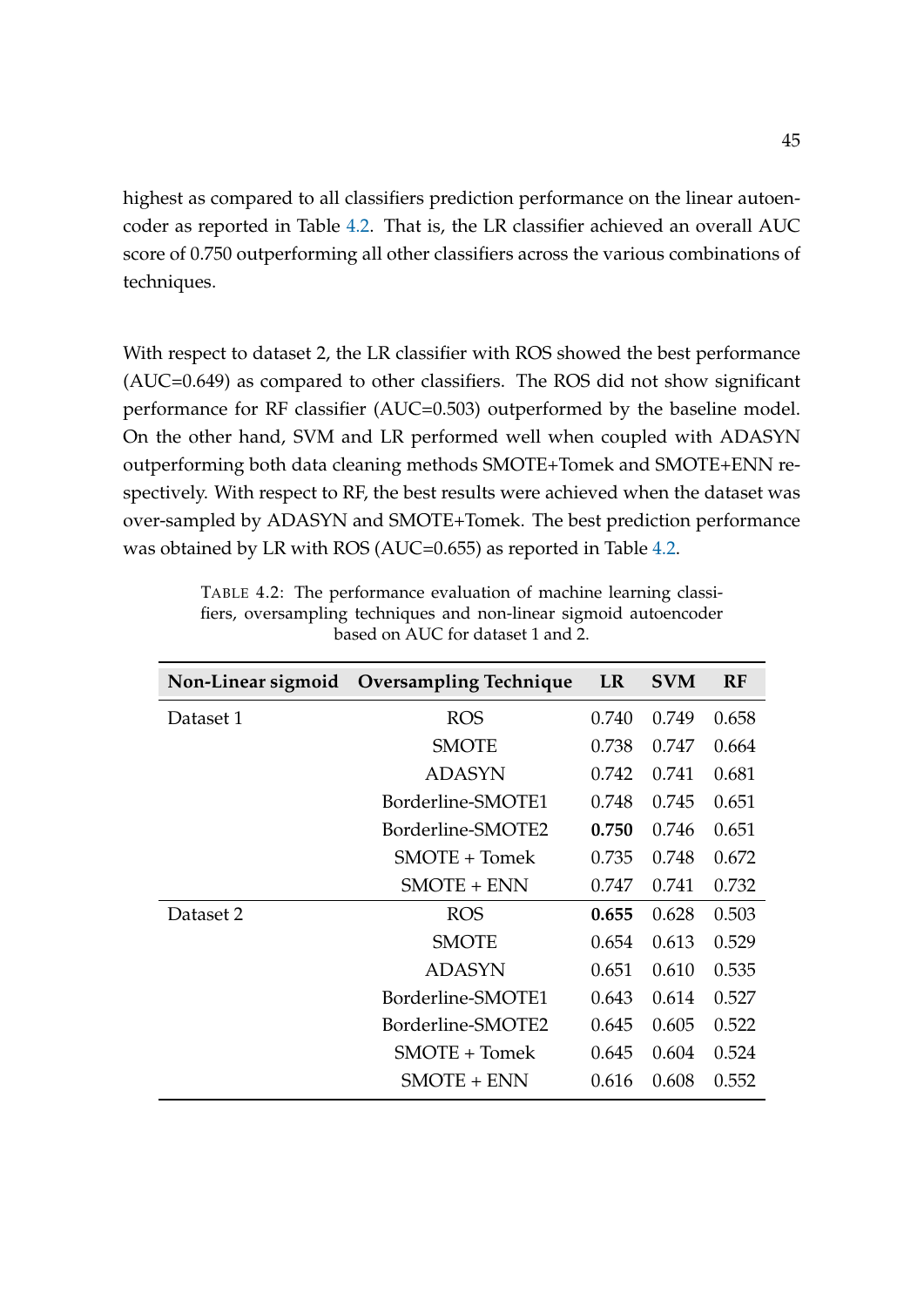Figure [4.3](#page-55-1) shows the aggregated AUC score differences between the baseline models and classifiers implemented on the dataset reduced by non-linear sigmoid and over-sampled using various techniques. It is clear from Figure [4.3](#page-55-1) that RF trained with ROS, Borderline-SMOTE1, and Borderline-SMOTE2 did not perform better than the baseline model. In addition, it shows the best improvements when SMOTE followed by ENN was used to balance the data. On the other hand, both LR and SVM showed much improvement with ROS reported the highest score (more than 0.08 AUC score improvement) respectively.

<span id="page-55-1"></span>

FIGURE 4.3: The difference in performance evaluation of various classifiers on datasets from dimensionality reduction using non-linear sigmoid autoencoder and oversampling methods against the baseline results.

# <span id="page-55-0"></span>**4.3.3 Comparison of the Performance of Classifiers and Oversampling Methods Evaluated on Features Reduced by Autoencoder using ReLU Function**

Another dimensionality reduction utilised was non-linear autoencoder using relu. From Table [4.3,](#page-56-0) it is clear that the prediction models continued improved results as compared to the baseline classifiers. In particular, LR performed better when dataset 1 was over-sampled with Borderline-SMOTE1, SMOTE, and SMOTE+Tomek.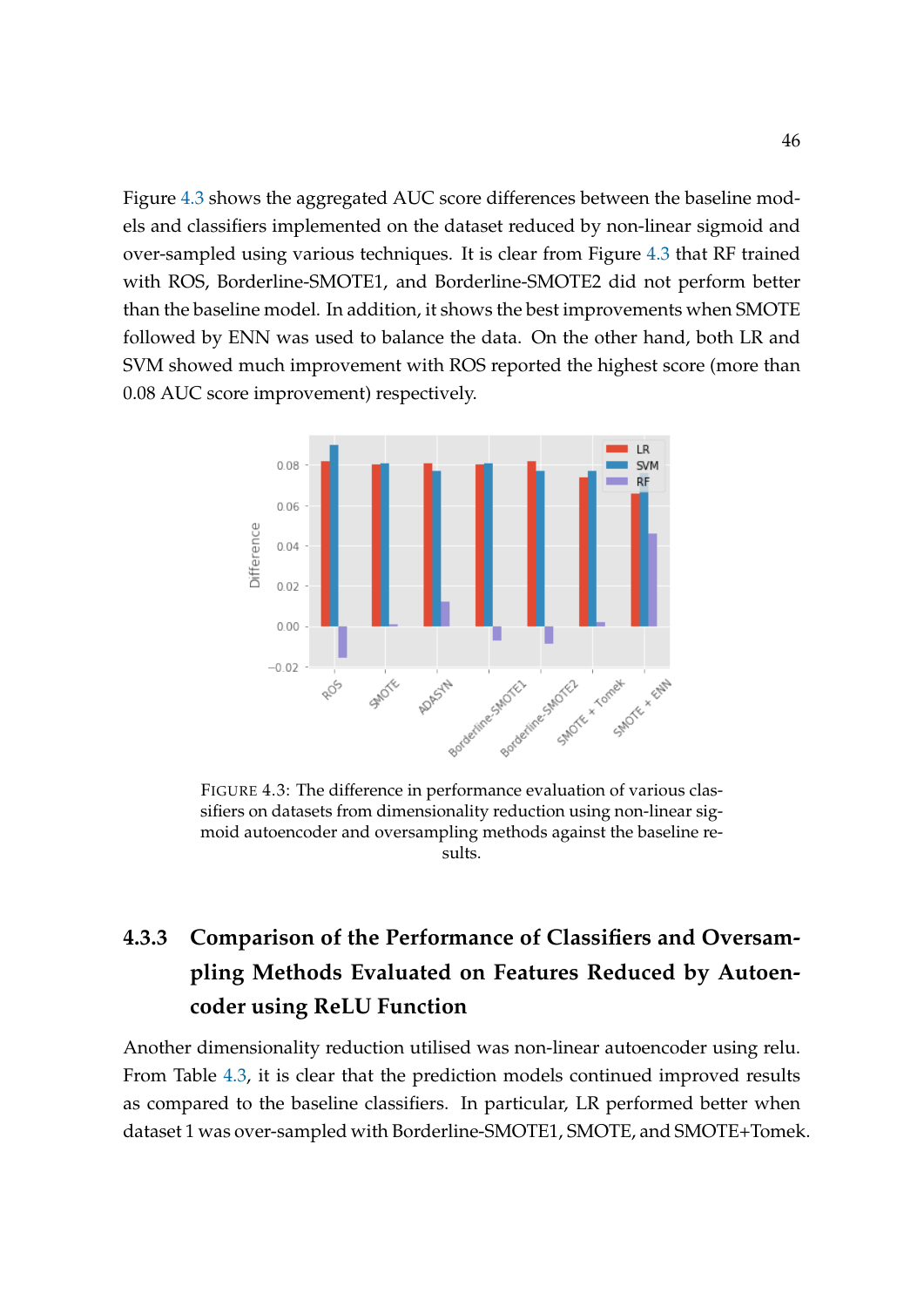The overall best score was obtained when LR is coupled with Borderline-SMOTE1 (AUC=0.753) compared to SVM and RF. Moreover, for SMOTE+ENN oversampling technique all the classifiers have obtained similar performance with LR with AUC=0.737 outperforming SVM with AUC=0.738 followed by RF with AUC=0.731. Interestingly, for dataset 2 SMOTE followed by Tomek's Links combined with LR achieved the highest prediction performance. Although the RF classifier showed best results when coupled with SMOTE+ENN for linear and non-linear sigmoid autoencoders, then with respect to non-linear relu both were outperformed by ADASYN  $(AUC=0.571)$ .

| <b>Non-Linear ReLU</b> | <b>Oversampling Technique</b> | <b>LR</b> | <b>SVM</b> | RF    |
|------------------------|-------------------------------|-----------|------------|-------|
| Dataset 1              | <b>ROS</b>                    | 0.746     | 0.743      | 0.630 |
|                        | <b>SMOTE</b>                  | 0.748     | 0.748      | 0.665 |
|                        | <b>ADASYN</b>                 | 0.747     | 0.750      | 0.665 |
|                        | Borderline-SMOTE1             | 0.753     | 0.750      | 0.655 |
|                        | Borderline-SMOTE2             | 0.746     | 0.729      | 0.653 |
|                        | $SMOTE + Tomek$               | 0.748     | 0.748      | 0.688 |
|                        | <b>SMOTE + ENN</b>            | 0.737     | 0.738      | 0.731 |
| Dataset 2              | <b>ROS</b>                    | 0.643     | 0.638      | 0.503 |
|                        | <b>SMOTE</b>                  | 0.643     | 0.598      | 0.528 |
|                        | <b>ADASYN</b>                 | 0.617     | 0.610      | 0.571 |
|                        | Borderline-SMOTE1             | 0.644     | 0.617      | 0.515 |
|                        | Borderline-SMOTE2             | 0.640     | 0.604      | 0.536 |
|                        | $SMOTE + Tomek$               | 0.645     | 0.604      | 0.524 |
|                        | SMOTE + ENN                   | 0.616     | 0.608      | 0.549 |

<span id="page-56-0"></span>TABLE 4.3: The performance evaluation of machine learning classifiers, oversampling techniques and non-linear relu autoencoder based on AUC for dataset 1 and 2.

Moreover, as illustrated in Figure [4.4](#page-57-1) it can be seen that RF did not benefit from non-linear relu autoencoder with ROS, Borderline-SMOTE1 techniques. Compared to linear and sigmoid autoencoders, the RF obtained an improved AUC score of 0.02. For the SVM classifier, the best improvement was found when data was oversampled by ROS followed by Borderline-SMOTE1 and ADASYN. On the other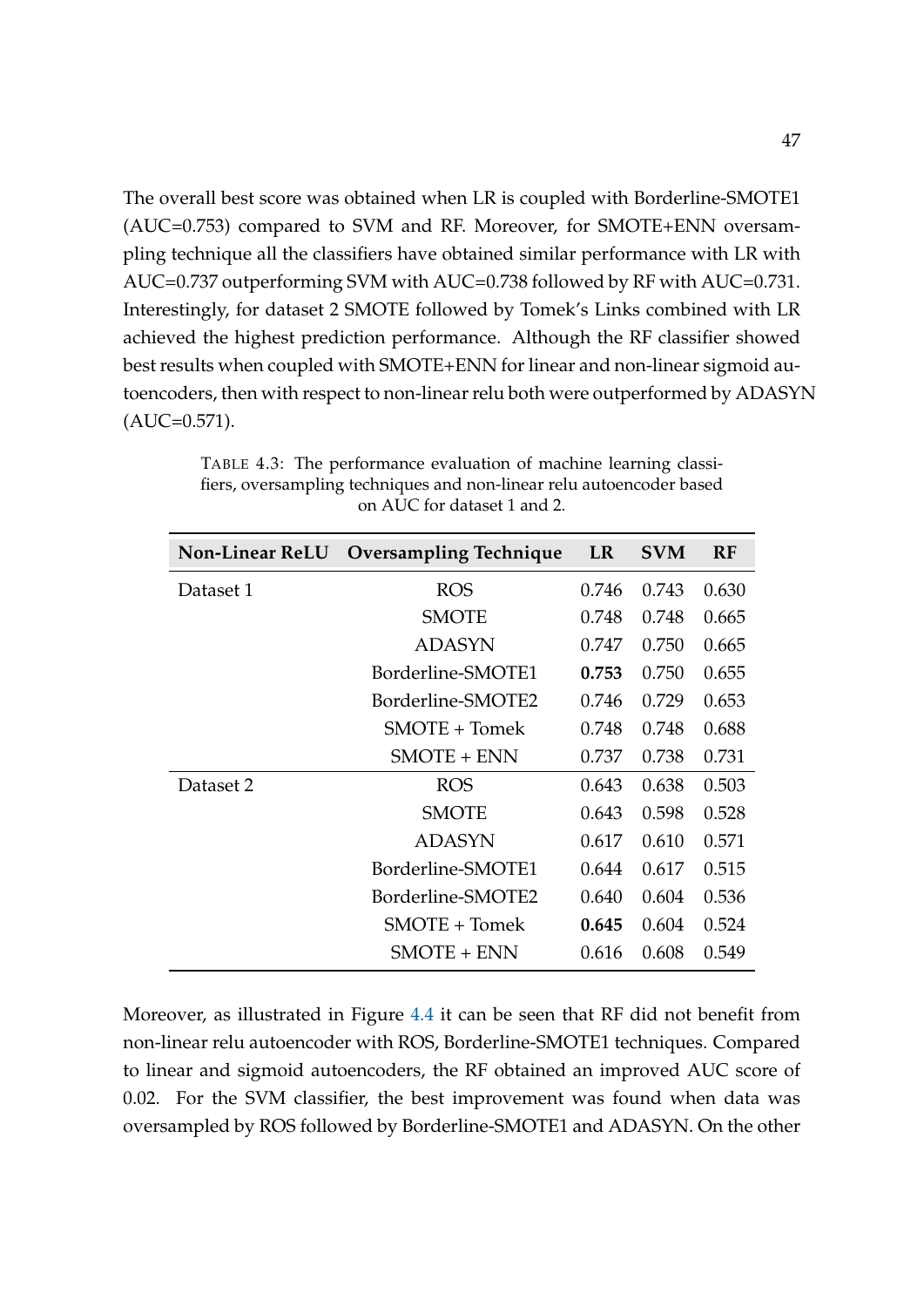<span id="page-57-1"></span>hand, the LR showed significant results improvement when data was balanced using Borderline-SMOTE1 and SMOTE+Tomek.



FIGURE 4.4: The difference in performance evaluation of various classifiers on datasets from dimensionality reduction using non-linear relu autoencoder and oversampling methods against the baseline results.

# <span id="page-57-0"></span>**4.3.4 Comparison of the Performance of Classifiers and Oversampling Methods Evaluated on Features Reduced by Deep Autoencoder**

Lastly, we have also studied deep autoencoder which consisted of 3 hidden layers for dataset 1. The results for this dimensionality reduction method decreased significantly for SVM across all the oversampling methods as compared to undercomplete autoencoders (i.e. linear, non-linear sigmoid, non-linear relu). As illustrated in Table [4.4,](#page-58-0) it is clear that the LR showed consistent and good results across all dimensionality reduction with all oversampling techniques. In addition, LR with SMOTE achieved the best results with an AUC score of 0.742 whereas Borderline-SMOTE2 got the lowest score (AUC=0.729). The performance of both SVM and RF, however, were significantly higher trained on the data over-sampled with SMOTE+ENN with both classifiers achieved an AUC score greater than 0.70.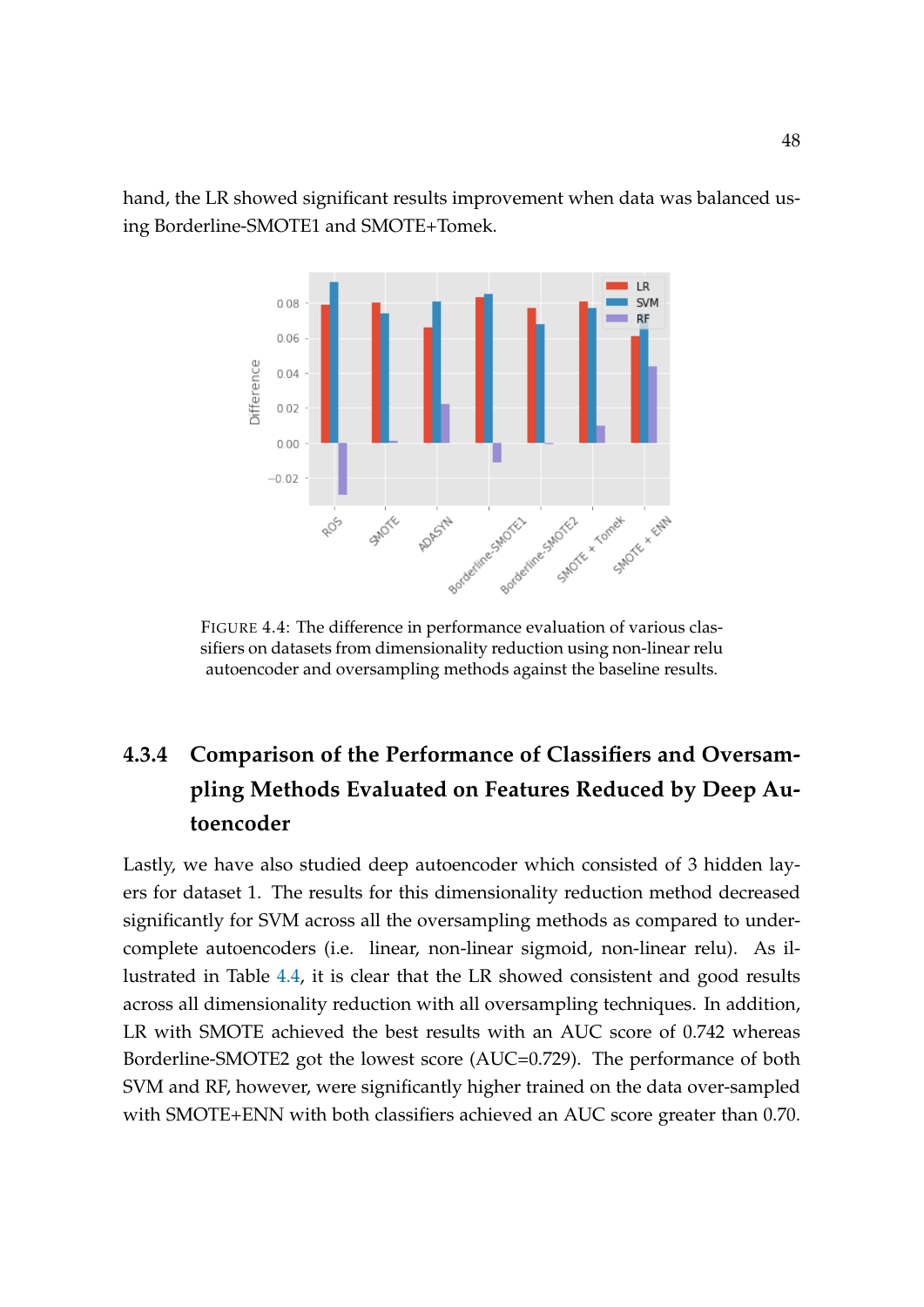On the other hand, LR gets better results for deep autoencoder when combined with SMOTE. Overall, RF outperformed LR and SVM when deep autoencoder dimensionality reduction was followed by SMOTE+ENN. Furthermore, the RF also obtained the highest score (AUC=0.752) followed by LR (AUC=0.740). This means for SMOTE+ENN the RF is preferred. Overall for dataset 1, the LR showed effective results for linear autoencoder with ROS, non-linear sigmoid autoencoder combined with Borderline-SMOTE2 and non-linear relu autoencoder combined with SMOTE+Tomek. On the other hand, for deep autoencoders the RF achieved the highest AUC score when combined with SMOTE+ENN. To evaluate the significance of autoencoder, we have used 5 hidden layers for dataset 2. The results are significantly lower for SVM as compared to the other three autoencoders dimensionality reduction techniques. Both LR and SVM obtained better results when ADASYN was applied as an oversampling technique. In addition, LR outperformed both SVM and RF across all oversampling techniques. Lastly, SMOTE followed by ENN proved to be the best oversampling technique for RF.

| Deep AutoEncoder | <b>Oversampling Technique</b> | <b>LR</b> | <b>SVM</b> | <b>RF</b> |
|------------------|-------------------------------|-----------|------------|-----------|
| Dataset 1        | <b>ROS</b>                    | 0.740     | 0.672      | 0.634     |
|                  | <b>SMOTE</b>                  | 0.742     | 0.668      | 0.666     |
|                  | <b>ADASYN</b>                 | 0.730     | 0.663      | 0.672     |
|                  | Borderline-SMOTE1             | 0.734     | 0.650      | 0.654     |
|                  | Borderline-SMOTE2             | 0.729     | 0.660      | 0.645     |
|                  | $SMOTE + Tomek$               | 0.740     | 0.667      | 0.688     |
|                  | $SMOTE + ENN$                 | 0.740     | 0.715      | 0.752     |
| Dataset 2        | <b>ROS</b>                    | 0.639     | 0.606      | 0.518     |
|                  | <b>SMOTE</b>                  | 0.638     | 0.607      | 0.523     |
|                  | ADASYN                        | 0.643     | 0.614      | 0.519     |
|                  | Borderline-SMOTE1             | 0.637     | 0.608      | 0.524     |
|                  | Borderline-SMOTE2             | 0.633     | 0.598      | 0.534     |
|                  | $SMOTE + Tomek$               | 0.639     | 0.606      | 0.518     |
|                  | <b>SMOTE + ENN</b>            | 0.614     | 0.604      | 0.558     |

<span id="page-58-0"></span>TABLE 4.4: The performance evaluation of machine learning classifiers, oversampling techniques and deep autoencoder based on AUC for dataset 1 and 2.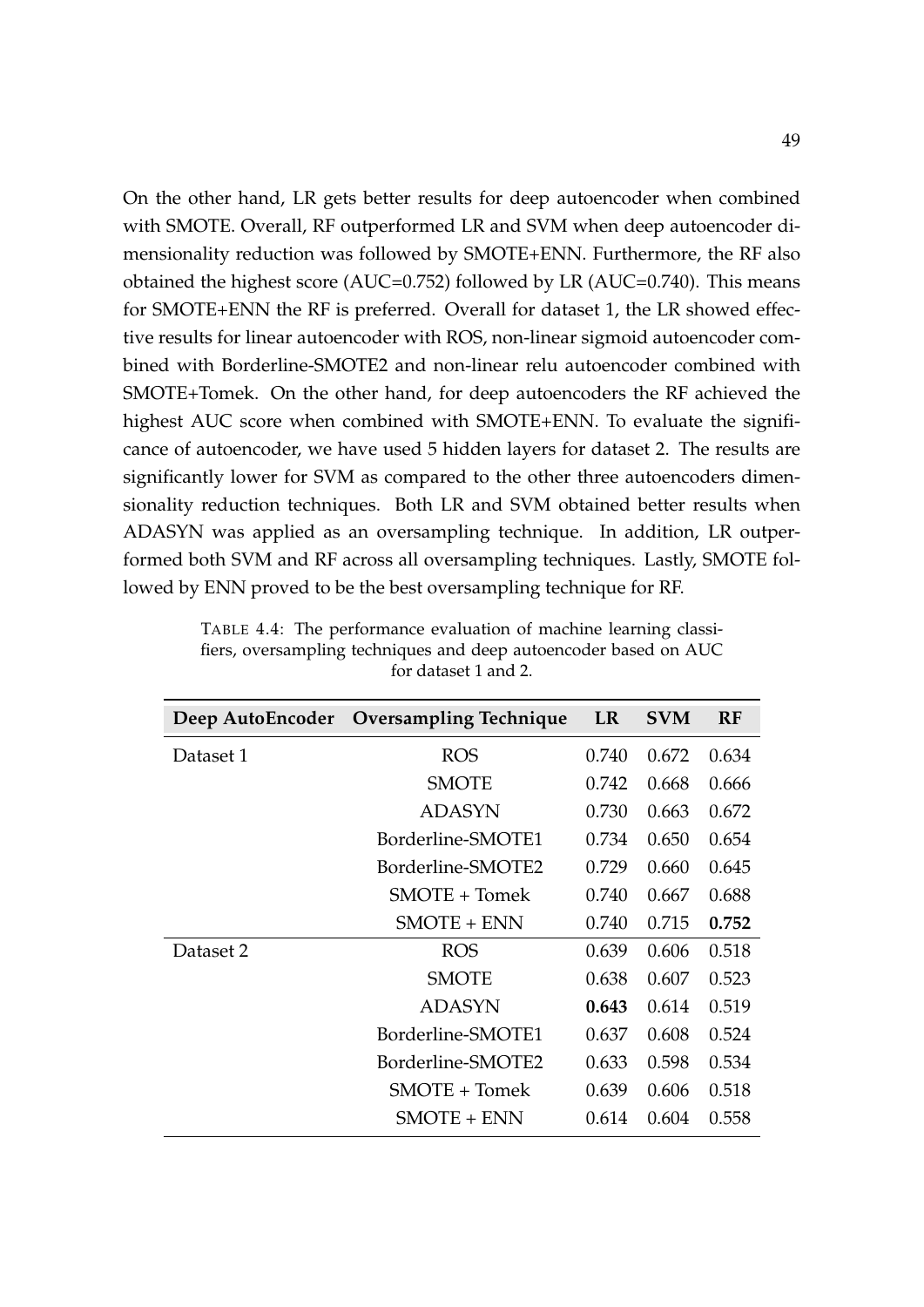Compared to linear, non-linear sigmid, and relu autoencoders it can clearly be observed in Figure [4.5](#page-59-1) that the average performance of both SVM and RF significantly decreased. Except for SVM+ENN, the results of SVM coupled with oversampling significantly decreased to scores of about 0.04 from much improvement of 0.08. In line with ROS oversampling, the results still not improved for RF similar to other autoencoders which shows performance decrease (0.02) compared to baseline results.

<span id="page-59-1"></span>

FIGURE 4.5: The difference in performance evaluation of various classifiers on datasets from dimensionality reduction using deep autoencoder and oversampling methods against the baseline results.

## <span id="page-59-0"></span>**4.4 Overall Comparison Performance**

Figure [4.6](#page-60-1) depicts the aggregated overall results of all classification models. In comparison with aggregated AUC scores of the baseline results, [4.6](#page-60-1) clearly shows that for LR and SVM the results are pretty across all oversampling and dimensionality reduction techniques. In line with RF, pre-processed results have not improved when RF was coupled by ROS mostly, and all the dimensionality reduction techniques. Overall, results were lower for RF and SVM when deep autoencoder was used whereas LR showed better consistent results.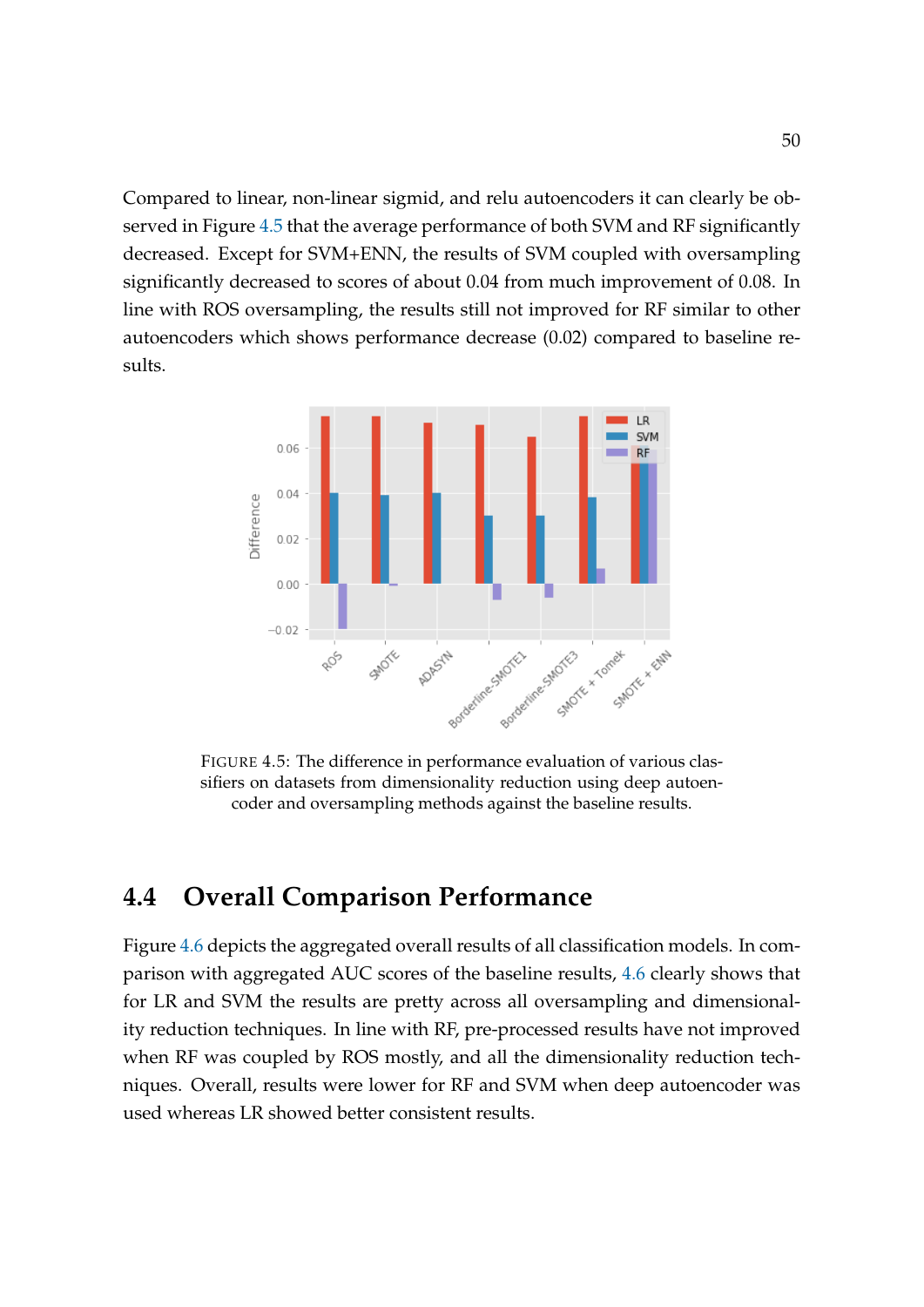<span id="page-60-1"></span>

FIGURE 4.6: Experimental Performance of Oversampling, Dimensionality Reduction, and Machine Learning Techniques

# <span id="page-60-0"></span>**4.5 Summary**

In this chapter, we presented on how machine learning classification techniques combined with various oversampling methods and dimensionality reduction using autoencoder variations can be used to prevent and address the problem of customer churn. With the issue of class imbalance, we have demonstrated how oversampling techniques could improve machine learning models prediction performance. Moreover, 5-fold cross-validation was used as a remedy to build the classification models. Additionally, variations of autoencoders dimensionality reduction techniques showed a significant impact in improving model performances and hence reduce computational run-time. Thus, through our experimental setup, we were able to improve models performance as compared to the baseline results.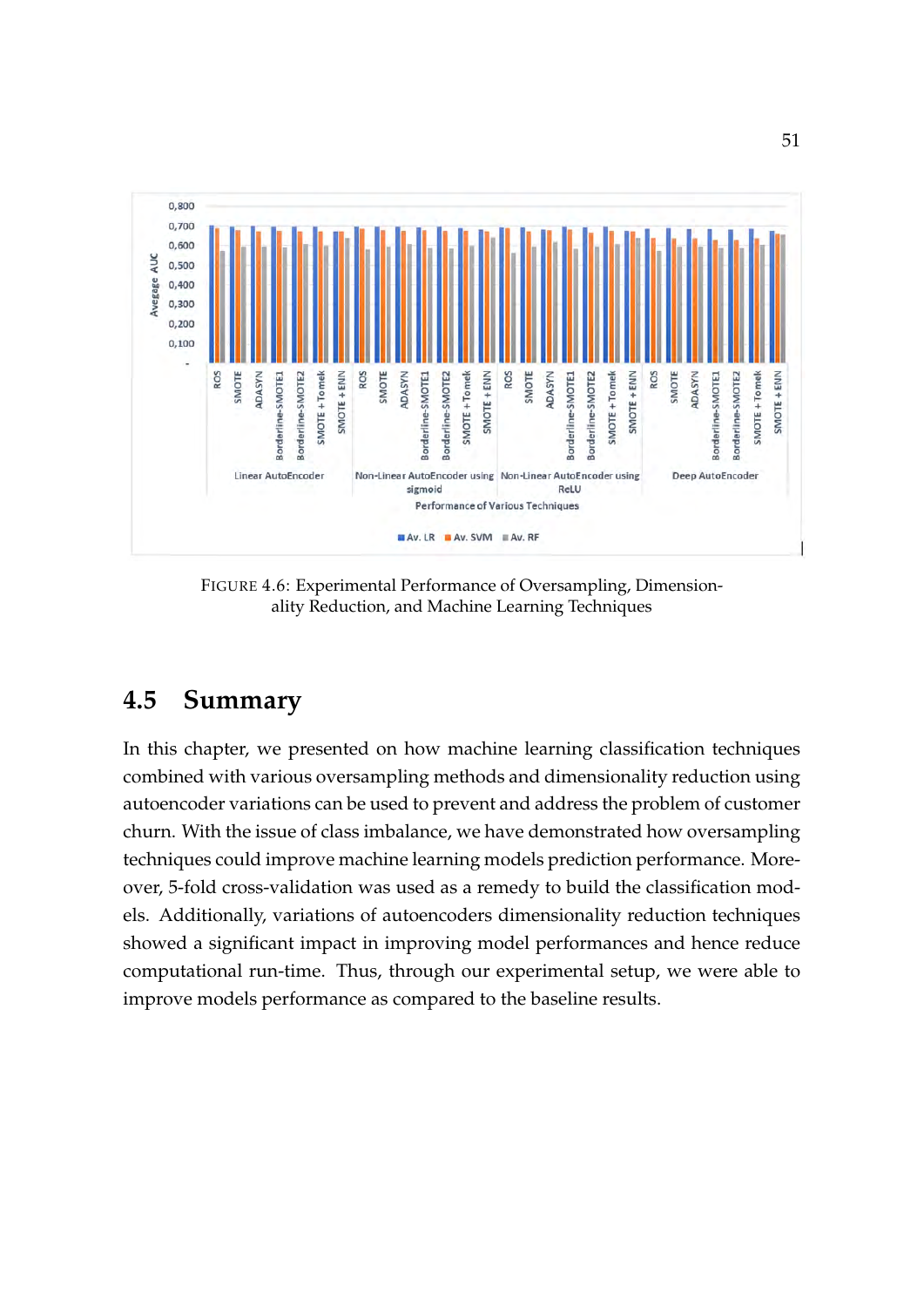# <span id="page-61-0"></span>**Chapter 5**

# **Conclusions and Future Work**

## <span id="page-61-1"></span>**5.1 Conclusion**

In this study, we examined and compared the performance of three supervised machine learning classifiers i.e, Logistic Regression, Support Vector Machine, and Random Forest. Moreover, we also addressed the issue of class imbalance problem (CIP) and high dimensionality. To overcome the CIP, the performance of seven oversampling techniques namely, ROS, SMOTE, ADASYN, Borderline-SMOTE1, Borderline-SMOTE2, SMOTE + Tomek, and SMOTE + ENN were compared. On the other hand, dimensionality reduction using autoencoders with various functions; linear autoencoders, non-linear sigmoid, ReLU, and deep autoencoders were used. The experimental results show that the performance of machine learning classifiers can significantly vary. In addition, it was revealed that more complex techniques such as advance synthetic oversampling methods and deep autoencoder dimensionality reduction do not necessarily guarantee the best results. The findings from this study demonstrate that there is no much of difference in terms of models performance among these oversampling techniques. From the experimental analysis, it was found that the LR combined with a simple ROS and linear autoencoder yielded the overall best prediction performance. Moreover, LR which is a linear model have yielded a higher performance compared to the RF and non-linear SVM. Since LR is able to separate churn and non-churn classes, then this means that the dataset is linearly separable.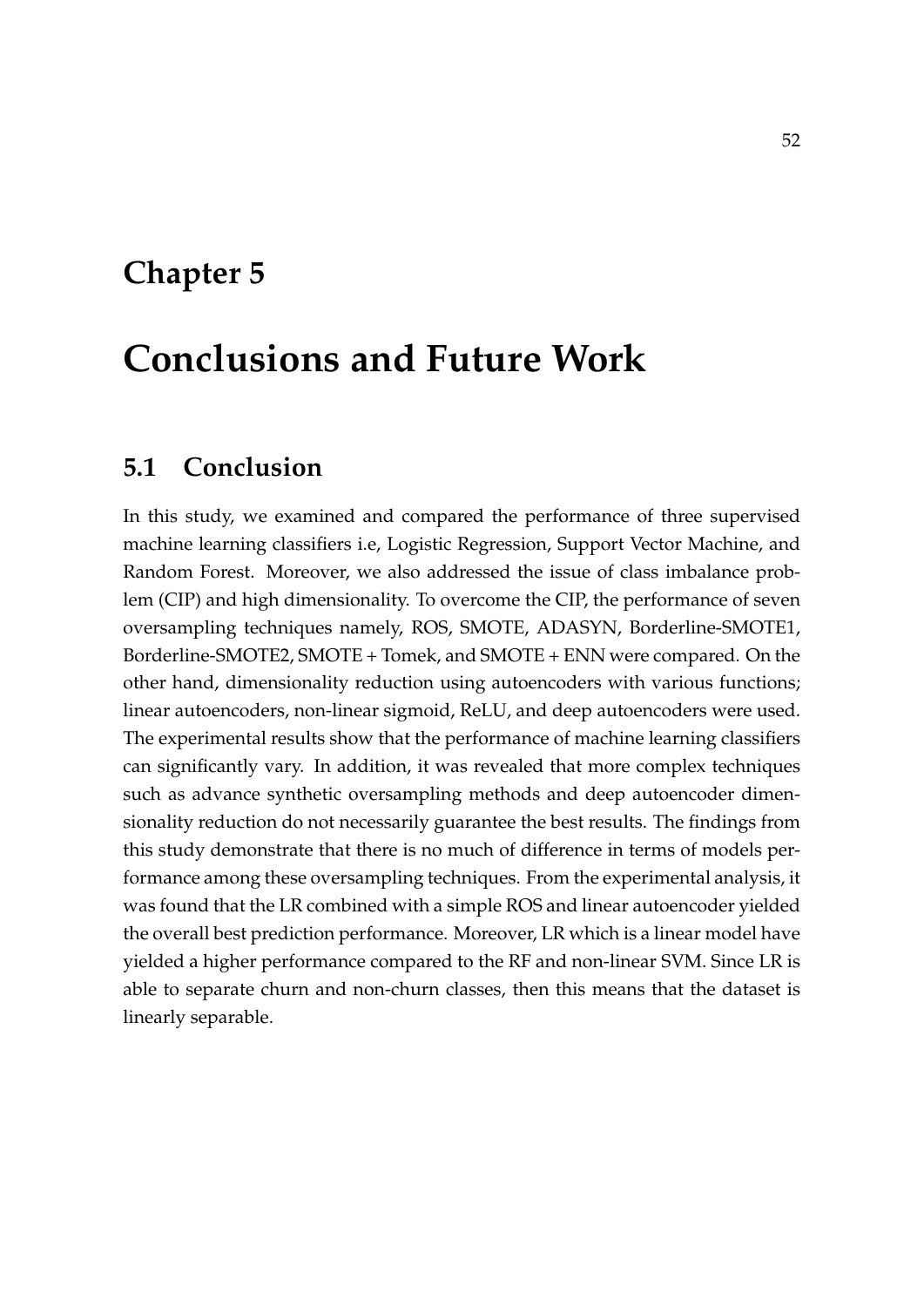## <span id="page-62-0"></span>**5.2 Future Work**

There are some interesting areas that could be extended from this current study. It would be interesting for future work to address the significant impact of the outliers and high cardinality for categorical features. Although the oversampling techniques showed the potential to improve machine learning models performance, it will be important to investigate some of the under-sampling and cost-sensitive methods. In addition, deep learning techniques could also be implemented for the improvement of prediction performance.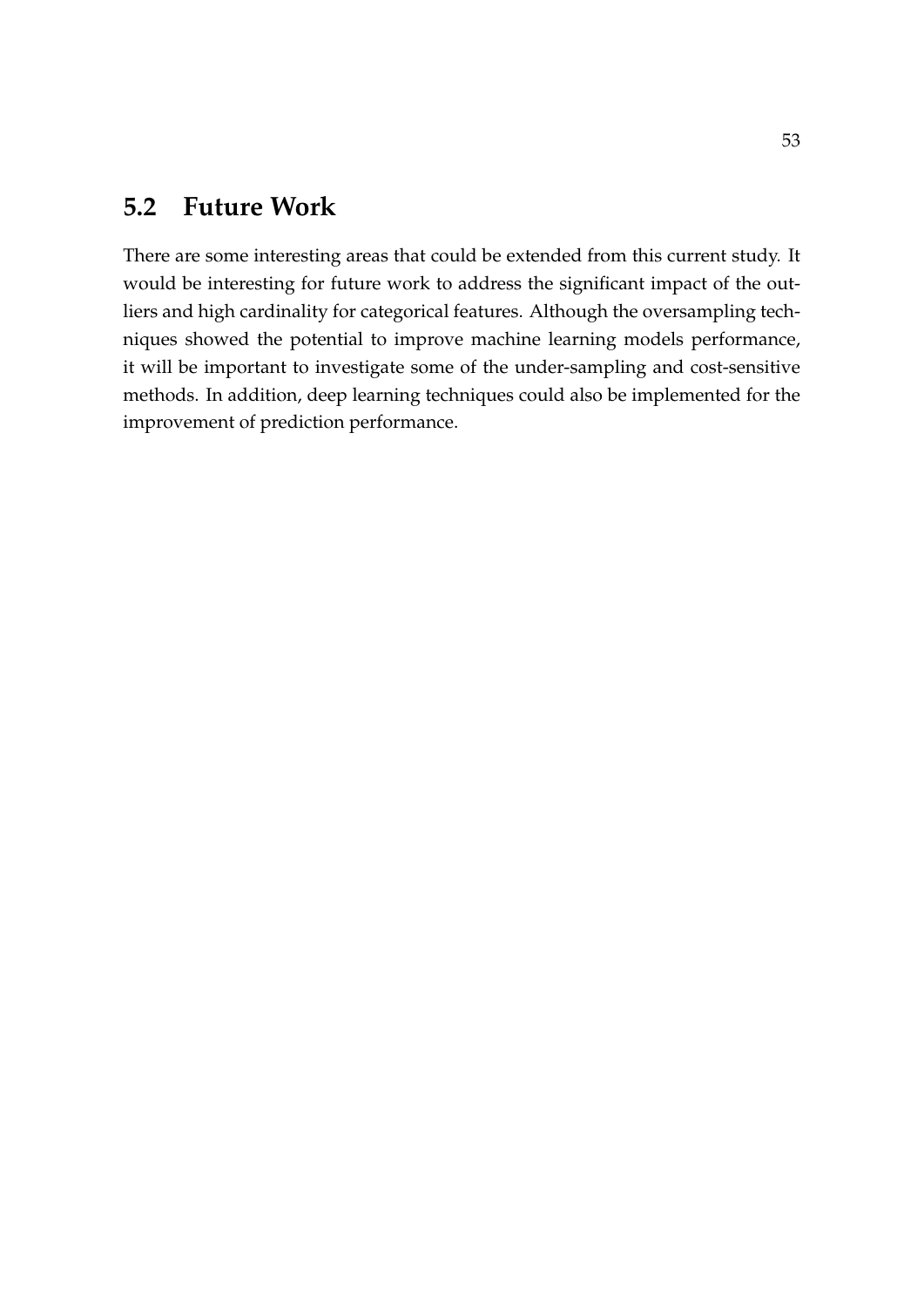# <span id="page-63-0"></span>**Bibliography**

- <span id="page-63-10"></span>[1] Kdd cup 2009. *Customer relationship prediction Data*. 2009. URL: [https://www.](https://www.kdd.org/kdd-cup/view/kdd-cup-2009/Data/) [kdd.org/kdd-cup/view/kdd-cup-2009/Data/](https://www.kdd.org/kdd-cup/view/kdd-cup-2009/Data/) (visited on 06/12/2019).
- <span id="page-63-8"></span>[2] Abdelrahim Kasem Ahmad, Assef Jafar, and Kadan Aljoumaa. "Customer churn prediction in telecom using machine learning in big data platform". In: *Journal of Big Data* 6.1 (2019), p. 28.
- <span id="page-63-9"></span>[3] Adnan Amin et al. "Comparing oversampling techniques to handle the class imbalance problem: A customer churn prediction case study". In: *IEEE Access* 4 (2016), pp. 7940–7957.
- <span id="page-63-2"></span>[4] Muhammad Azeem, Muhammad Usman, and ACM Fong. "A churn prediction model for prepaid customers in telecom using fuzzy classifiers". In: *Telecommunication Systems* 66.4 (2017), pp. 603–614.
- <span id="page-63-3"></span>[5] Pierre Baldi. "Autoencoders, unsupervised learning, and deep architectures". In: *Proceedings of ICML workshop on unsupervised and transfer learning*. 2012, pp. 37–49.
- <span id="page-63-1"></span>[6] Gustavo EAPA Batista, Ronaldo C Prati, and Maria Carolina Monard. "A study of the behavior of several methods for balancing machine learning training data". In: *ACM SIGKDD explorations newsletter* 6.1 (2004), pp. 20–29.
- <span id="page-63-6"></span>[7] Rezaul Begg and Joarder Kamruzzaman. "A machine learning approach for automated recognition of movement patterns using basic, kinetic and kinematic gait data". In: *Journal of biomechanics* 38.3 (2005), pp. 401–408.
- <span id="page-63-4"></span>[8] Bernhard E Boser, Isabelle M Guyon, and Vladimir N Vapnik. "A training algorithm for optimal margin classifiers". In: *Proceedings of the fifth annual workshop on Computational learning theory*. ACM. 1992, pp. 144–152.
- <span id="page-63-7"></span>[9] Leo Breiman. "Random forests". In: *Machine learning* 45.1 (2001), pp. 5–32.
- <span id="page-63-5"></span>[10] Christopher JC Burges. "A tutorial on support vector machines for pattern recognition". In: *Data mining and knowledge discovery* 2.2 (1998), pp. 121–167.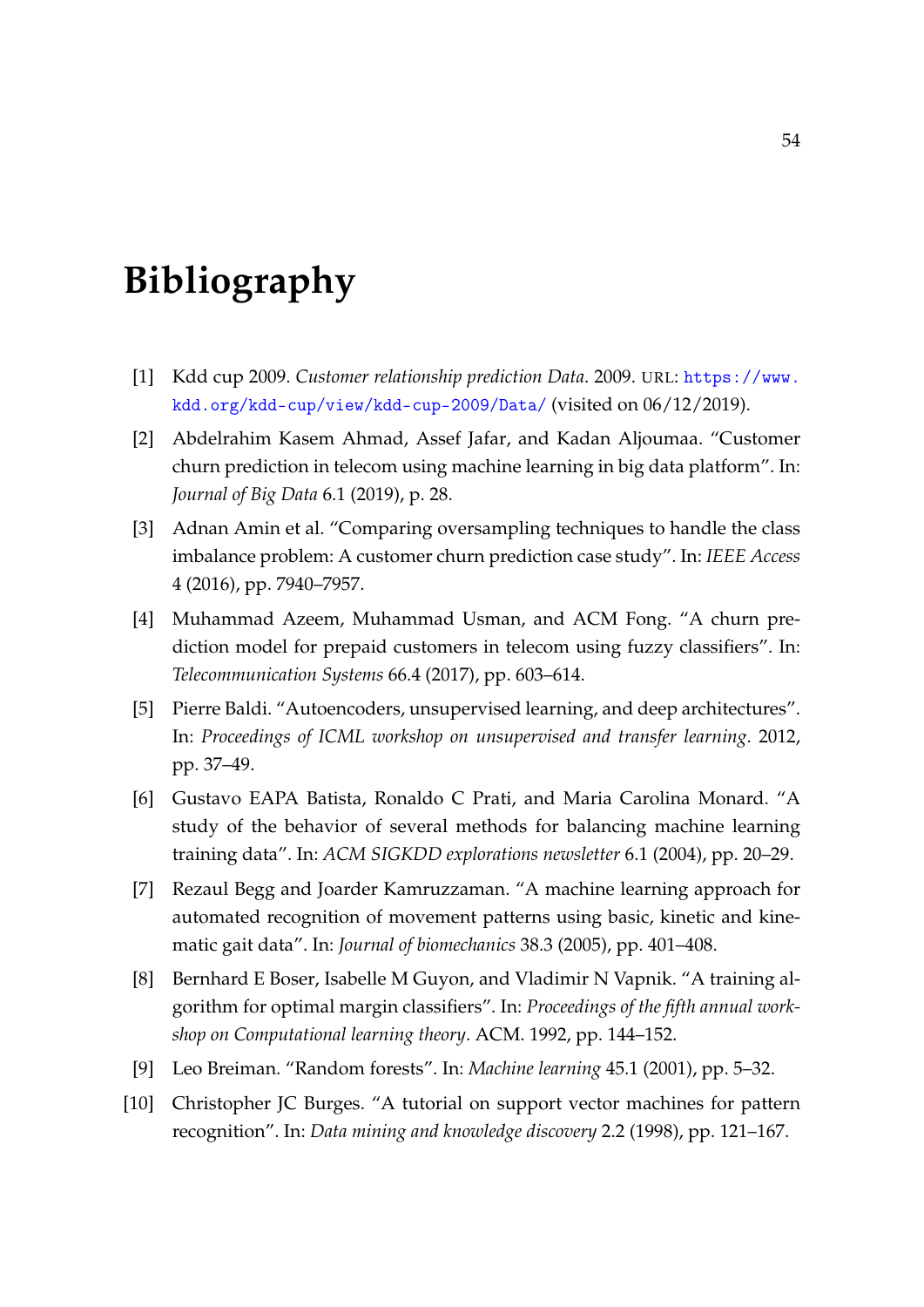- <span id="page-64-2"></span>[11] Nitesh V Chawla et al. "SMOTE: synthetic minority over-sampling technique". In: *Journal of artificial intelligence research* 16 (2002), pp. 321–357.
- <span id="page-64-10"></span>[12] François Chollet et al. *Keras*. <https://keras.io>. 2015.
- <span id="page-64-5"></span>[13] Nello Cristianini, John Shawe-Taylor, et al. *An introduction to support vector machines and other kernel-based learning methods*. Cambridge university press, 2000.
- <span id="page-64-4"></span>[14] Dursun Delen, Glenn Walker, and Amit Kadam. "Predicting breast cancer survivability: a comparison of three data mining methods". In: *Artificial intelligence in medicine* 34.2 (2005), pp. 113–127.
- <span id="page-64-9"></span>[15] In´Les Domingues et al. "Evaluation of oversampling data balancing techniques in the context of ordinal classification". In: *2018 International Joint Conference on Neural Networks (IJCNN)*. IEEE. 2018, pp. 1–8.
- <span id="page-64-3"></span>[16] Ganggang Dong et al. "A Review of the Autoencoder and Its Variants: A Comparative Perspective from Target Recognition in Synthetic-Aperture Radar Images". In: *IEEE Geoscience and Remote Sensing Magazine* 6.3 (2018), pp. 44– 68.
- <span id="page-64-7"></span>[17] Mohammed Abdul Haque Farquad, Vadlamani Ravi, and S Bapi Raju. "Churn prediction using comprehensible support vector machine: An analytical CRM application". In: *Applied Soft Computing* 19 (2014), pp. 31–40.
- <span id="page-64-0"></span>[18] Esperanza García-Gonzalo et al. "Hard-rock stability analysis for span design in entry-type excavations with learning classifiers". In: *Materials* 9.7 (2016), p. 531.
- <span id="page-64-1"></span>[19] Niccolò Gordini and Valerio Veglio. "Customers churn prediction and marketing retention strategies. An application of support vector machines based on the AUC parameter-selection technique in B2B e-commerce industry". In: *Industrial Marketing Management* 62 (2017), pp. 100–107.
- <span id="page-64-8"></span>[20] Chun Gui. "Analysis of imbalanced data set problem: The case of churn prediction for telecommunication." In: *Artif. Intell. Research* 6.2 (2017), p. 93.
- <span id="page-64-6"></span>[21] Hui Han, Wen-Yuan Wang, and Bing-Huan Mao. "Borderline-SMOTE: a new over-sampling method in imbalanced data sets learning". In: *International conference on intelligent computing*. Springer. 2005, pp. 878–887.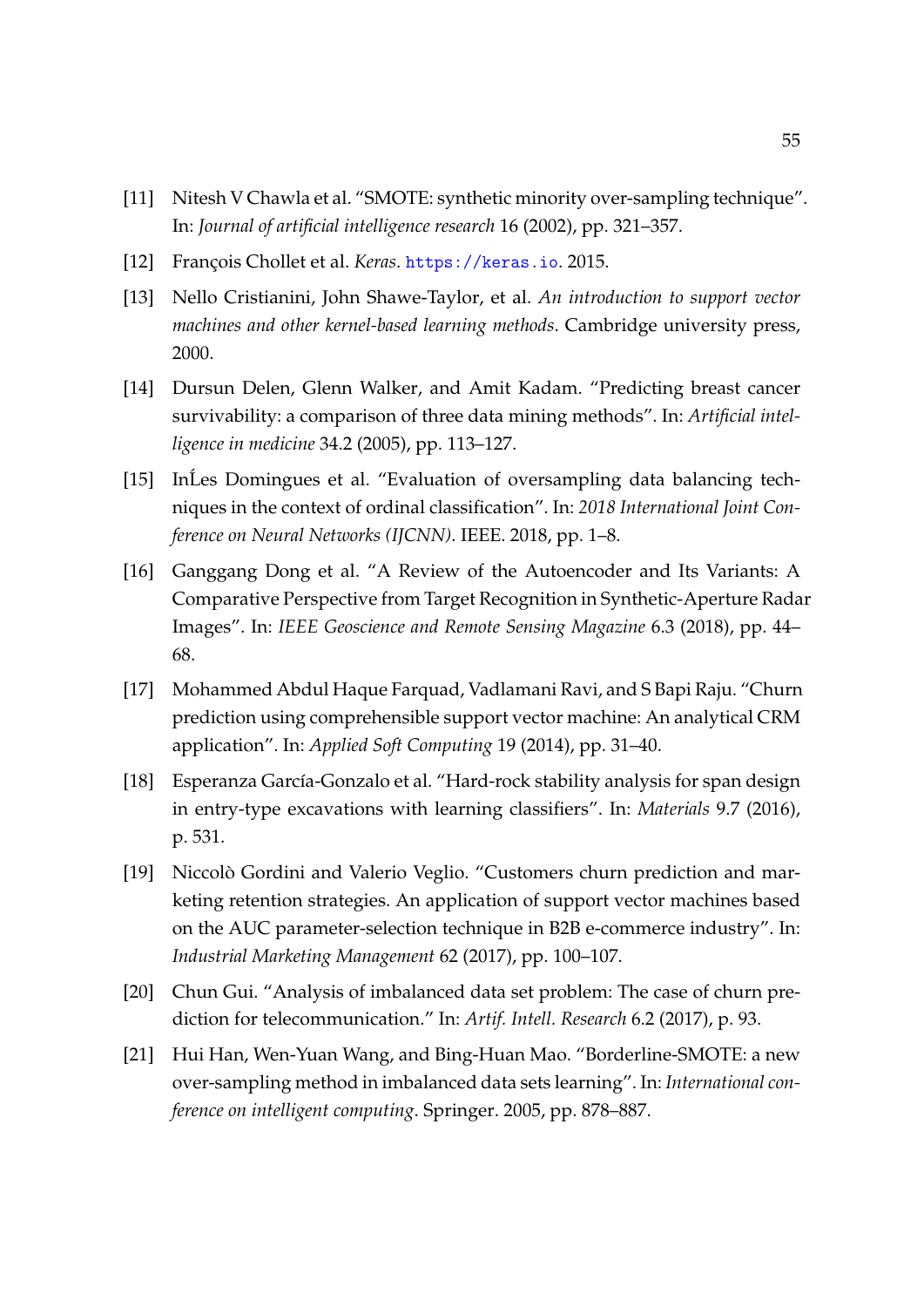- <span id="page-65-2"></span>[22] Eka Pura Hartati, Moch Arif Bijaksana, et al. "Handling imbalance data in churn prediction using combined SMOTE and RUS with bagging method". In: *Journal of Physics: Conference Series*. Vol. 971. 1. IOP Publishing. 2018, p. 012007.
- <span id="page-65-1"></span>[23] Mohammed Hassouna et al. "Customer churn in mobile markets a comparison of techniques". In: *arXiv preprint arXiv:1607.07792* (2016).
- <span id="page-65-4"></span>[24] Haibo He et al. "ADASYN: Adaptive synthetic sampling approach for imbalanced learning". In: *2008 IEEE International Joint Conference on Neural Networks (IEEE World Congress on Computational Intelligence)*. IEEE. 2008, pp. 1322–1328.
- <span id="page-65-3"></span>[25] Yiqing Huang et al. "Telco churn prediction with big data". In: *Proceedings of the 2015 ACM SIGMOD international conference on management of data*. ACM. 2015, pp. 607–618.
- <span id="page-65-10"></span>[26] John D Hunter. "Matplotlib: A 2D graphics environment". In: *Computing in science & engineering* 9.3 (2007), p. 90.
- <span id="page-65-9"></span>[27] IBM. *Guide to Sample Data Sets Watson Analytics Community*. 2016. URL: [https:](https://www.ibm.com/communities/analytics/watson-analytics-blog/predictive-insights-in-the-telco-customer-churn-data-set/) [//www.ibm.com/communities/analytics/watson-analytics-blog/predicti](https://www.ibm.com/communities/analytics/watson-analytics-blog/predictive-insights-in-the-telco-customer-churn-data-set/)ve[insights-in-the-telco-customer-churn-data-set/](https://www.ibm.com/communities/analytics/watson-analytics-blog/predictive-insights-in-the-telco-customer-churn-data-set/) (visited on 12/02/2019).
- <span id="page-65-6"></span>[28] Lei Jin et al. "Training large scale deep neural networks on the intel xeon phi many-core coprocessor". In: *2014 IEEE International Parallel & Distributed Processing Symposium Workshops*. IEEE. 2014, pp. 1622–1630.
- <span id="page-65-8"></span>[29] Mirjana Karanovic et al. "Telecommunication Services Churn Prediction-Deep Learning Approach". In: *2018 26th Telecommunications Forum (TELFOR)*. IEEE. 2018, pp. 420–425.
- <span id="page-65-7"></span>[30] Clement Kirui, Li Hong, and Edgar Kirui. "Handling Class Imbalance in Mobile Telecoms Customer Churn Prediction". In: *International Journal of Computer Applications* 72.23 (2013), pp. 7–13.
- <span id="page-65-0"></span>[31] German Lahera. *Unbalanced Datasets What To Do About Them Medium*. 2018. URL: [https://medium.com/strands-tech-corner/unbalanced-datasets](https://medium.com/strands-tech-corner/unbalanced-datasets-what-to-do-144e0552d9cd)[what-to-do-144e0552d9cd](https://medium.com/strands-tech-corner/unbalanced-datasets-what-to-do-144e0552d9cd) (visited on 07/10/2019).
- <span id="page-65-5"></span>[32] Quoc V Le et al. "A tutorial on deep learning part 2: Autoencoders, convolutional neural networks and recurrent neural networks". In: *Google Brain* (2015), pp. 1–20.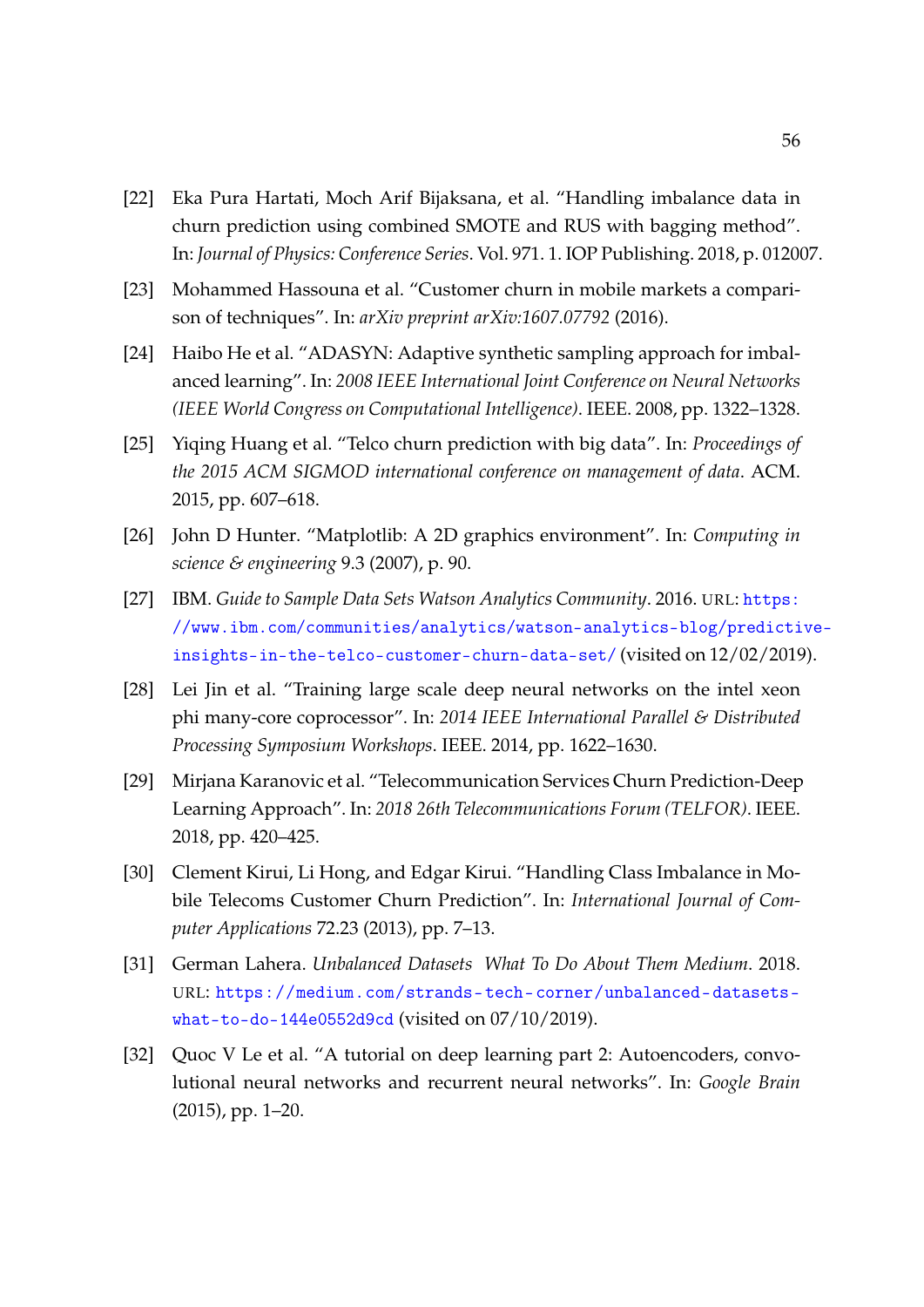- <span id="page-66-10"></span>[33] Guillaume Lemaître, Fernando Nogueira, and Christos K Aridas. "Imbalancedlearn: A python toolbox to tackle the curse of imbalanced datasets in machine learning". In: *The Journal of Machine Learning Research* 18.1 (2017), pp. 559–563.
- <span id="page-66-5"></span>[34] JP Lewis. "Tutorial on SVM". In: *CGIT Lab, USC* (2004).
- <span id="page-66-7"></span>[35] Wei-Chao Lin, Chih-Fong Tsai, and Shih-Wen Ke. "Dimensionality and data reduction in telecom churn prediction". In: *Kybernetes* 43.5 (2014), pp. 737– 749.
- <span id="page-66-8"></span>[36] Huan Liu et al. "Evolving feature selection". In: *IEEE Intelligent systems* 20.6 (2005), pp. 64–76.
- <span id="page-66-2"></span>[37] Ning Lu et al. "A customer churn prediction model in telecom industry using boosting". In: *IEEE Transactions on Industrial Informatics* 10.2 (2014), pp. 1659– 1665.
- <span id="page-66-1"></span>[38] marcoaltini. *DEALING WITH IMBALANCED DATA: UNDERSAMPLING, OVER-SAMPLING AND PROPER CROSS-VALIDATION marcoaltini*. 2015. URL: [https](https://www.marcoaltini.com/blog/dealing-with-imbalanced-data-undersampling-oversampling-and-proper-cross-validation): [//www.marcoaltini.com/blog/dealing-with-imbalanced-data-undersampl](https://www.marcoaltini.com/blog/dealing-with-imbalanced-data-undersampling-oversampling-and-proper-cross-validation)ing[oversampling-and-proper-cross-validation](https://www.marcoaltini.com/blog/dealing-with-imbalanced-data-undersampling-oversampling-and-proper-cross-validation) (visited on 07/11/2019).
- <span id="page-66-9"></span>[39] Wes McKinney et al. "Data structures for statistical computing in python". In: *Proceedings of the 9th Python in Science Conference*. Vol. 445. Austin, TX. 2010, pp. 51–56.
- <span id="page-66-3"></span>[40] Fatemeh Nargesian et al. "Learning Feature Engineering for Classification." In: *IJCAI*. 2017, pp. 2529–2535.
- <span id="page-66-0"></span>[41] Nathan-Hubens. *Deep inside: Autoencoders Towards Data Science*. 2018. URL: <https://towardsdatascience.com/deep-inside-autoencoders-7e41f319999f> (visited on 05/06/2019).
- <span id="page-66-4"></span>[42] Andrew Ng and Sparse Autoencoder. "CS294A Lecture notes". In: *Dosegljivo: https://web. stanford. edu/class/cs294a/sparseAutoencoder\_2011new. pdf.[Dostopano 20. 7. 2016]* (2011).
- <span id="page-66-6"></span>[43] SV Patel and Veena N Jokhakar. "A random forest based machine learning approach for mild steel defect diagnosis". In: *Computational Intelligence and Computing Research (ICCIC), 2016 IEEE International Conference on*. IEEE. 2016, pp. 1–8.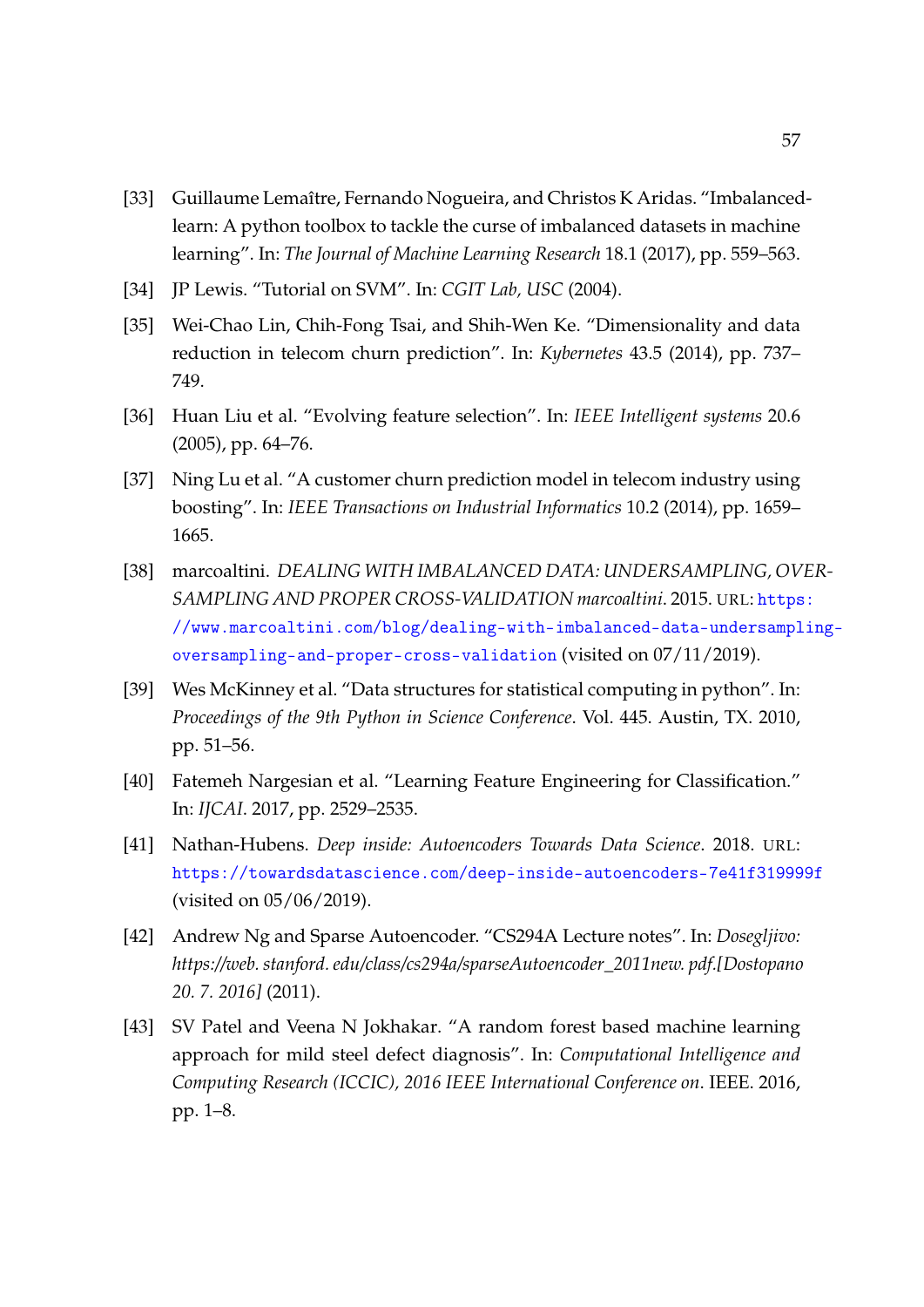- <span id="page-67-9"></span>[44] F. Pedregosa et al. "Scikit-learn: Machine Learning in Python". In: *Journal of Machine Learning Research* 12 (2011), pp. 2825–2830.
- <span id="page-67-10"></span>[45] Fabian Pedregosa et al. "Scikit-learn: Machine learning in Python". In: *Journal of machine learning research* 12.Oct (2011), pp. 2825–2830.
- <span id="page-67-4"></span>[46] U Devi Prasad and S Madhavi. "Prediction of churn behavior of bank customers using data mining tools". In: *Business Intelligence Journal* 5.1 (2012), pp. 96–101.
- <span id="page-67-2"></span>[47] Saad Ahmed Qureshi et al. "Telecommunication subscribers' churn prediction model using machine learning". In: *Eighth International Conference on Digital Information Management (ICDIM 2013)*. IEEE. 2013, pp. 131–136.
- <span id="page-67-5"></span>[48] Yossi Richter, Elad Yom-Tov, and Noam Slonim. "Predicting customer churn in mobile networks through analysis of social groups". In: *Proceedings of the 2010 SIAM international conference on data mining*. SIAM. 2010, pp. 732–741.
- <span id="page-67-6"></span>[49] Ali Rodan et al. "A support vector machine approach for churn prediction in telecom industry". In: *International journal on information* 17.8 (2014), pp. 3961– 3970.
- <span id="page-67-3"></span>[50] Julian Runge et al. "Churn prediction for high-value players in casual social games". In: *2014 IEEE conference on Computational Intelligence and Games*. IEEE. 2014, pp. 1–8.
- <span id="page-67-8"></span>[51] Miriam Seoane Santos et al. "Cross-validation for imbalanced datasets: Avoiding overoptimistic and overfitting approaches [research frontier]". In: *ieee ComputatioNal iNtelligeNCe magaziNe* 13.4 (2018), pp. 59–76.
- <span id="page-67-7"></span>[52] Ashish Shah. "Prediction of Malignant and Benign Tumor using Machine Learning". In: *International Journal of Computer Applications* 135.5 (2016), pp. 19– 23.
- <span id="page-67-1"></span>[53] Jie Sun et al. "Imbalanced enterprise credit evaluation with DTE-SBD: decision tree ensemble based on SMOTE and bagging with differentiated sampling rates". In: *Information Sciences* 425 (2018), pp. 76–91.
- <span id="page-67-0"></span>[54] V Umayaparvathi and K Iyakutti. "Automated feature selection and churn prediction using deep learning models". In: *International Research Journal of Engineering and Technology (IRJET)* 4.3 (2017), pp. 1846–1854.